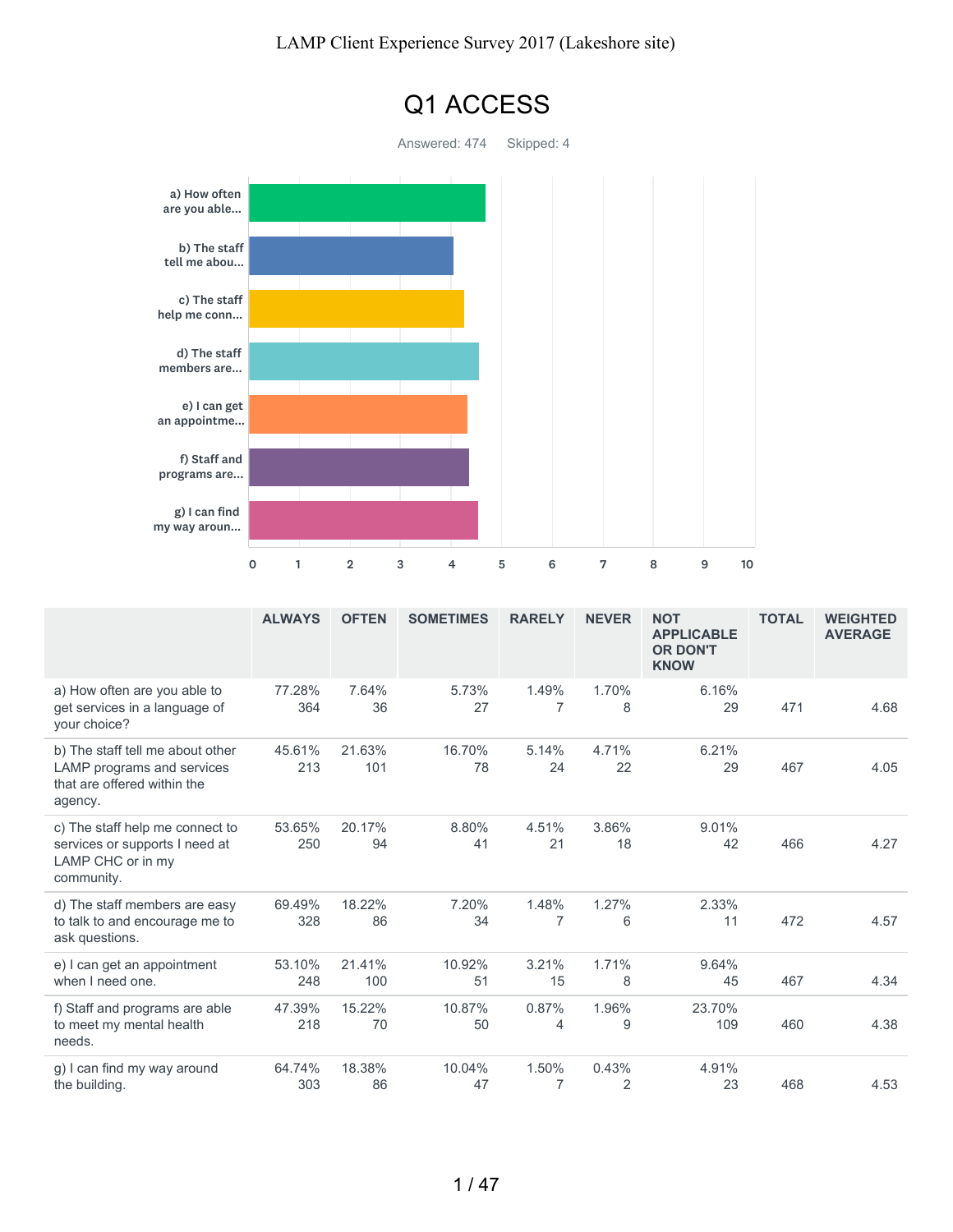## Q2 I always feel comfortable and welcome at the centre/site.



| <b>ANSWER CHOICES</b> | <b>RESPONSES</b> |     |
|-----------------------|------------------|-----|
| Yes                   | 94.41%           | 439 |
| No                    | 5.59%            | 26  |
| <b>TOTAL</b>          |                  | 465 |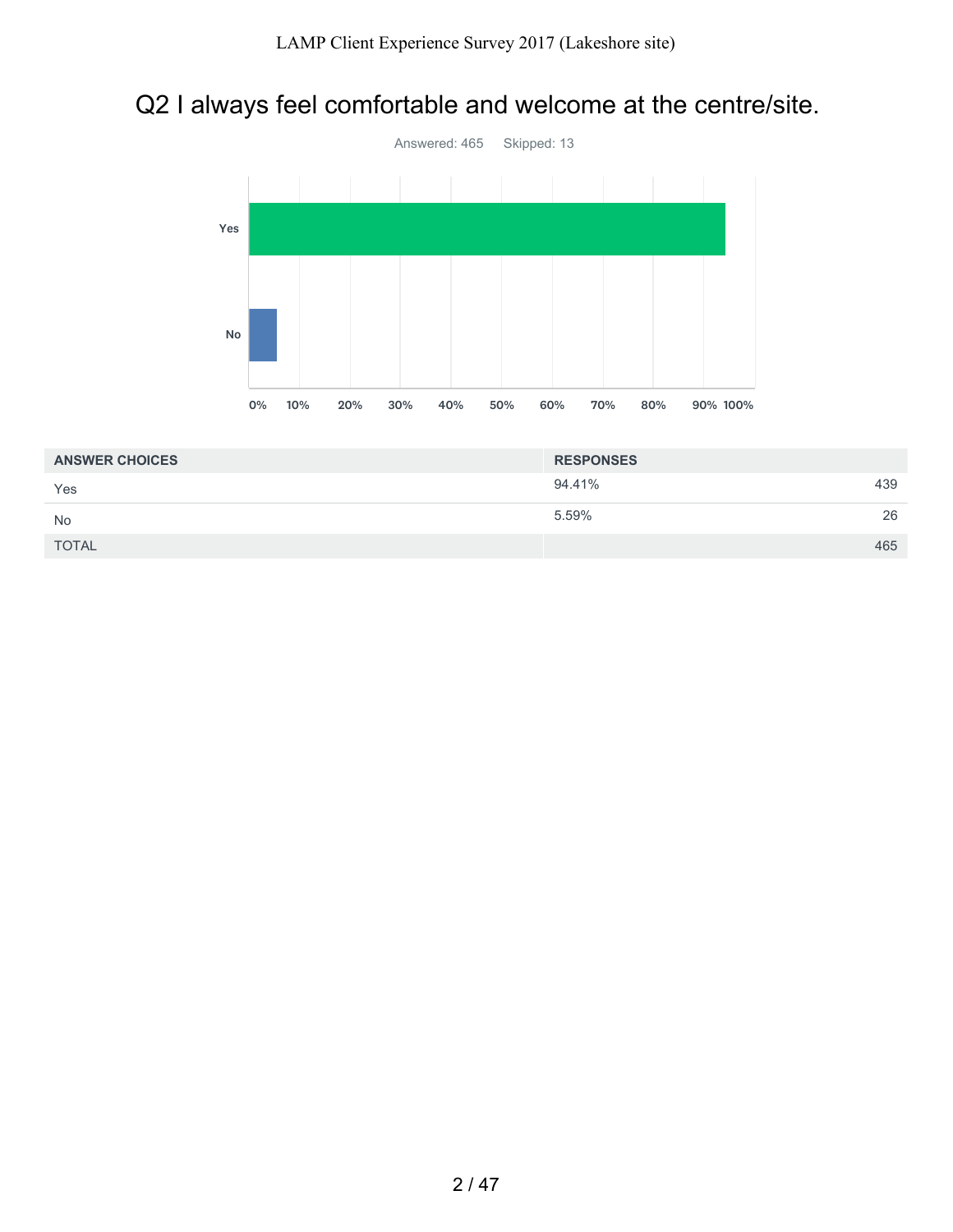## Q3 Please tell us the reason(s) why you do not always feel comfortable or welcome at our centre/site. Please select all that apply.



| <b>ANSWER CHOICES</b>                              | <b>RESPONSES</b> |                |
|----------------------------------------------------|------------------|----------------|
| Because of my race or ethnicity                    | 14.94%           | 13             |
| Because of my religious or spiritual beliefs       | 6.90%            | 6              |
| Because of my age                                  | 21.84%           | 19             |
| Because of my gender                               | 5.75%            | 5              |
| Because of my gender identity or gender expression | 4.60%            | $\overline{4}$ |
| Because of my sexual orientation                   | 2.30%            | 2              |
| Because of my income level or employment status    | 13.79%           | 12             |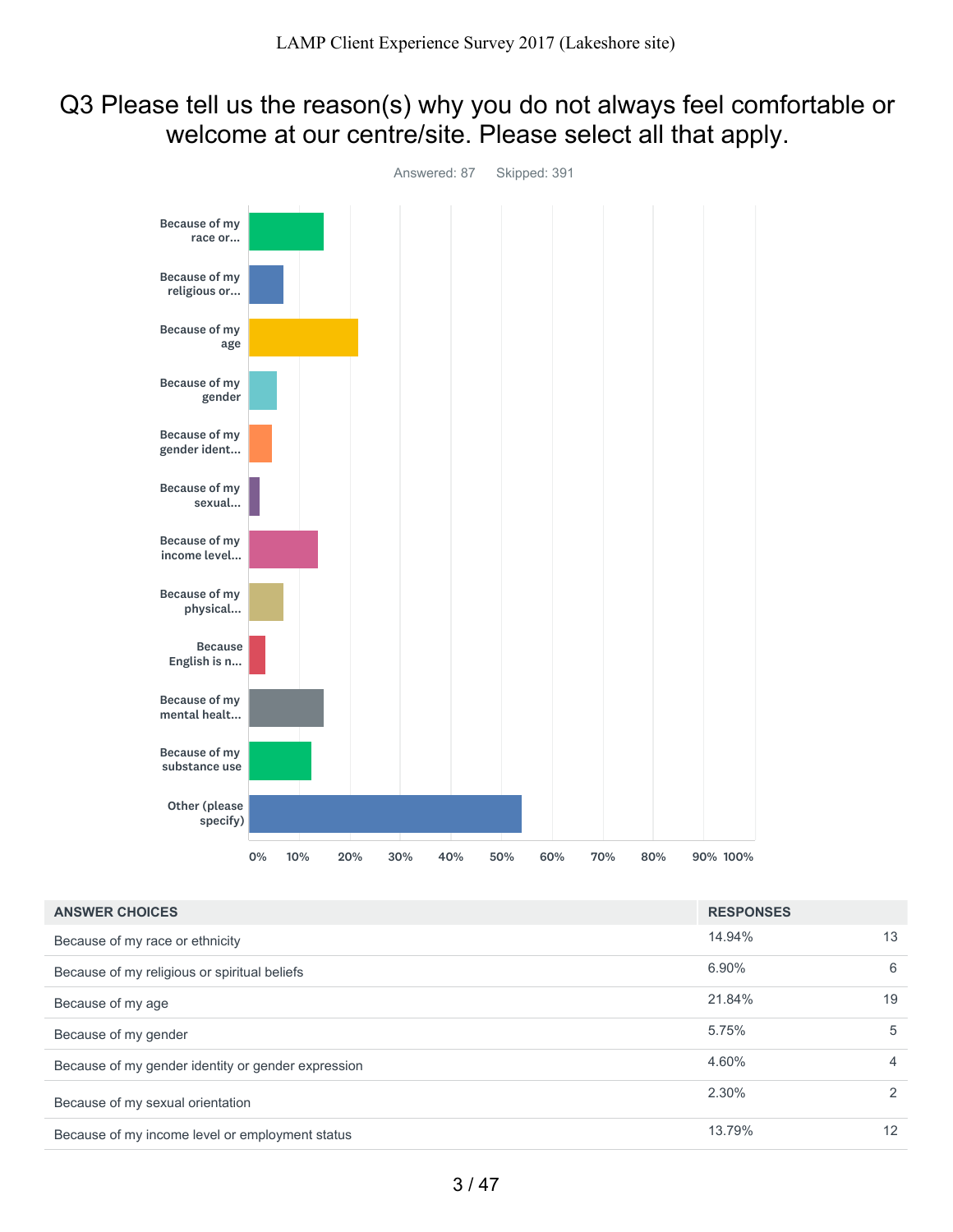| Because of my physical disability        | $6.90\%$ | 6  |
|------------------------------------------|----------|----|
| Because English is not my first language | 3.45%    | 3  |
| Because of my mental health status       | 14.94%   | 13 |
| Because of my substance use              | 12.64%   |    |
| Other (please specify)                   | 54.02%   | 47 |
| <b>Total Respondents: 87</b>             |          |    |

| #  | <b>OTHER (PLEASE SPECIFY)</b>                                             | <b>DATE</b>        |
|----|---------------------------------------------------------------------------|--------------------|
| 1  | I always feel comfortable and welcome                                     | 4/6/2018 2:57 PM   |
| 2  | Always feel comfortable                                                   | 4/6/2018 11:21 AM  |
| 3  | Because of staff is incompetent                                           | 3/12/2018 10:57 AM |
| 4  | staff judge me for being an addict                                        | 3/5/2018 5:39 PM   |
| 5  | n/a                                                                       | 2/28/2018 10:56 AM |
| 6  | Children and youth are here @ Ray because they need to learn and connect. | 2/20/2018 8:17 PM  |
| 7  | <b>ISOLATION</b>                                                          | 2/20/2018 8:13 PM  |
| 8  | i do feel comfortable                                                     | 2/20/2018 7:41 PM  |
| 9  | <i>i</i> can make friends                                                 | 2/20/2018 7:38 PM  |
| 10 | I am a drug user with mental health                                       | 2/20/2018 5:32 PM  |
| 11 | n/a                                                                       | 2/16/2018 4:34 PM  |
| 12 | na                                                                        | 2/16/2018 4:25 PM  |
| 13 | i do feel comfortable                                                     | 2/16/2018 4:20 PM  |
| 14 | because of suspected substance abuse                                      | 2/16/2018 4:17 PM  |
| 15 | watching me. staff can make me feel like im doing something wrong         | 2/16/2018 2:47 PM  |
| 16 | im homeless                                                               | 2/16/2018 2:42 PM  |
| 17 | n/a                                                                       | 2/16/2018 2:25 PM  |
| 18 | N/A SUPER STAFF!!                                                         | 2/9/2018 12:58 PM  |
| 19 | I always feel comfortable & welcome                                       | 2/1/2018 2:35 PM   |
| 20 | <b>General Services</b>                                                   | 1/29/2018 1:12 PM  |
| 21 | N/A                                                                       | 1/29/2018 11:24 AM |
| 22 | no reason                                                                 | 1/25/2018 6:35 PM  |
| 23 | none                                                                      | 1/25/2018 4:41 PM  |
| 24 | i do feel comfortable                                                     | 1/25/2018 4:41 PM  |
| 25 | Always welcomed                                                           | 1/25/2018 3:26 PM  |
| 26 | NOT APPLICABLE                                                            | 1/25/2018 3:23 PM  |
| 27 | I always feel welcome                                                     | 1/25/2018 3:14 PM  |
| 28 | I am a white older male , everyone hates me.                              | 1/25/2018 1:12 PM  |
| 29 | N/A                                                                       | 1/23/2018 10:46 AM |
| 30 | The staff is not always easy to talk to                                   | 1/19/2018 12:57 PM |
| 31 | I always feel confortable                                                 | 1/19/2018 11:43 AM |
| 32 | N/a                                                                       | 1/15/2018 10:36 PM |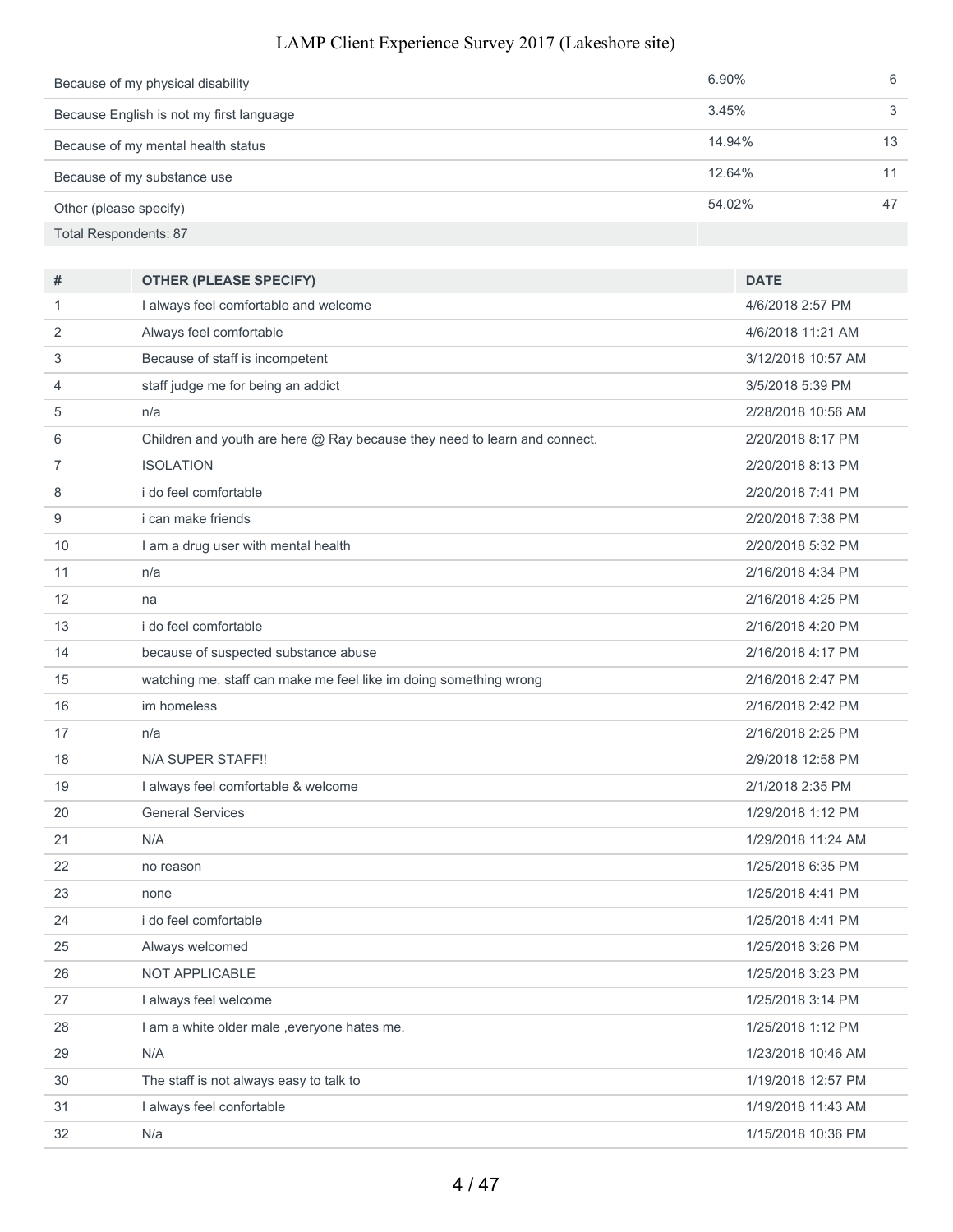### I don't look poor,but I don't look rich 1/15/2018 2:03 PM being coming here for 15 years ,single dad 1/15/2018 1:03 PM I always feel welcome. 1/15/2018 12:10 PM no comment 1/11/2018 10:43 AM ... 12/15/2017 8:49 PM oi9ujio 12/15/2017 8:46 PM i dont come here often 12/15/2017 8:45 PM NONE 12/15/2017 7:25 PM I FEEL SAFE ALWAYS 12/15/2017 7:12 PM 42 ok here at LAMP 12/11/2017 3:06 PM Staff is friendly and corteous 12/11/2017 1:17 PM LAMP Client Experience Survey 2017 (Lakeshore site)

 BECAUSE 11/29/2017 5:30 PM when some people are intoxicated and violent 11/25/2017 3:42 PM I always feel comfortable with my friends. 11/22/2017 1:26 PM NONE OF THEM ABOVE 11/20/2017 4:13 PM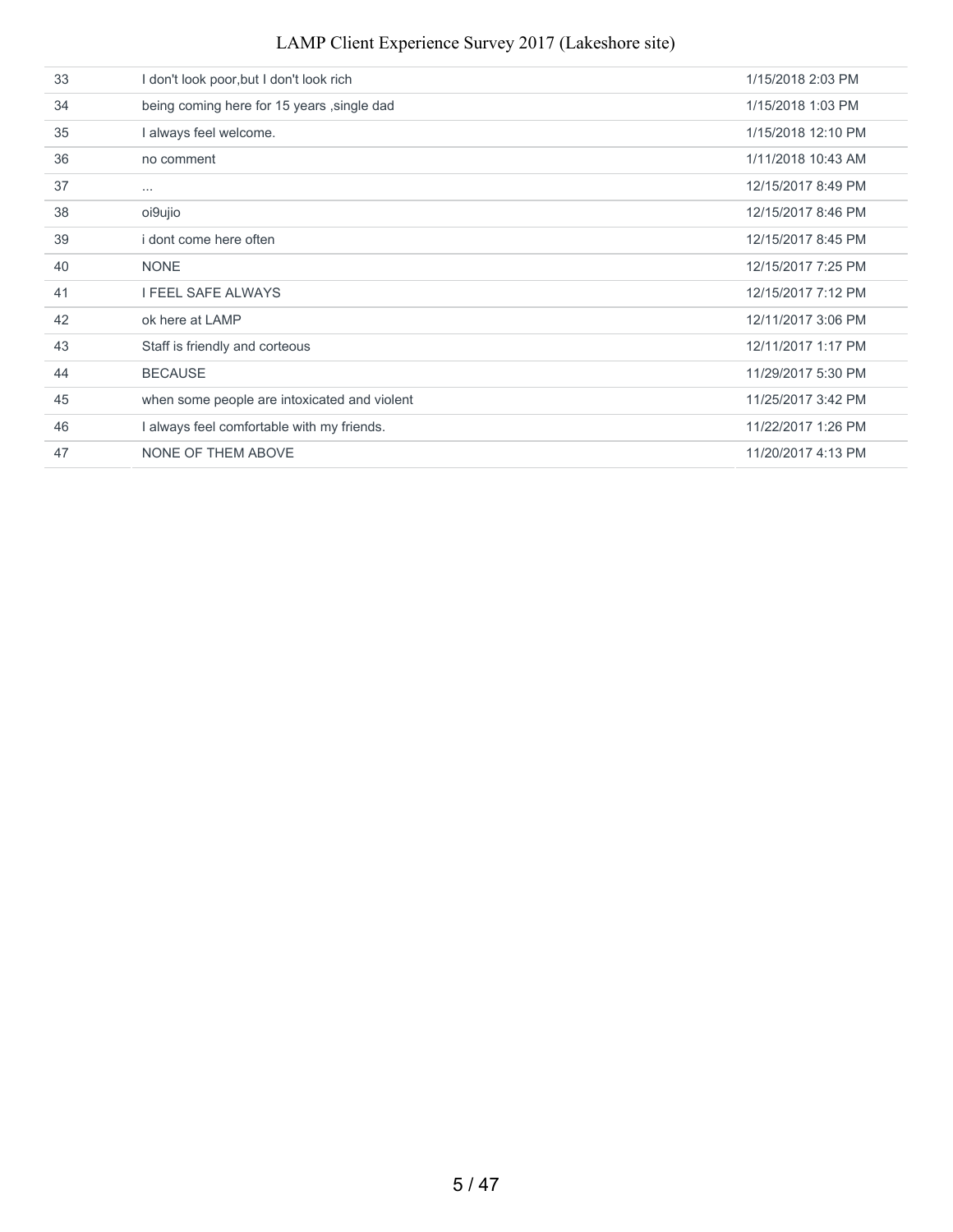# Q4 Please explain your selection(s) above:

Answered: 64 Skipped: 414

| #  | <b>RESPONSES</b>                                                                                                                                                                                                                                                          | <b>DATE</b>        |
|----|---------------------------------------------------------------------------------------------------------------------------------------------------------------------------------------------------------------------------------------------------------------------------|--------------------|
| 1  | The crack heads in the toilet all the time                                                                                                                                                                                                                                | 4/6/2018 2:29 PM   |
| 2  | N/A                                                                                                                                                                                                                                                                       | 4/6/2018 2:23 PM   |
| 3  | N/A                                                                                                                                                                                                                                                                       | 4/6/2018 2:18 PM   |
| 4  | N/A                                                                                                                                                                                                                                                                       | 4/6/2018 2:13 PM   |
| 5  | N/A                                                                                                                                                                                                                                                                       | 4/6/2018 2:09 PM   |
| 6  | I'm always comfortable here                                                                                                                                                                                                                                               | 4/6/2018 12:32 PM  |
| 7  | Always feel comfortable                                                                                                                                                                                                                                                   | 4/6/2018 12:07 PM  |
| 8  | When ever I enter the building if I am looking around someone always asks can I help you.                                                                                                                                                                                 | 4/6/2018 11:54 AM  |
| 9  | Always feel comfortable                                                                                                                                                                                                                                                   | 4/6/2018 11:49 AM  |
| 10 | Always feel comfortable                                                                                                                                                                                                                                                   | 4/6/2018 11:34 AM  |
| 11 | Needs help- blindness                                                                                                                                                                                                                                                     | 4/3/2018 9:12 AM   |
| 12 | - get called sir even though i dont identify as a man all the time by one reception desk staff - signs<br>in building are old and don't make sense - get shamed for asking for drug use kits at reception.<br>reception staff needs to be better trained or get new staff | 3/26/2018 10:55 AM |
| 13 | Nice people                                                                                                                                                                                                                                                               | 3/13/2018 10:19 AM |
| 14 | Doctor didn't help with anything I needed Overdosing on drugs as a mother I should not be scared<br>shouldn't have kids and harm reduction in the same area                                                                                                               | 3/12/2018 10:57 AM |
| 15 | Comment on 1. b) Some people Comment on 1. f) Staff are not aware of my mental health needs -<br>-- I stopped coming here because staff do not accommodate my physical disability. I only visit<br>occasionally to visit staff who are nice to me.                        | 3/5/2018 5:45 PM   |
| 16 | I get dirty looks from staff. They think I'm just a junkie and don't want to see me. I don't feel<br>welcome.                                                                                                                                                             | 3/5/2018 5:39 PM   |
| 17 | Dont know what to sayI feel somewhat a disconnect.                                                                                                                                                                                                                        | 2/20/2018 8:25 PM  |
| 18 | It, s always helpful $@$ Ray that, s how we all learn.                                                                                                                                                                                                                    | 2/20/2018 8:17 PM  |
| 19 | THERE IS NO BRIDGING OF THE GENERATIONAL GAP                                                                                                                                                                                                                              | 2/20/2018 8:13 PM  |
| 20 | i like yo smoke                                                                                                                                                                                                                                                           | 2/20/2018 8:01 PM  |
| 21 | None, because the program helps all my needs.                                                                                                                                                                                                                             | 2/20/2018 7:47 PM  |
| 22 | no                                                                                                                                                                                                                                                                        | 2/20/2018 5:42 PM  |
| 23 | not all programs are supportive                                                                                                                                                                                                                                           | 2/20/2018 5:32 PM  |
| 24 | don't feel welcome at lamp                                                                                                                                                                                                                                                | 2/16/2018 4:31 PM  |
| 25 | I cant keep a job cause I can't keep up with the rest of people. Sometimes when I'm walking down<br>the street I get mugged                                                                                                                                               | 2/16/2018 4:28 PM  |
| 26 | sometimes staff assumes substance abuse is going on in bathrooms which is not right                                                                                                                                                                                       | 2/16/2018 4:17 PM  |
| 27 | the new bosses - executives made protocol to get rid of me because I'm outspoken and homeless                                                                                                                                                                             | 2/16/2018 2:42 PM  |
| 28 | a volunteer who is no longer a volunteer at lamp basically said there was no god and tried to make<br>me feel silly for believing.                                                                                                                                        | 2/16/2018 2:29 PM  |
| 29 | very helpful information                                                                                                                                                                                                                                                  | 2/16/2018 2:25 PM  |
|    |                                                                                                                                                                                                                                                                           |                    |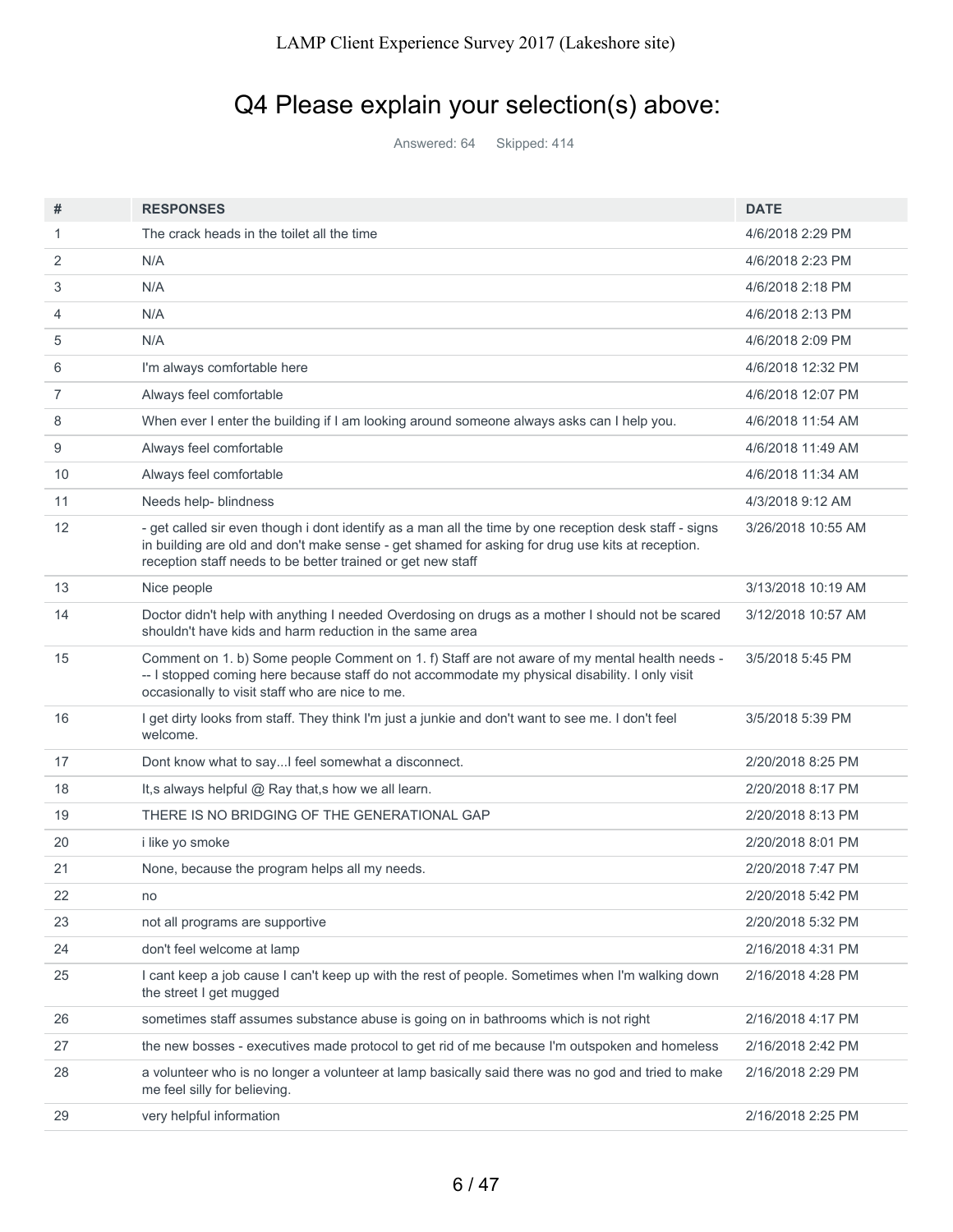yes usually though my attempt recently to ask about the February calendar was received with a" we won't be changing it from January because we don't have staff to do it.It fell a little curt and unfriendly for keeping community boards up to date should be a priority ,the first thing i look at to find out what's going on in the building and community.

2/8/2018 1:15 PM

| 31 | Always feel comfortable.                                                                                                                                                                                                                                                                                                                                                | 2/6/2018 10:56 AM   |
|----|-------------------------------------------------------------------------------------------------------------------------------------------------------------------------------------------------------------------------------------------------------------------------------------------------------------------------------------------------------------------------|---------------------|
| 32 | not every time really like that, this not a big issue                                                                                                                                                                                                                                                                                                                   | 2/5/2018 1:44 PM    |
| 33 | Not every time really like that , this not a big issue                                                                                                                                                                                                                                                                                                                  | 2/5/2018 1:43 PM    |
| 34 | N/A                                                                                                                                                                                                                                                                                                                                                                     | 1/25/2018 3:23 PM   |
| 35 | <b>Never</b>                                                                                                                                                                                                                                                                                                                                                            | 1/23/2018 10:59 AM  |
| 36 | Staff member called me a junkie                                                                                                                                                                                                                                                                                                                                         | 1/23/2018 10:50 AM  |
| 37 | The staff is really friendly                                                                                                                                                                                                                                                                                                                                            | 1/19/2018 11:43 AM  |
| 38 | Been comming here 24 yrs. I have always felt welcome!!                                                                                                                                                                                                                                                                                                                  | 1/19/2018 10:32 AM  |
| 39 | They call police on people and people are concern with it                                                                                                                                                                                                                                                                                                               | 1/17/2018 2:22 PM   |
| 40 | Start-Judy-Is rude, loud, judgemental, neglectful, conventional                                                                                                                                                                                                                                                                                                         | 1/17/2018 11:31 AM  |
| 41 | Some staff members make lots of negative comments about clients in front of other clients.<br>Judgemental comments as well as some breaches in confidentiality (talking about private<br>matters). This creates negative atmosphere. I often feel like hiding from staff because I've heard<br>their gossip about others, so I worry that they can gossip about me too. | 1/16/2018 3:21 PM   |
| 42 | Very helpful + breakfast + lunch                                                                                                                                                                                                                                                                                                                                        | 1/16/2018 3:04 PM   |
| 43 | friendly & Helpful service Always there to help                                                                                                                                                                                                                                                                                                                         | 1/16/2018 1:35 PM   |
| 44 | I always feel comfortale                                                                                                                                                                                                                                                                                                                                                | 1/16/2018 1:33 PM   |
| 45 | being coming here for 15 years , single dad. I attended many routine classes.dad's groups. My<br>favorite one incredible years                                                                                                                                                                                                                                          | 1/15/2018 1:03 PM   |
| 46 | I love the program. My child loves it.                                                                                                                                                                                                                                                                                                                                  | 1/15/2018 12:10 PM  |
| 47 | None. Great welcome                                                                                                                                                                                                                                                                                                                                                     | 1/9/2018 3:54 PM    |
| 48 | The area is accessible and the area also.                                                                                                                                                                                                                                                                                                                               | 12/18/2017 10:34 AM |
| 49 | We feel welcome here. We have felt that the location has always tried to be inclusive, and this has<br>always been notable the posters on the wall and the variety of drop-ins offered.                                                                                                                                                                                 | 12/16/2017 12:52 AM |
| 50 | oikj                                                                                                                                                                                                                                                                                                                                                                    | 12/15/2017 8:46 PM  |
| 51 | becaause                                                                                                                                                                                                                                                                                                                                                                | 12/15/2017 8:05 PM  |
| 52 | <b>NONE</b>                                                                                                                                                                                                                                                                                                                                                             | 12/15/2017 7:25 PM  |
| 53 | Sometimes people make fun of me because of the way I look and my age at the RAY program.                                                                                                                                                                                                                                                                                | 12/15/2017 6:37 PM  |
| 54 | i feel comfortable talking to people here                                                                                                                                                                                                                                                                                                                               | 12/11/2017 3:11 PM  |
| 55 | Staff are always pleasant and always encourage to give a helping hand                                                                                                                                                                                                                                                                                                   | 12/11/2017 2:29 PM  |
| 56 | I have Social anxiety so am uncomfortable in public often                                                                                                                                                                                                                                                                                                               | 12/11/2017 2:06 PM  |
| 57 | I get all my needs                                                                                                                                                                                                                                                                                                                                                      | 12/11/2017 1:09 PM  |
| 58 | I was afraid, low self-esteem most of my life.                                                                                                                                                                                                                                                                                                                          | 11/28/2017 12:31 PM |
| 59 | Receptionist usually smiles and greets                                                                                                                                                                                                                                                                                                                                  | 11/28/2017 12:04 PM |
| 60 | always feel comfortable connecting here                                                                                                                                                                                                                                                                                                                                 | 11/25/2017 7:16 PM  |
| 61 | my friends are here                                                                                                                                                                                                                                                                                                                                                     | 11/25/2017 3:47 PM  |
| 62 | -have felt discriminated against because of my homeless status -shame around drug mis-use was<br>told by a staff member "we don't want junkies here"                                                                                                                                                                                                                    | 11/25/2017 3:30 PM  |
| 63 | none of the above.                                                                                                                                                                                                                                                                                                                                                      | 11/22/2017 1:26 PM  |
| 64 | NONE OF THEM ABOVE                                                                                                                                                                                                                                                                                                                                                      | 11/20/2017 4:13 PM  |
|    |                                                                                                                                                                                                                                                                                                                                                                         |                     |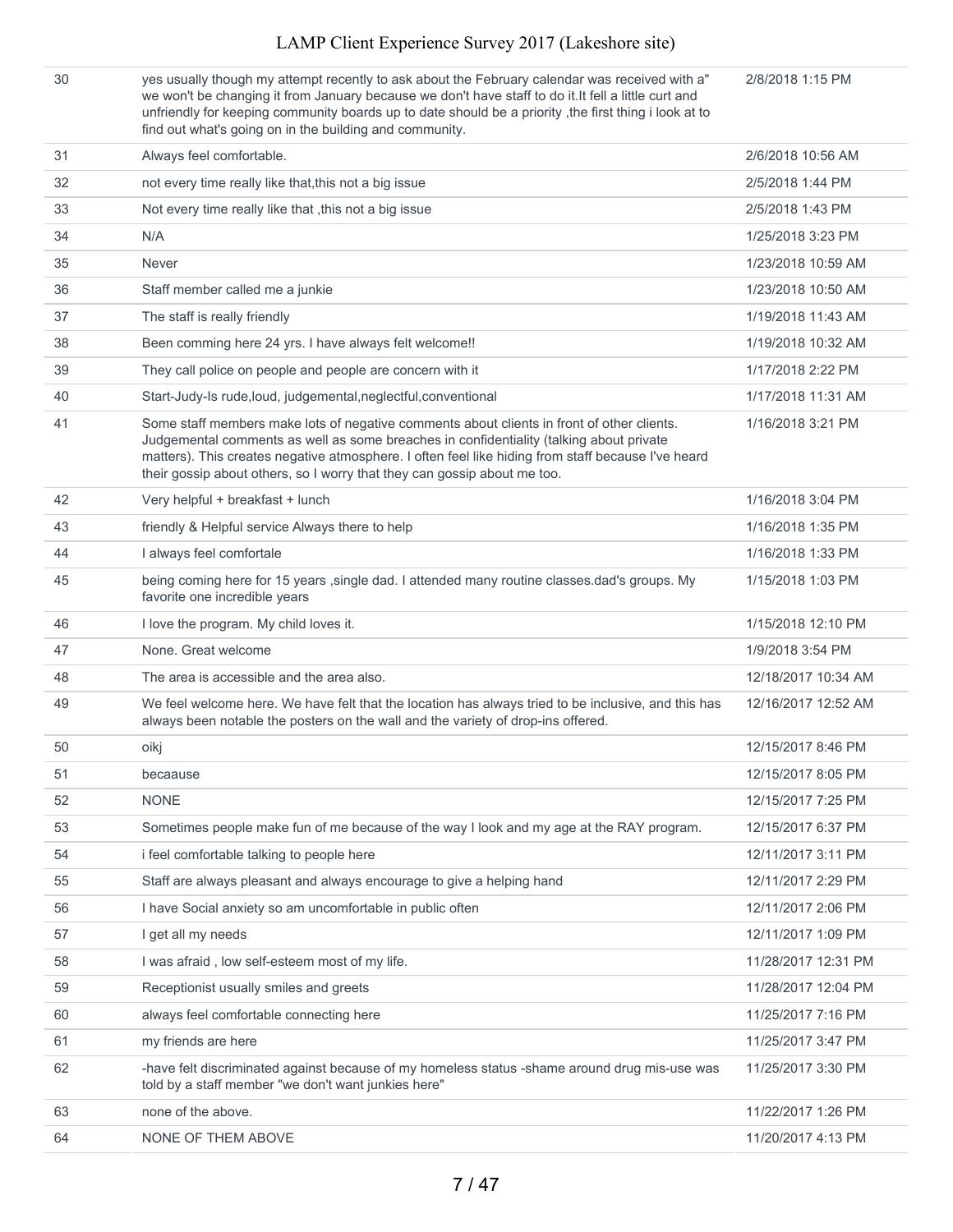### Q5 Do any of the following factors prevent you from attending programs and services at the centre/site? Please select all that apply.



| <b>ANSWER CHOICES</b>                 | <b>RESPONSES</b> |     |
|---------------------------------------|------------------|-----|
| I am not prevented from attending     | 62.37%           | 237 |
| No childcare                          | 3.95%            | 15  |
| Transportation costs/issues           | 13.16%           | 50  |
| Location                              | 6.32%            | 24  |
| Hours of service do not work for me   | 7.37%            | 28  |
| Unwelcoming or unfriendly environment | 4.21%            | 16  |
| Unwelcoming of my culture             | 0.53%            | 2   |
| Not in my language                    | 1.58%            | 6   |
| Have to look after family member      | 4.47%            | 17  |
| Other (please specify)                | 9.74%            | 37  |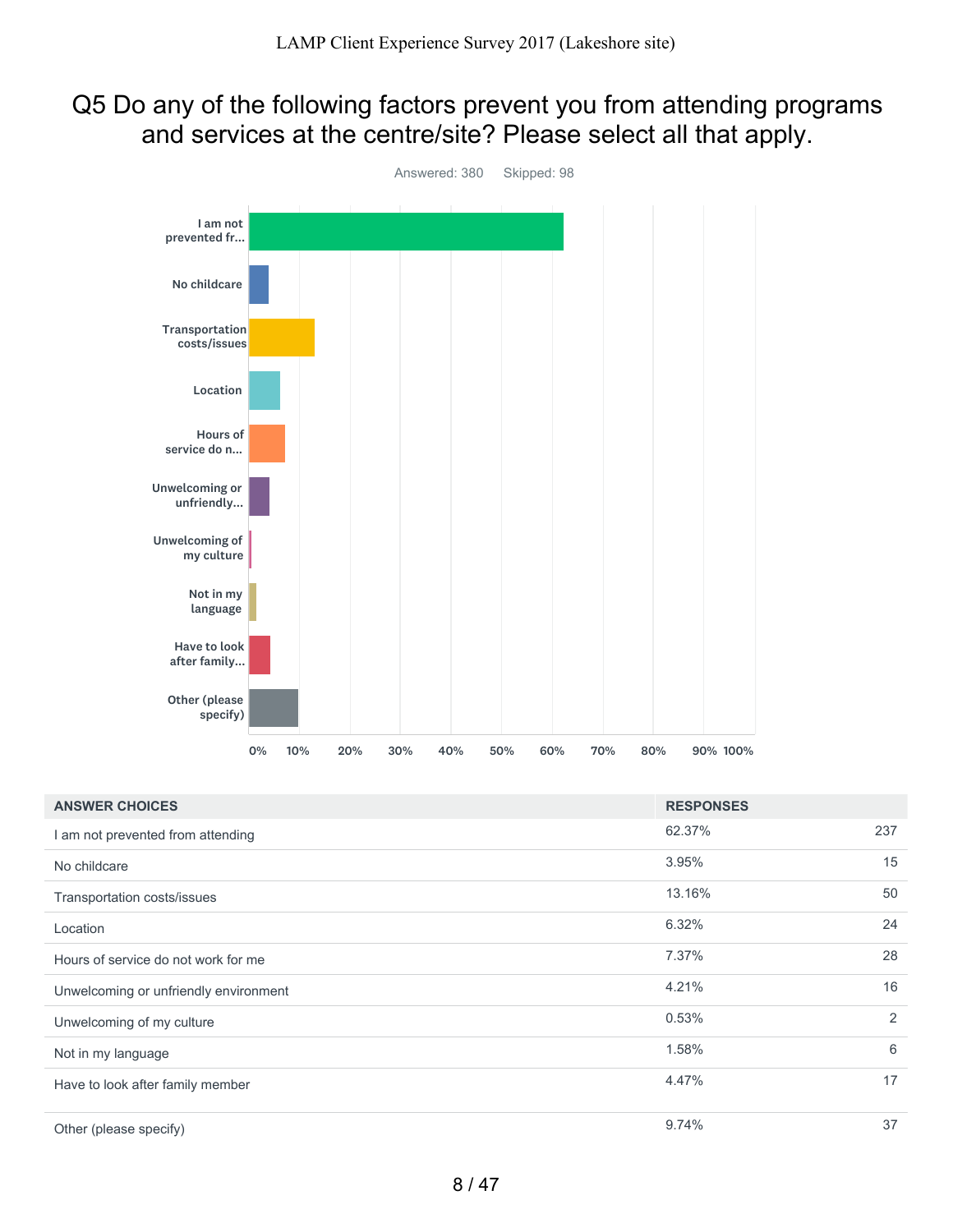Total Respondents: 380

| #              | <b>OTHER (PLEASE SPECIFY)</b>                                                                                                                                                                                                                                                  | <b>DATE</b>         |
|----------------|--------------------------------------------------------------------------------------------------------------------------------------------------------------------------------------------------------------------------------------------------------------------------------|---------------------|
| 1              | N/A                                                                                                                                                                                                                                                                            | 4/6/2018 2:38 PM    |
| 2              | N/A                                                                                                                                                                                                                                                                            | 4/6/2018 12:08 PM   |
| 3              | Always welcome                                                                                                                                                                                                                                                                 | 4/6/2018 11:54 AM   |
| 4              | pleasing                                                                                                                                                                                                                                                                       | 4/6/2018 11:50 AM   |
| 5              | I don't know the servicesi                                                                                                                                                                                                                                                     | 3/13/2018 10:23 AM  |
| 6              | Attendant care. My volunteer position is gone for good.                                                                                                                                                                                                                        | 3/5/2018 5:46 PM    |
| $\overline{7}$ | Personal schedule is my problem. Not centre problem.                                                                                                                                                                                                                           | 2/28/2018 12:01 PM  |
| 8              | n/a                                                                                                                                                                                                                                                                            | 2/28/2018 11:31 AM  |
| 9              | all ok!                                                                                                                                                                                                                                                                        | 2/28/2018 10:56 AM  |
| 10             | Lack of knowledge of programs available                                                                                                                                                                                                                                        | 2/21/2018 3:58 PM   |
| 11             | father is dying                                                                                                                                                                                                                                                                | 2/16/2018 4:29 PM   |
| 12             | feel judged                                                                                                                                                                                                                                                                    | 2/16/2018 2:42 PM   |
| 13             | n/a                                                                                                                                                                                                                                                                            | 2/16/2018 2:25 PM   |
| 14             | Cost is a issue (ttc tokens)                                                                                                                                                                                                                                                   | 2/13/2018 3:35 PM   |
| 15             | WOULD LIKE MORE EVENINGS BOOKING                                                                                                                                                                                                                                               | 2/9/2018 12:59 PM   |
| 16             | none                                                                                                                                                                                                                                                                           | 1/30/2018 4:30 PM   |
| 17             | Health problems                                                                                                                                                                                                                                                                | 1/30/2018 3:49 PM   |
| 18             | none                                                                                                                                                                                                                                                                           | 1/25/2018 4:42 PM   |
| 19             | non of the above                                                                                                                                                                                                                                                               | 1/25/2018 4:42 PM   |
| 20             | I have no idea about this plan                                                                                                                                                                                                                                                 | 1/23/2018 1:06 PM   |
| 21             | For events adults                                                                                                                                                                                                                                                              | 1/19/2018 10:39 AM  |
| 22             | <b>Bad weather</b>                                                                                                                                                                                                                                                             | 1/17/2018 12:04 PM  |
| 23             | Hours are fine. I miss Fridays                                                                                                                                                                                                                                                 | 1/17/2018 11:32 AM  |
| 24             | None of the above                                                                                                                                                                                                                                                              | 1/16/2018 2:49 PM   |
| 25             | difficult to access most OEYC - they are often in basements and with twins it is very difficult to get<br>into a non accessible location. I either have to carry them both at teh same time or leave one in the<br>stroller and bring the other in. Neither are great options. | 1/15/2018 1:42 PM   |
| 26             | Parking is sometimes difficult at 5th street                                                                                                                                                                                                                                   | 1/15/2018 11:29 AM  |
| 27             | Work schedule                                                                                                                                                                                                                                                                  | 1/10/2018 12:35 PM  |
| 28             | No access for getting inside the building: there are no ramps at entrances for a walker's users                                                                                                                                                                                | 1/9/2018 4:05 PM    |
| 29             | None                                                                                                                                                                                                                                                                           | 1/9/2018 3:55 PM    |
| 30             | work schedule                                                                                                                                                                                                                                                                  | 1/8/2018 2:17 PM    |
| 31             | Adult drop in is often too noisy, there is often violence in the space.                                                                                                                                                                                                        | 12/19/2017 4:46 PM  |
| 32             | N/A                                                                                                                                                                                                                                                                            | 12/16/2017 12:38 AM |
| 33             | uikj+                                                                                                                                                                                                                                                                          | 12/15/2017 8:46 PM  |
| 34             | <b>NHIOHUU</b>                                                                                                                                                                                                                                                                 | 12/15/2017 7:24 PM  |
| 35             | OK here at LAMP                                                                                                                                                                                                                                                                | 12/11/2017 3:06 PM  |
| 36             | distance                                                                                                                                                                                                                                                                       | 12/11/2017 1:40 PM  |
| 37             | none                                                                                                                                                                                                                                                                           | 12/11/2017 1:09 PM  |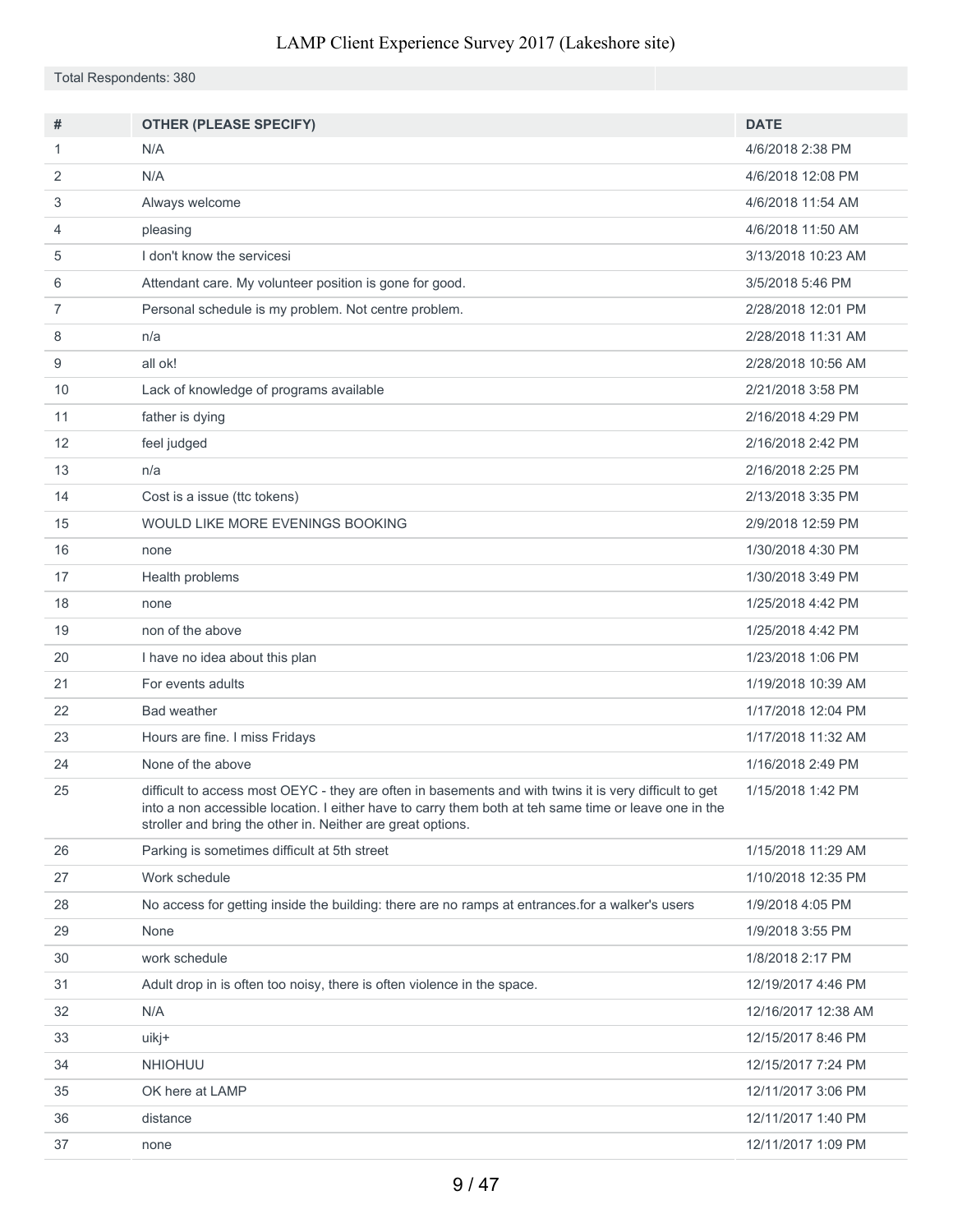## Q6 Please explain your selection(s) above:

Answered: 59 Skipped: 419

| #  | <b>RESPONSES</b>                                                                                                                        | <b>DATE</b>        |
|----|-----------------------------------------------------------------------------------------------------------------------------------------|--------------------|
| 1  | N/A                                                                                                                                     | 4/6/2018 2:23 PM   |
| 2  | N/A                                                                                                                                     | 4/6/2018 2:19 PM   |
| 3  | N/A                                                                                                                                     | 4/6/2018 2:14 PM   |
| 4  | No issues attending                                                                                                                     | 4/6/2018 12:32 PM  |
| 5  | Difficult to work                                                                                                                       | 4/6/2018 12:16 PM  |
| 6  | don't have a alot of money to buy token                                                                                                 | 4/6/2018 10:48 AM  |
| 7  | can we have tokens for appointments please I am not very mobeil                                                                         | 3/26/2018 11:01 AM |
| 8  | receptionist isnt nice                                                                                                                  | 3/26/2018 10:56 AM |
| 9  | I just know about my family doctor                                                                                                      | 3/13/2018 10:23 AM |
| 10 | Lamp isn't a great location                                                                                                             | 3/13/2018 9:32 AM  |
| 11 | Should have more translators for polish and Russian speaking people                                                                     | 3/12/2018 10:59 AM |
| 12 | I use a powerchair to get around. LAMP staff are not equipped to help me.                                                               | 3/5/2018 5:46 PM   |
| 13 | I don't think staff want addicts around. They looked scared.                                                                            | 3/5/2018 5:45 PM   |
| 14 | Night work-Daily sleep                                                                                                                  | 2/28/2018 12:01 PM |
| 15 | Too far and not easy to locate                                                                                                          | 2/28/2018 11:40 AM |
| 16 | I work full time and have found that few options available outside M-F 9-5                                                              | 2/27/2018 11:19 AM |
| 17 | I, m always welcome to attend and ask questions.                                                                                        | 2/20/2018 8:22 PM  |
| 18 | No one to watch my kids.                                                                                                                | 2/20/2018 8:06 PM  |
| 19 | dwell in Brampton                                                                                                                       | 2/20/2018 7:51 PM  |
| 20 | It's far, needs transportation help                                                                                                     | 2/20/2018 7:50 PM  |
| 21 | the fare keeps increasing for ttc when wether is bad I cant get here easily                                                             | 2/20/2018 5:48 PM  |
| 22 | no I only like two staff here that's where my loayalty lies and when their not here then im gone                                        | 2/20/2018 5:43 PM  |
| 23 | people look at me different they know I use drugs they don't trust me in the bathroom I don't have<br>the same privacy other people get | 2/20/2018 5:33 PM  |
| 24 | I live in Brampton, so it is not a short drive.                                                                                         | 2/20/2018 1:02 PM  |
| 25 | dirty looks from staff and sometimes they knock on the bathroom door                                                                    | 2/16/2018 4:32 PM  |
| 26 | Transportation is a problem because I am blind and I need an assistant                                                                  | 2/14/2018 10:41 AM |
| 27 | Remark P I am going to drug treatment tomorrow but they will not/refuse me a 2 tokens to come<br>and go LGK                             | 2/13/2018 3:24 PM  |
| 28 | programs and services should have flexible hours for after work time                                                                    | 2/12/2018 2:11 PM  |
| 29 | I do not attend much here anymore though i do connect others to the building.                                                           | 2/8/2018 1:16 PM   |
| 30 | Bad weather and disabilities                                                                                                            | 2/7/2018 4:41 PM   |
| 31 | Nutritional program hours                                                                                                               | 2/7/2018 11:58 AM  |
| 32 | I am not able to participate in group or family activities as I no longer live in the area                                              | 2/6/2018 2:33 PM   |
| 33 | I am not able to attend due to my time limitations only                                                                                 | 2/2/2018 1:32 PM   |
| 34 | I was on trip with my family                                                                                                            | 2/1/2018 2:23 PM   |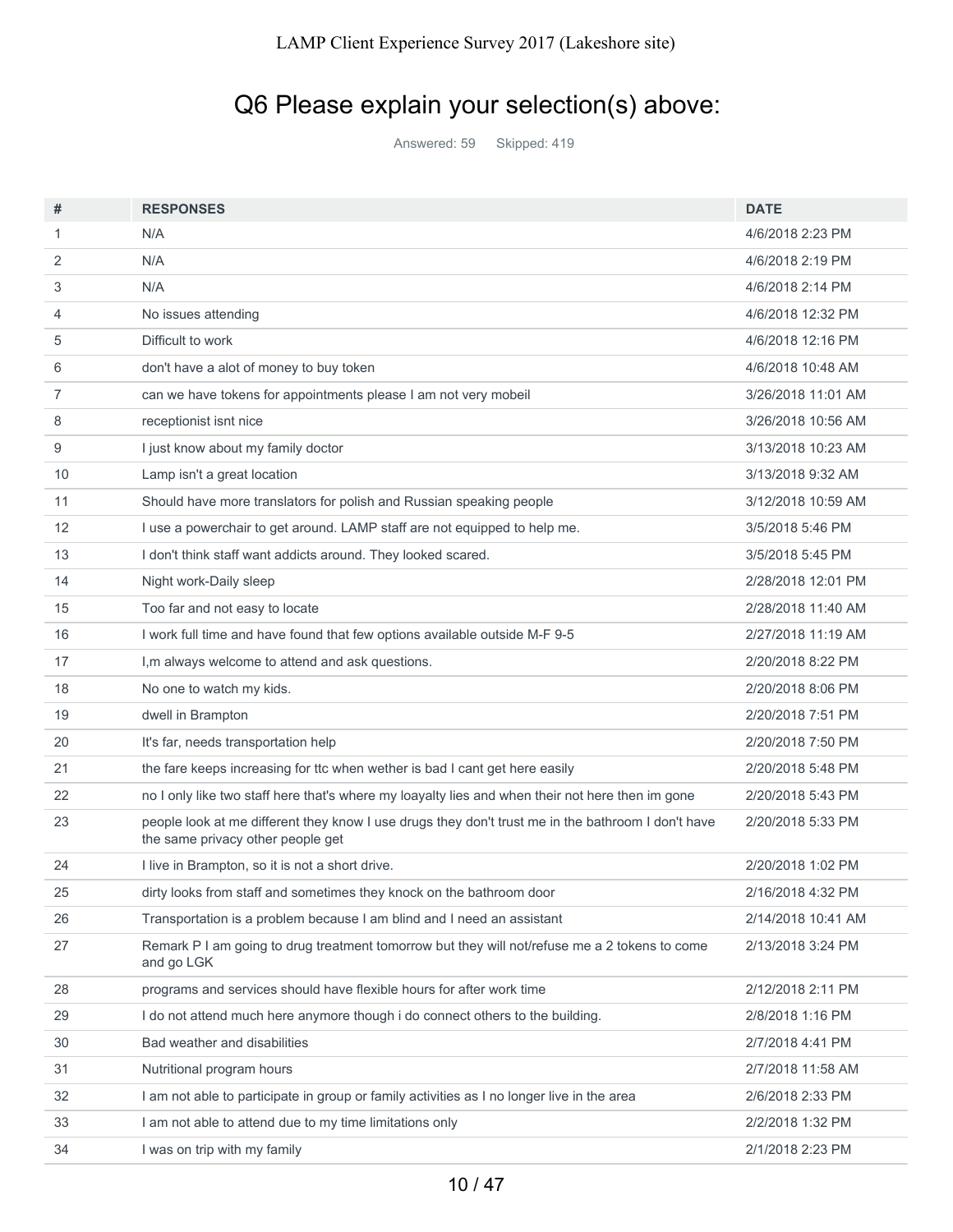| 35 | don't have any                                                                                                                                                                                                                                     | 1/30/2018 4:30 PM   |
|----|----------------------------------------------------------------------------------------------------------------------------------------------------------------------------------------------------------------------------------------------------|---------------------|
| 36 | Small children - no grandparents to help                                                                                                                                                                                                           | 1/25/2018 3:23 PM   |
| 37 | attend regularly                                                                                                                                                                                                                                   | 1/25/2018 3:01 PM   |
| 38 | Nothing                                                                                                                                                                                                                                            | 1/23/2018 10:59 AM  |
| 39 | I have 2 children, aged 3 & 7 to schedule anything is a bit difficult. We are still getting used to<br>winter here.                                                                                                                                | 1/19/2018 1:00 PM   |
| 40 | the cost to get to and from makes it hard to get to every program                                                                                                                                                                                  | 1/19/2018 12:54 PM  |
| 41 | Some aggressive comments, sexist attendees are frequently expressed by some clients,<br>screaming and shouting often occurs at Adult Drop-In.                                                                                                      | 1/16/2018 3:23 PM   |
| 42 | On old Age benefits Funds are limited                                                                                                                                                                                                              | 1/16/2018 1:36 PM   |
| 43 | Location- Not yet familiar to places                                                                                                                                                                                                               | 1/15/2018 10:18 PM  |
| 44 | staff not always kind or wecoming                                                                                                                                                                                                                  | 1/15/2018 2:04 PM   |
| 45 | The timing and dates are limiting as well                                                                                                                                                                                                          | 1/15/2018 1:42 PM   |
| 46 | I would love more at the Franklin horner community center.                                                                                                                                                                                         | 1/15/2018 12:12 PM  |
| 47 | sometimes I know about lamp programs that i would like to join but my work schedule doesn't let<br>me do it!                                                                                                                                       | 1/10/2018 12:35 PM  |
| 48 | sometimes I know about lamp programs that I would like to join but my work schedule doesn't let<br>me do it.                                                                                                                                       | 1/8/2018 2:17 PM    |
| 49 | The area is accessible and the hours too.                                                                                                                                                                                                          | 12/18/2017 10:35 AM |
| 50 | ik 0 m9iuuuuuuuuuuuuuuuuuu                                                                                                                                                                                                                         | 12/15/2017 8:46 PM  |
| 51 | live mississauga                                                                                                                                                                                                                                   | 12/15/2017 8:26 PM  |
| 52 | <b>NONE</b>                                                                                                                                                                                                                                        | 12/15/2017 7:25 PM  |
| 53 | im fine                                                                                                                                                                                                                                            | 12/15/2017 6:38 PM  |
| 54 | none apply                                                                                                                                                                                                                                         | 12/11/2017 1:09 PM  |
| 55 | at drop in. Lots of fights, violent behaviour by males. Lots of nasty attacks/swearing, stolen items.<br>Violent people aren't asked to leave, they make physical threats. Some clients get preferential<br>treatment (friends of staff) to women. | 11/25/2017 7:02 PM  |
| 56 | -have felt judged by staff-noticed a difference in treatment between program and reception -felt<br>gem staff don't understand the drug use buddy system                                                                                           | 11/25/2017 3:31 PM  |
| 57 | I am satisfied with all services.                                                                                                                                                                                                                  | 11/22/2017 1:28 PM  |
| 58 | I have no money for TTC                                                                                                                                                                                                                            | 11/22/2017 1:26 PM  |
| 59 | Yes I need childcare for English classes.                                                                                                                                                                                                          | 11/21/2017 7:18 PM  |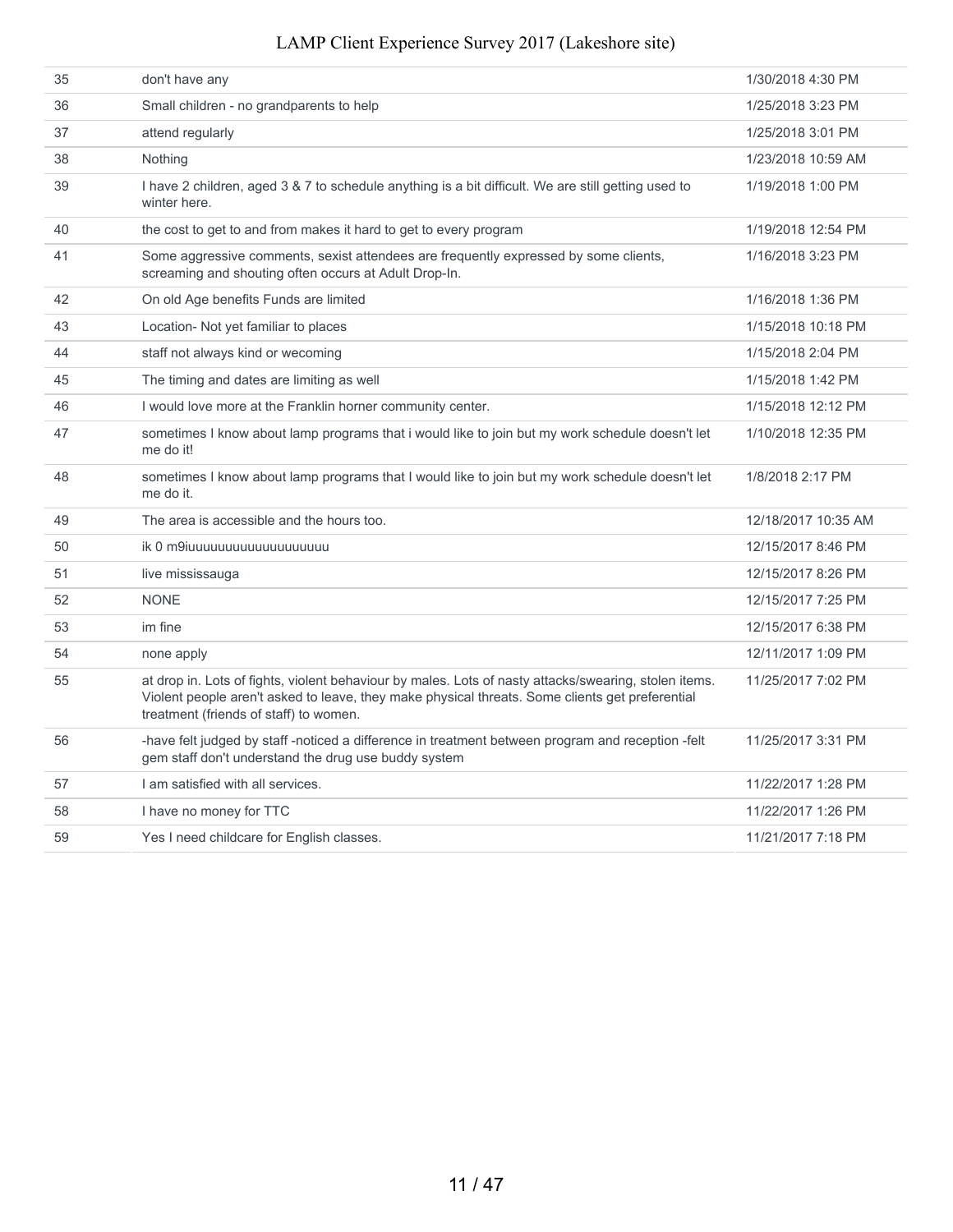

|                                                                                                                     | <b>ALWAYS</b> | <b>OFTEN</b>  | <b>SOMETIMES</b> | <b>RARELY</b> | <b>NEVER</b> | <b>TOTAL</b> | <b>WEIGHTED</b><br><b>AVERAGE</b> |
|---------------------------------------------------------------------------------------------------------------------|---------------|---------------|------------------|---------------|--------------|--------------|-----------------------------------|
| a) Do LAMP staff members give you information<br>that you can use to improve your health and well-<br>being?        | 60.93%<br>276 | 24.94%<br>113 | 10.15%<br>46     | 1.10%<br>5    | 2.87%<br>13  | 453          | 4.40                              |
| b) How often are you asked to give input into the<br>programs and services you use?                                 | 17.54%<br>77  | 24.37%<br>107 | 30.75%<br>135    | 14.35%<br>63  | 12.98%<br>57 | 439          | 3.19                              |
| c) Do LAMP program and service providers treat<br>you like an equal when you look at what is best<br>for your life? | 68.12%<br>297 | 22.71%<br>99  | 6.88%<br>30      | 0.69%<br>3    | 1.61%        | 436          | 4.55                              |
| d) How often do the programs and services<br>offered by LAMP meet your needs?                                       | 48.30%<br>213 | 34.24%<br>151 | 12.93%<br>57     | 2.04%<br>9    | 2.49%<br>11  | 441          | 4.24                              |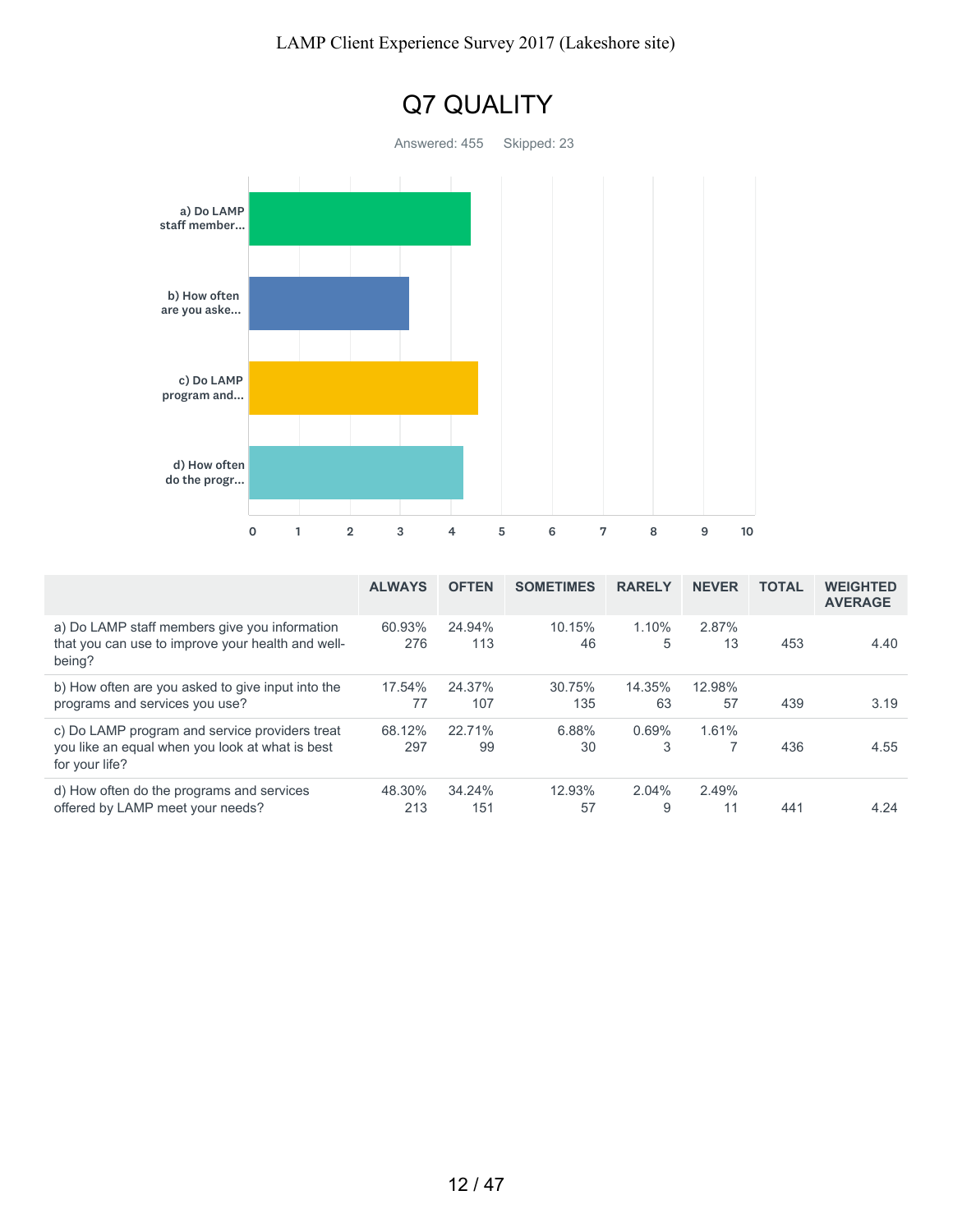### Q8 Overall, how would you rate the quality of care and services you received at LAMP?



|            | <b>EXCELLENT</b> | <b>VERY GOOD</b> | <b>GOOD</b> | <b>FAIR</b> | <b>POOR</b> | <b>TOTAL</b> | <b>WEIGHTED AVERAGE</b> |      |
|------------|------------------|------------------|-------------|-------------|-------------|--------------|-------------------------|------|
| (no label) | 53.98%           | 32.30%           | 9.96%       | $.99\%$     | $1.77\%$    |              |                         |      |
|            | 244              | 146              | 45          |             |             | 452          |                         | 4.35 |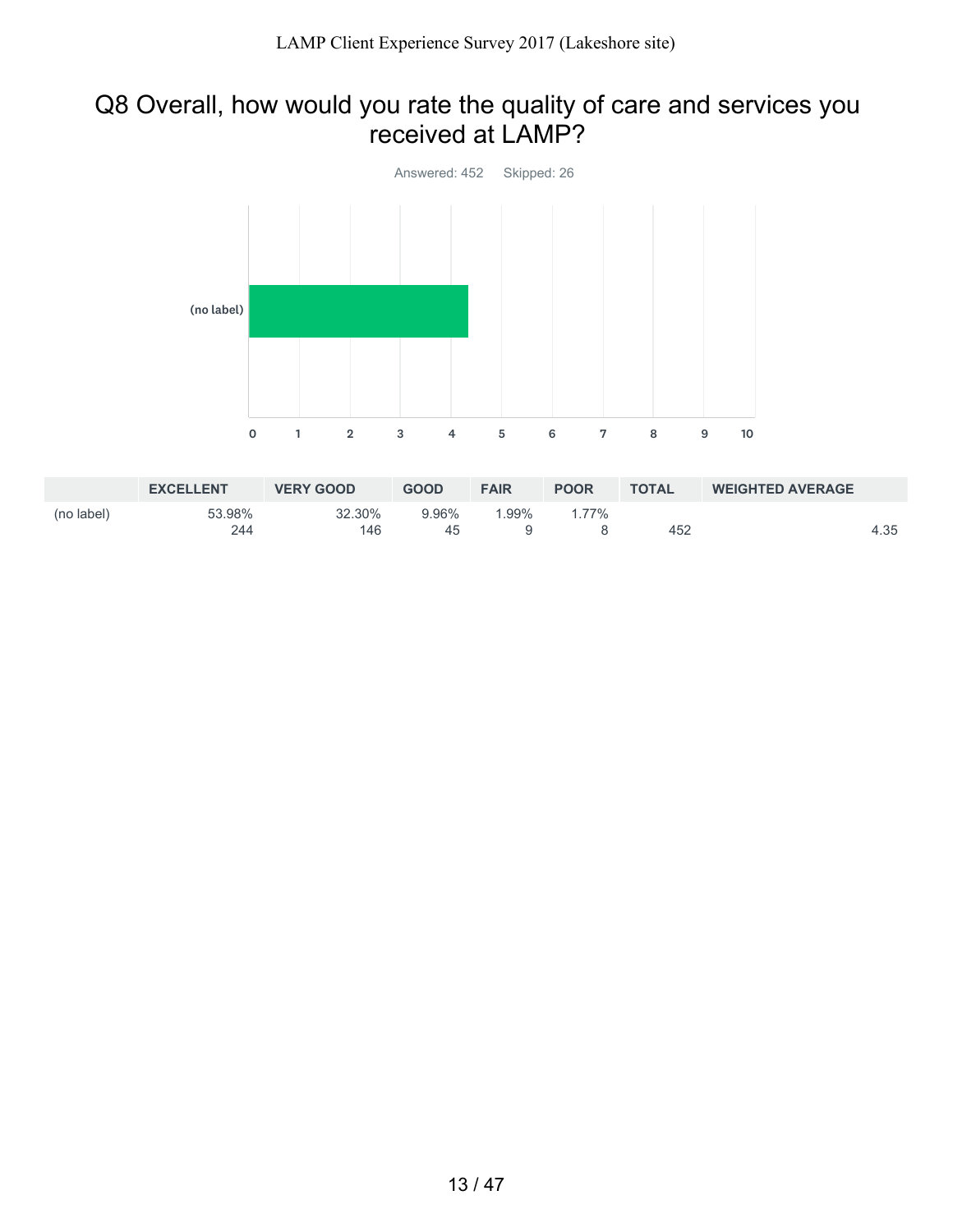

|                                                                                               | <b>STRONGLY</b><br><b>AGREE</b> | <b>AGREE</b>  | <b>NEITHER</b><br><b>AGREE</b><br><b>NOR</b><br><b>DISAGREE</b> | <b>DISAGREE</b> | <b>STRONGLY</b><br><b>DISAGREE</b> | <b>NOT</b><br><b>APPLICABLE</b><br><b>OR DON'T</b><br><b>KNOW</b> | <b>TOTAL</b> | <b>WEIGHTED</b><br><b>AVERAGE</b> |
|-----------------------------------------------------------------------------------------------|---------------------------------|---------------|-----------------------------------------------------------------|-----------------|------------------------------------|-------------------------------------------------------------------|--------------|-----------------------------------|
| a) LAMP's programs<br>and services have<br>helped me improve<br>my health and well-<br>being. | 48.88%<br>218                   | 38.57%<br>172 | 5.83%<br>26                                                     | 1.79%<br>8      | 1.35%<br>6                         | 3.59%<br>16                                                       | 446          | 4.37                              |
| b) LAMP has a<br>positive impact on<br>my community.                                          | 57.97%<br>251                   | 34.18%<br>148 | 3.46%<br>15                                                     | 1.62%           | 0.46%<br>2                         | 2.31%<br>10                                                       | 433          | 4.51                              |

#### 14 / 47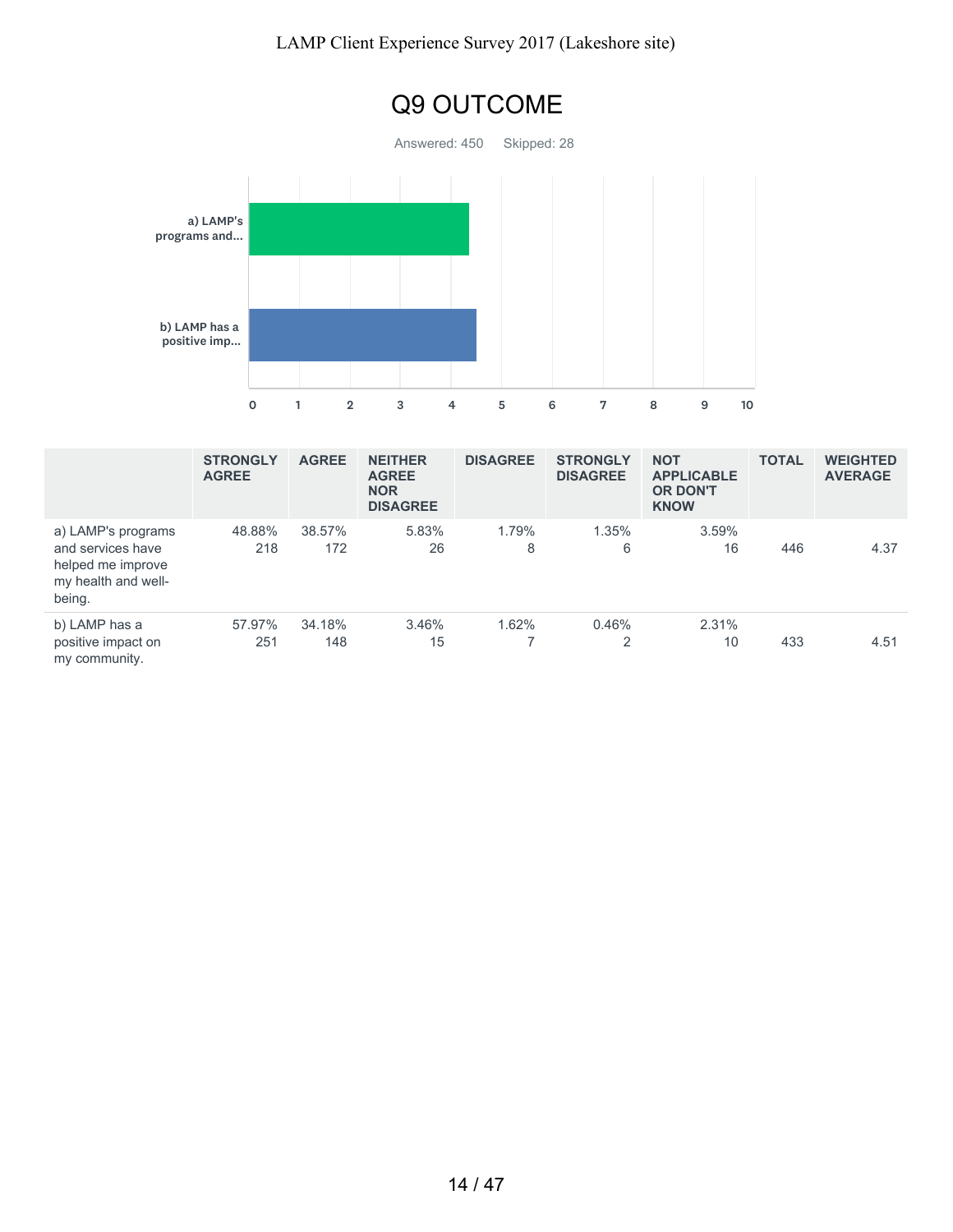## Q10 Would you refer a family member or friend to LAMP CHC?



| <b>ANSWER CHOICES</b> | <b>RESPONSES</b> |     |
|-----------------------|------------------|-----|
| Yes                   | 94.39%           | 421 |
| No                    | 5.61%            | 25  |
| <b>TOTAL</b>          |                  | 446 |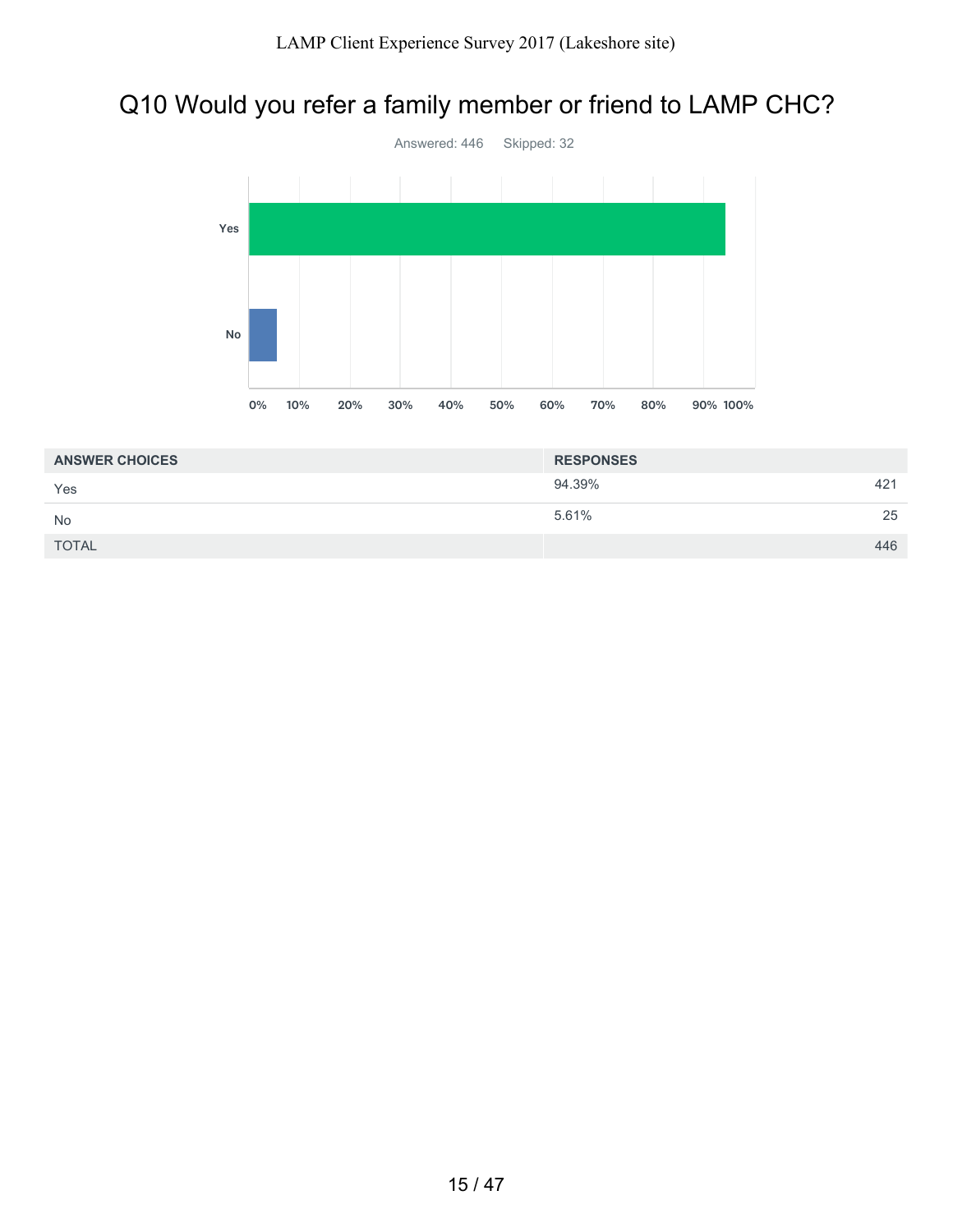## Q11 Please explain your answer:

Answered: 136 Skipped: 342

| #              | <b>RESPONSES</b>                                                                                                                                                                 | <b>DATE</b>        |
|----------------|----------------------------------------------------------------------------------------------------------------------------------------------------------------------------------|--------------------|
| 1              | Nice doctors                                                                                                                                                                     | 4/6/2018 2:23 PM   |
| 2              | Nice doctors                                                                                                                                                                     | 4/6/2018 2:19 PM   |
| 3              | Nice doctors                                                                                                                                                                     | 4/6/2018 2:15 PM   |
| 4              | I have told seniors in my area that, Lamp is there to answer their questions and to provide help                                                                                 | 4/6/2018 12:51 PM  |
| 5              | I think the programs are good                                                                                                                                                    | 4/6/2018 12:45 PM  |
| 6              | Lamp was a great help to my grand daughter and nephew so I would refer any person that needs<br>their program                                                                    | 4/6/2018 12:40 PM  |
| $\overline{7}$ | I believe, I've recommended Lamp to a couple of people                                                                                                                           | 4/6/2018 12:34 PM  |
| 8              | Very good care and service                                                                                                                                                       | 4/6/2018 12:09 PM  |
| 9              | I come to get my feet done                                                                                                                                                       | 4/6/2018 11:45 AM  |
| 10             | I am new to Lamp, still I feel comfortable to refer someone else                                                                                                                 | 4/6/2018 11:18 AM  |
| 11             | It is a good community                                                                                                                                                           | 4/6/2018 11:08 AM  |
| 12             | Service valuable to the community                                                                                                                                                | 4/6/2018 11:03 AM  |
| 13             | If needed I would refer them                                                                                                                                                     | 4/3/2018 9:16 AM   |
| 14             | the recpeitonist                                                                                                                                                                 | 3/26/2018 10:57 AM |
| 15             | I like                                                                                                                                                                           | 3/13/2018 10:24 AM |
| 16             | Comment on 7. a) <-- Not now --- Because of the way I've been treated here.                                                                                                      | 3/5/2018 5:46 PM   |
| 17             | People in my family are addicts. I don't want them to feel how I feel coming here.                                                                                               | 3/5/2018 5:45 PM   |
| 18             | Accessible-Friendly-multi services-open-etc                                                                                                                                      | 2/28/2018 12:01 PM |
| 19             | Yes-But it takes a long time                                                                                                                                                     | 2/28/2018 11:31 AM |
| 20             | Have recommended Among Friends & family MBR is interested                                                                                                                        | 2/28/2018 10:59 AM |
| 21             | Most of my family comes here                                                                                                                                                     | 2/28/2018 10:51 AM |
| 22             | friendly doctors and easy to make appointments                                                                                                                                   | 2/28/2018 10:47 AM |
| 23             | well' I know this services exist like going 20 years back. There was a time when I needed some<br>help with housing and I was referred by someone in the community at that time. | 2/20/2018 8:29 PM  |
| 24             | I was refer to lamp @ one point to see a lawyer and he was very informing to let me know all my<br>details.                                                                      | 2/20/2018 8:25 PM  |
| 25             | THERE ARE NO SERVICES THAT ARE NEEDED BY MY AGE GROUP                                                                                                                            | 2/20/2018 8:16 PM  |
| 26             | Great space to be.                                                                                                                                                               | 2/20/2018 8:07 PM  |
| 27             | <b>I LOVE MY FMAILY</b>                                                                                                                                                          | 2/20/2018 7:54 PM  |
| 28             | Can always learn something new at the center and always friendly                                                                                                                 | 2/20/2018 7:51 PM  |
| 29             | i enjoy being here and also i would like my friends to experience the same.                                                                                                      | 2/20/2018 7:43 PM  |
| 30             | my happy place                                                                                                                                                                   | 2/20/2018 5:48 PM  |
| 31             | no                                                                                                                                                                               | 2/20/2018 5:44 PM  |
| 32             | only to drop in not to other medical because other medical is not good to people who use drugs                                                                                   | 2/20/2018 5:34 PM  |
| 33             | They help everyone.                                                                                                                                                              | 2/20/2018 1:02 PM  |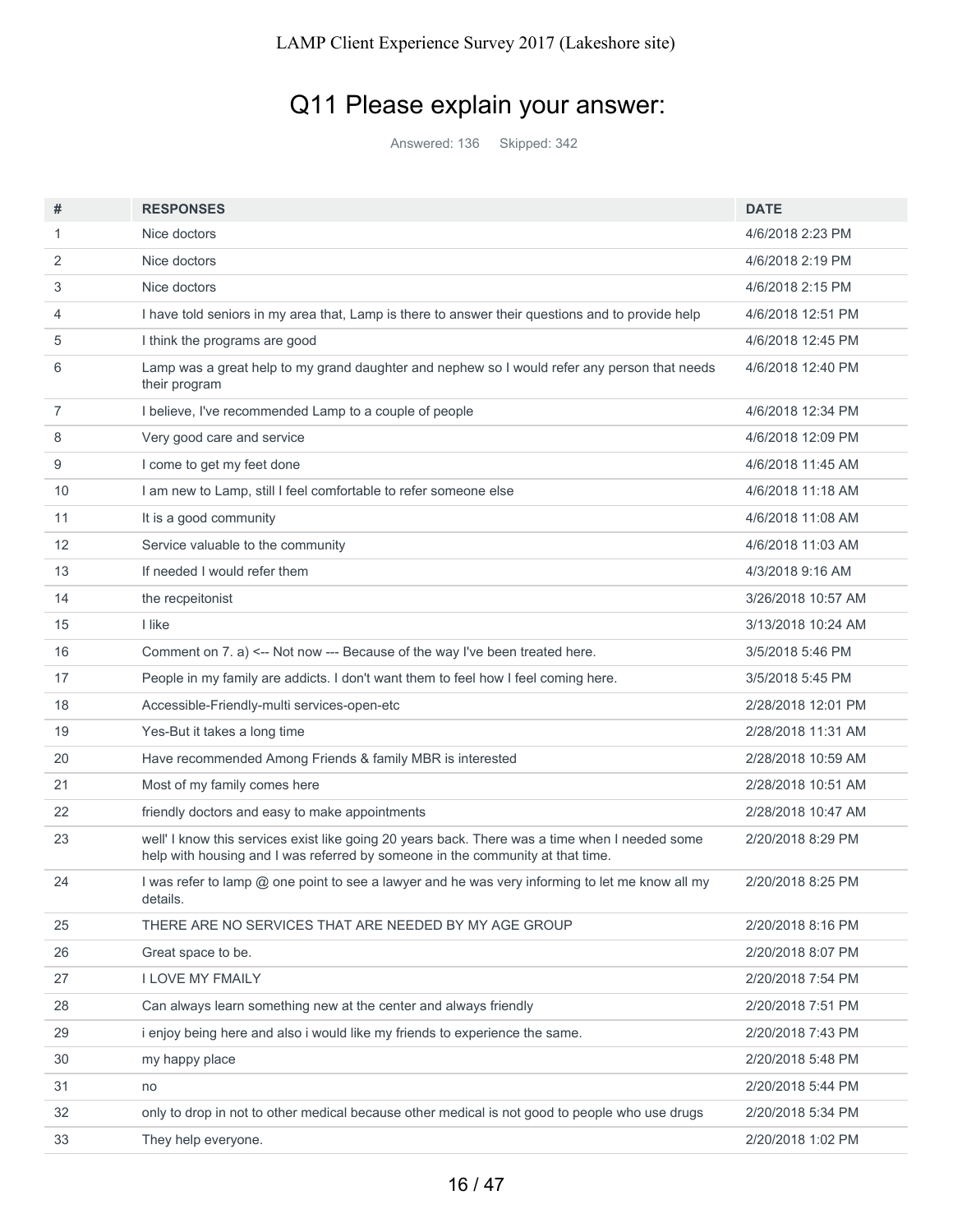| 34 | Very welcoming and friendly/helpful place.                                                                                                                       | 2/20/2018 12:59 PM |
|----|------------------------------------------------------------------------------------------------------------------------------------------------------------------|--------------------|
| 35 | great place                                                                                                                                                      | 2/16/2018 4:23 PM  |
| 36 | judgmental. they want to work against you and not with you                                                                                                       | 2/16/2018 4:17 PM  |
| 37 | only certain programs with certain staff                                                                                                                         | 2/16/2018 2:47 PM  |
| 38 | I say no and disagree but what I really mean is not anymore                                                                                                      | 2/16/2018 2:43 PM  |
| 39 | to help someone                                                                                                                                                  | 2/16/2018 2:26 PM  |
| 40 | <b>Excellent Services provided</b>                                                                                                                               | 2/15/2018 11:42 AM |
| 41 | We should share the good things.                                                                                                                                 | 2/15/2018 10:53 AM |
| 42 | n/a                                                                                                                                                              | 2/13/2018 3:26 PM  |
| 43 | Never gives positive input always negative                                                                                                                       | 2/13/2018 3:24 PM  |
| 44 | Friendly staff and always given options for services provided.                                                                                                   | 2/13/2018 10:59 AM |
| 45 | For the newcomers it's best for them to go to a community center, so they could ask questions that<br>be answered by the staff of the community.                 | 2/12/2018 2:13 PM  |
| 46 | friend                                                                                                                                                           | 2/12/2018 2:09 PM  |
| 47 | YES BUT YOU ONLY ACCEPT PEOPLE WITHIN A CERTAIN CATCHMENT AREA, LAMP has<br>been great for us. We have an Autistic Son required numerous services in the past :) | 2/9/2018 1:02 PM   |
| 48 | My family has been using LAMP for over 20 years                                                                                                                  | 2/9/2018 12:56 PM  |
| 49 | I have always appreciated the multi-faceted services f LAMP.                                                                                                     | 2/8/2018 1:17 PM   |
| 50 | I refer many friends to this centre                                                                                                                              | 2/5/2018 1:46 PM   |
| 51 | My son                                                                                                                                                           | 2/5/2018 1:32 PM   |
| 52 | Staff of the programs and services we use are very good and helpful.                                                                                             | 2/5/2018 1:29 PM   |
| 53 | Staff is friendly, LAMP has programs for variety levels of age + mental abilities                                                                                | 2/2/2018 1:33 PM   |
| 54 | They can get help                                                                                                                                                | 2/1/2018 2:36 PM   |
| 55 | It's awesome facility!                                                                                                                                           | 2/1/2018 2:33 PM   |
| 56 | Because it would be fun                                                                                                                                          | 1/30/2018 4:31 PM  |
| 57 | Convenient location and wait times are reasonable                                                                                                                | 1/29/2018 2:54 PM  |
| 58 | I have referred many women (friends) to LAMP for diff.reasons, all beneficial.                                                                                   | 1/29/2018 1:37 PM  |
| 59 | It's east to get too and everyone who works there is very happy and helpful                                                                                      | 1/29/2018 11:39 AM |
| 60 | I recommend LAMP highly                                                                                                                                          | 1/29/2018 11:33 AM |
| 61 | The waiting list to access services is very long                                                                                                                 | 1/26/2018 12:49 PM |
| 62 | I would recomend LAMP to anyone                                                                                                                                  | 1/26/2018 11:29 AM |
| 63 | Good for support answers and socializing                                                                                                                         | 1/25/2018 3:26 PM  |
| 64 | Great service for children                                                                                                                                       | 1/25/2018 3:24 PM  |
| 65 | Love the services, always suggest to other nannies                                                                                                               | 1/25/2018 3:18 PM  |
| 66 | Great for the kids                                                                                                                                               | 1/25/2018 3:04 PM  |
| 67 | Great for child to socialize                                                                                                                                     | 1/25/2018 3:01 PM  |
| 68 | started Lamp when my baby was 2 months allowed me to meet other parents recommended to<br>new parents                                                            | 1/25/2018 2:53 PM  |
| 69 | Very good                                                                                                                                                        | 1/24/2018 5:06 PM  |
| 70 | All my family comes here                                                                                                                                         | 1/23/2018 10:59 AM |
| 71 | Always have had an excellent experience                                                                                                                          | 1/23/2018 10:53 AM |
| 72 | If is help anyone of any age group to assist the numerous services offered.                                                                                      | 1/19/2018 1:01 PM  |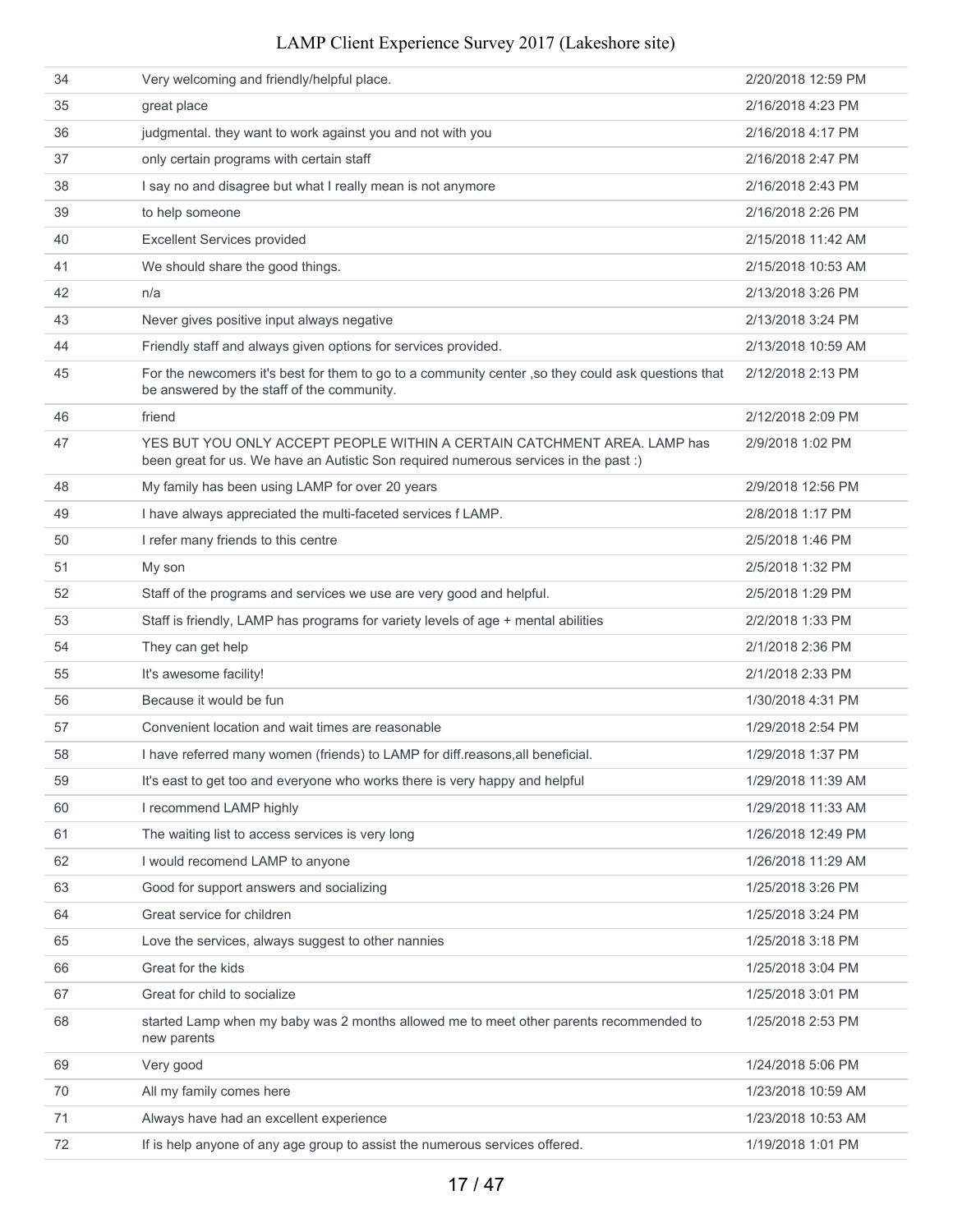| 73  | friendly, helpful and caring staff                                                                                                                                                                                                                                                                                                | 1/19/2018 12:54 PM  |
|-----|-----------------------------------------------------------------------------------------------------------------------------------------------------------------------------------------------------------------------------------------------------------------------------------------------------------------------------------|---------------------|
| 74  | This is a good community center and friendly                                                                                                                                                                                                                                                                                      | 1/19/2018 11:44 AM  |
| 75  | Very helpful, informative                                                                                                                                                                                                                                                                                                         | 1/19/2018 10:42 AM  |
| 76  | Because they are always good facilities at the LAMP                                                                                                                                                                                                                                                                               | 1/19/2018 10:37 AM  |
| 77  | Yes I would, I think LAMP is great for anyone they offer many different cares here                                                                                                                                                                                                                                                | 1/19/2018 10:34 AM  |
| 78  | Staff are very helpful and recommends people in the community                                                                                                                                                                                                                                                                     | 1/17/2018 11:23 AM  |
| 79  | Some parts of LAMP don't always feel safe (esp. for women and more quiet types).                                                                                                                                                                                                                                                  | 1/16/2018 3:25 PM   |
| 80  | LAMP services help everyone.                                                                                                                                                                                                                                                                                                      | 1/16/2018 3:10 PM   |
| 81  | Because LAMP CHC is wheeling to engage in helps everyone in need.                                                                                                                                                                                                                                                                 | 1/16/2018 3:07 PM   |
| 82  | My doctor is here.                                                                                                                                                                                                                                                                                                                | 1/16/2018 3:05 PM   |
| 83  | Yes, it is helpful and has very good programs and services.                                                                                                                                                                                                                                                                       | 1/16/2018 2:54 PM   |
| 84  | In my darkest time, LAMP CHC supported and still supports me. Thanks you for everything                                                                                                                                                                                                                                           | 1/16/2018 2:12 PM   |
| 85  | Lamp is a community service which help our community                                                                                                                                                                                                                                                                              | 1/16/2018 1:37 PM   |
| 86  | Good experience                                                                                                                                                                                                                                                                                                                   | 1/15/2018 10:19 PM  |
| 87  | They offer so many resources for my growing family. Thank you!!!                                                                                                                                                                                                                                                                  | 1/15/2018 8:42 PM   |
| 88  | I and my kids have had wonderful experiences at LAMP locations.                                                                                                                                                                                                                                                                   | 1/15/2018 6:10 PM   |
| 89  | lamp rarely fulfills services called to get a doctors appointment unable to book anything for over<br>one month.                                                                                                                                                                                                                  | 1/15/2018 2:06 PM   |
| 90  | friend                                                                                                                                                                                                                                                                                                                            | 1/15/2018 2:01 PM   |
| 91  | As a new mother, The LAMP programs got me out of the house and gave me the ability to connect<br>with other families. The resources and conversations in baby club help ease my new mother fears.<br>I now use lamp and/or affiliated programs at least once a week. It's always a positive experience<br>for me and my children. | 1/15/2018 1:26 PM   |
| 92  | I constantly refer friends and family. I love this program.                                                                                                                                                                                                                                                                       | 1/15/2018 12:12 PM  |
| 93  | Already have. Baby Club, family doctors, early years Centre, BBQ's etc                                                                                                                                                                                                                                                            | 1/15/2018 10:54 AM  |
| 94  | Great baby club run by Yenny - fun atmosphere and pertinent guest speakers.                                                                                                                                                                                                                                                       | 1/15/2018 10:18 AM  |
| 95  | Since the first time my family members and me received services from lamp we were well treated<br>and we got our needs fulfilled.                                                                                                                                                                                                 | 1/10/2018 12:37 PM  |
| 96  | Started to come to LAMP in 1995. Here had an excellent care from all the doctors + staff. I highly<br>recommend LAMP.                                                                                                                                                                                                             | 1/9/2018 4:13 PM    |
| 97  | My wife comes here when she needs to see a doctor.                                                                                                                                                                                                                                                                                | 1/9/2018 4:00 PM    |
| 98  | Use health care for family as well as counting services! and get all to out of them.                                                                                                                                                                                                                                              | 1/9/2018 3:57 PM    |
| 99  | My daughter and granddaughter use LAMP's services as well.                                                                                                                                                                                                                                                                        | 1/9/2018 3:51 PM    |
| 100 | great community support                                                                                                                                                                                                                                                                                                           | 1/8/2018 2:22 PM    |
| 101 | since the first time my family members and me received services from lamp we were well treated<br>and we got our needs fullfiled                                                                                                                                                                                                  | 1/8/2018 2:18 PM    |
| 102 | because it was many different programs, for different ages also a great medical staff.                                                                                                                                                                                                                                            | 1/8/2018 2:09 PM    |
| 103 | I find the environment inclusive and caring. So I will encourage others to join.                                                                                                                                                                                                                                                  | 12/19/2017 5:02 PM  |
| 104 | I actually do refer friends and family here when I hear they're having health problems.                                                                                                                                                                                                                                           | 12/19/2017 4:53 PM  |
| 105 | I would refer a family member or friend. because a family member spoke highly of lamp and their<br>services and i agree to that.                                                                                                                                                                                                  | 12/18/2017 12:34 PM |
| 106 | Because the service is great the staff members are very professional.                                                                                                                                                                                                                                                             | 12/18/2017 10:36 AM |
| 107 | Many thanks for your outstanding services and programs for seniors!                                                                                                                                                                                                                                                               | 12/16/2017 1:24 AM  |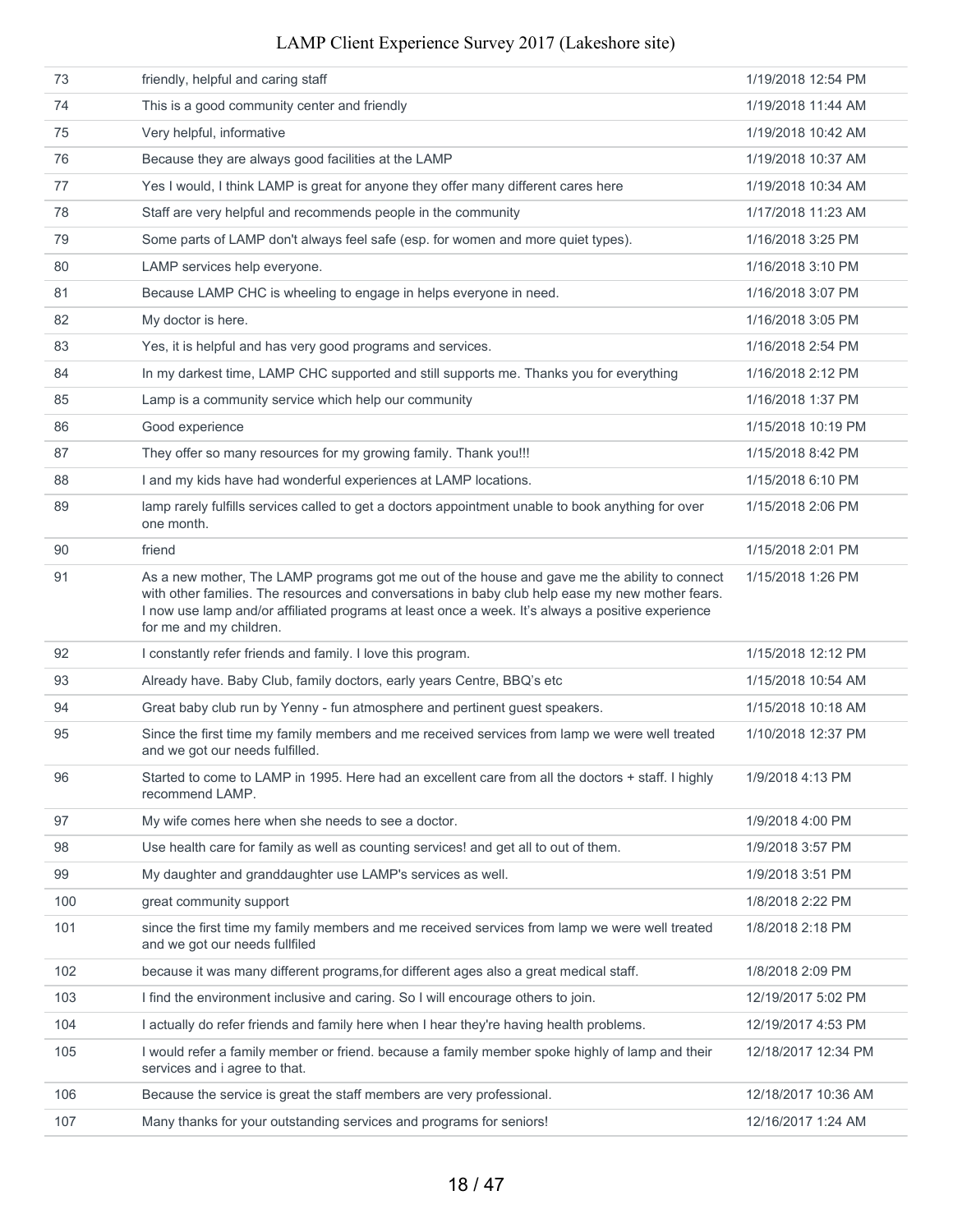| 108 | My husband and I have all services, especially for health's issues. We are both are happy and<br>satisfied with our LAMP Community Health Centre activities!                                                                                                        | 12/16/2017 1:21 AM  |
|-----|---------------------------------------------------------------------------------------------------------------------------------------------------------------------------------------------------------------------------------------------------------------------|---------------------|
| 109 | Thank you for outstanding health services!                                                                                                                                                                                                                          | 12/16/2017 1:15 AM  |
| 110 | My sister was my reference.                                                                                                                                                                                                                                         | 12/16/2017 12:58 AM |
| 111 | Services are available for a variety of subject matters and no or limited wait times.                                                                                                                                                                               | 12/16/2017 12:54 AM |
| 112 | My family doctor Dr.J. Burden is very knowledgeable, proactive and takes care of my family health<br>and well-being.                                                                                                                                                | 12/16/2017 12:42 AM |
| 113 | ki                                                                                                                                                                                                                                                                  | 12/15/2017 8:46 PM  |
| 114 | friendly                                                                                                                                                                                                                                                            | 12/15/2017 8:26 PM  |
| 115 | <b>NICE</b>                                                                                                                                                                                                                                                         | 12/15/2017 7:26 PM  |
| 116 | its fun                                                                                                                                                                                                                                                             | 12/15/2017 6:47 PM  |
| 117 | i love RAY!                                                                                                                                                                                                                                                         | 12/15/2017 6:39 PM  |
| 118 | LAMP is well organized and have many resources for all.                                                                                                                                                                                                             | 12/11/2017 2:07 PM  |
| 119 | if i would help sure                                                                                                                                                                                                                                                | 12/11/2017 1:37 PM  |
| 120 | Because my needs are always tacking care in a timely Fashion                                                                                                                                                                                                        | 12/11/2017 1:10 PM  |
| 121 | they very much help you                                                                                                                                                                                                                                             | 12/11/2017 12:57 PM |
| 122 | my daughter                                                                                                                                                                                                                                                         | 12/4/2017 12:17 PM  |
| 123 | my daughter                                                                                                                                                                                                                                                         | 12/4/2017 12:16 PM  |
| 124 | refer friend and neighbours                                                                                                                                                                                                                                         | 12/4/2017 11:35 AM  |
| 125 | to share the benefit together                                                                                                                                                                                                                                       | 12/4/2017 11:30 AM  |
| 126 | This is a very safe and secure place to be yourself and you can always come here for help with<br>anything                                                                                                                                                          | 11/29/2017 4:47 PM  |
| 127 | I am very happy with your service!                                                                                                                                                                                                                                  | 11/28/2017 12:50 PM |
| 128 | Because what you don't know can hurt you                                                                                                                                                                                                                            | 11/28/2017 12:46 PM |
| 129 | It's better with a worker than a friend or family!                                                                                                                                                                                                                  | 11/28/2017 12:40 PM |
| 130 | I just like how there helping                                                                                                                                                                                                                                       | 11/25/2017 7:17 PM  |
| 131 | Too much violence from some clients. Lots of stolen items. (clothing threats to women                                                                                                                                                                               | 11/25/2017 7:03 PM  |
| 132 | good variety of services all under one roof and close to my residence                                                                                                                                                                                               | 11/25/2017 3:57 PM  |
| 133 | many services available                                                                                                                                                                                                                                             | 11/25/2017 3:43 PM  |
| 134 | I am very happy to be a student at LAMP with regards to my reading and spelling. I'm starting to be<br>able to sound words more easily thanks to my teacher Patricia. She is very at ease and positive<br>with our group. I would refer friends and family to LAMP. | 11/21/2017 7:48 PM  |
| 135 | The service is very excellent                                                                                                                                                                                                                                       | 11/21/2017 7:38 PM  |
| 136 | very helpfull                                                                                                                                                                                                                                                       | 11/14/2017 7:13 PM  |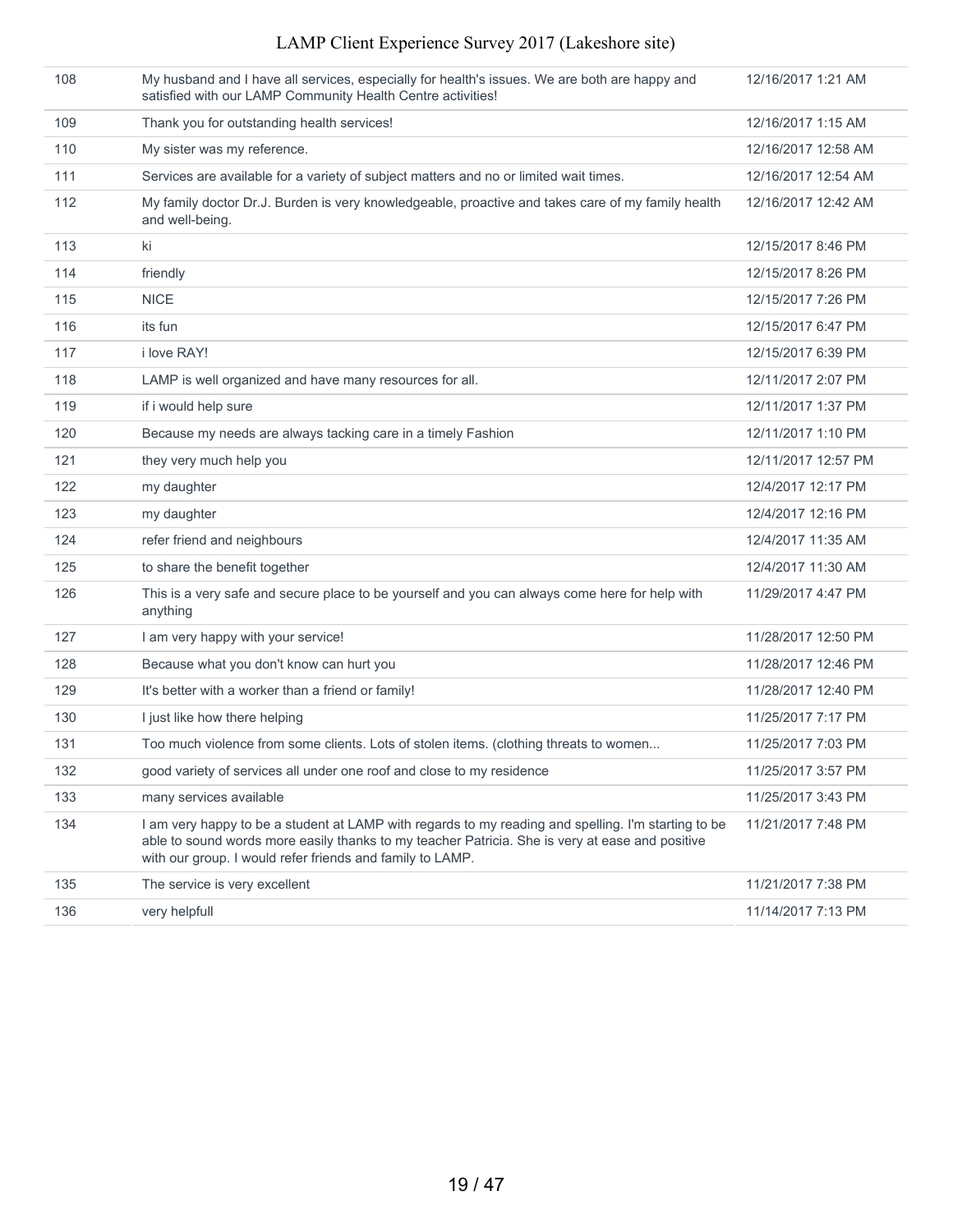## Q12 What would you like to see different at LAMP? How can we improve?

Answered: 186 Skipped: 292

| #  | <b>RESPONSES</b>                                                                                                                                                                                                             | <b>DATE</b>        |
|----|------------------------------------------------------------------------------------------------------------------------------------------------------------------------------------------------------------------------------|--------------------|
| 1  | N/A                                                                                                                                                                                                                          | 4/6/2018 2:38 PM   |
| 2  | service                                                                                                                                                                                                                      | 4/6/2018 2:36 PM   |
| 3  | Lamp looks fine to me                                                                                                                                                                                                        | 4/6/2018 2:26 PM   |
| 4  | Lamp looks fine to me                                                                                                                                                                                                        | 4/6/2018 2:16 PM   |
| 5  | It looks good to me                                                                                                                                                                                                          | 4/6/2018 2:11 PM   |
| 6  | Nothing                                                                                                                                                                                                                      | 4/6/2018 12:45 PM  |
| 7  | Can't thing of anything right now                                                                                                                                                                                            | 4/6/2018 12:34 PM  |
| 8  | More recreation for adult -bus trips                                                                                                                                                                                         | 4/6/2018 11:41 AM  |
| 9  | Everything is fine                                                                                                                                                                                                           | 4/6/2018 11:36 AM  |
| 10 | New to lamp                                                                                                                                                                                                                  | 4/6/2018 11:18 AM  |
| 11 | Staff and systems work for me                                                                                                                                                                                                | 4/3/2018 9:16 AM   |
| 12 | <b>NIL</b>                                                                                                                                                                                                                   | 4/3/2018 9:13 AM   |
| 13 | sensitivity training for your reception staff                                                                                                                                                                                | 3/26/2018 10:58 AM |
| 14 | More mental health services                                                                                                                                                                                                  | 3/13/2018 1:12 PM  |
| 15 | Renovation to the building Services been excellent                                                                                                                                                                           | 3/12/2018 11:21 AM |
| 16 | Move harm reduction facility away from young children Hire competent staff Make sure reception<br>informs clients about programs that are available instead of just handing out calendars and not talk<br>about the programs | 3/12/2018 11:03 AM |
| 17 | <b>Expand facilities</b>                                                                                                                                                                                                     | 3/6/2018 5:13 PM   |
| 18 | Would like to see programs for kids ages from 6-12 years of age                                                                                                                                                              | 3/6/2018 3:44 PM   |
| 19 | I would like LAMP to be like it used to be when I was welcome here. We were happy. It was fun.                                                                                                                               | 3/5/2018 5:48 PM   |
| 20 | Be nice to addicts. Don't judge them. Bring back the nurse.                                                                                                                                                                  | 3/5/2018 5:48 PM   |
| 21 | nothing                                                                                                                                                                                                                      | 2/28/2018 12:13 PM |
| 22 | May be in the future. Not enough input right now                                                                                                                                                                             | 2/28/2018 12:02 PM |
| 23 | Time change and appointments should be easily available                                                                                                                                                                      | 2/28/2018 11:41 AM |
| 24 | <b>EXTENDED HRS</b>                                                                                                                                                                                                          | 2/28/2018 11:29 AM |
| 25 | LAMP CHC Be listed to by municipal and provincial government regards affordable housing                                                                                                                                      | 2/28/2018 11:02 AM |
| 26 | More recreational???                                                                                                                                                                                                         | 2/28/2018 10:47 AM |
| 27 | a map                                                                                                                                                                                                                        | 2/27/2018 11:21 AM |
| 28 | Put hours of service on web site for different programs                                                                                                                                                                      | 2/27/2018 11:20 AM |
| 29 | MAPE (sp?) OF PROGRAMS                                                                                                                                                                                                       | 2/27/2018 11:17 AM |
| 30 | The people at the drop in scare me. My problem.                                                                                                                                                                              | 2/27/2018 11:06 AM |
| 31 | a calendar of services                                                                                                                                                                                                       | 2/27/2018 11:04 AM |
| 32 | I am satisfy a present time                                                                                                                                                                                                  | 2/21/2018 4:10 PM  |
|    |                                                                                                                                                                                                                              |                    |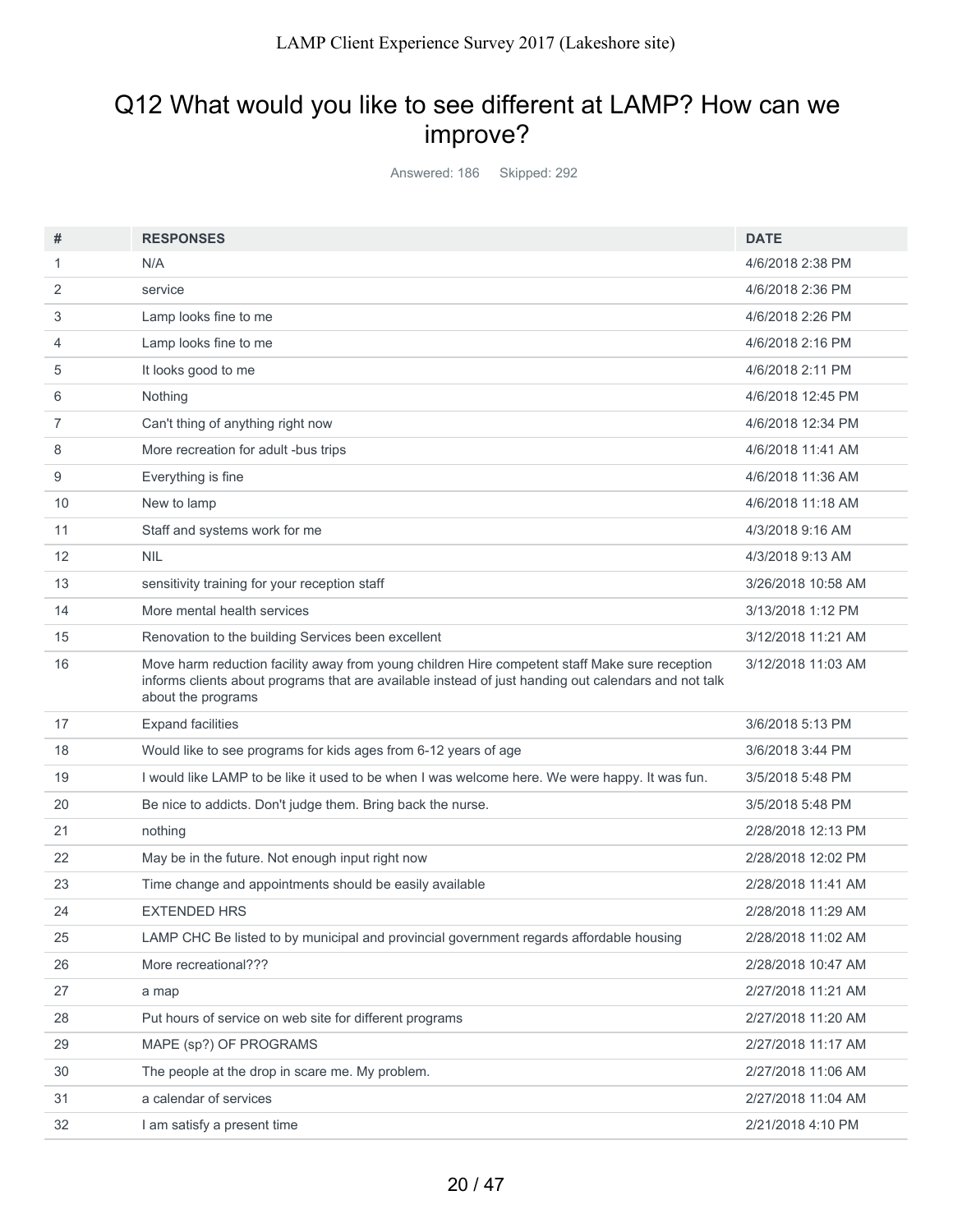| 33 | I am 63 years old on a low income I am unable to get any teeth pulled out because I don't qualified<br>for the services. I receive a cpp and an old age pension supplement. | 2/21/2018 2:33 PM  |
|----|-----------------------------------------------------------------------------------------------------------------------------------------------------------------------------|--------------------|
| 34 | need more imput??                                                                                                                                                           | 2/20/2018 8:32 PM  |
| 35 | Please have more programs for seniors.                                                                                                                                      | 2/20/2018 8:27 PM  |
| 36 | <b>FAMILY PROGRAMING</b>                                                                                                                                                    | 2/20/2018 8:18 PM  |
| 37 | more software and training programs.                                                                                                                                        | 2/20/2018 8:08 PM  |
| 38 | more life skills programs                                                                                                                                                   | 2/20/2018 8:03 PM  |
| 39 | more food                                                                                                                                                                   | 2/20/2018 7:53 PM  |
| 40 | T-Shirt designing Program, Graphic designs and more creative programs like painting                                                                                         | 2/20/2018 7:53 PM  |
| 41 | more workshops                                                                                                                                                              | 2/20/2018 7:43 PM  |
| 42 | there's no areas to be change                                                                                                                                               | 2/20/2018 7:41 PM  |
| 43 | snacks                                                                                                                                                                      | 2/20/2018 7:40 PM  |
| 44 | For them to develop there own space where RAY and Street Level can be one                                                                                                   | 2/20/2018 7:33 PM  |
| 45 | more hours                                                                                                                                                                  | 2/20/2018 5:48 PM  |
| 46 | a staff called me a bad name gets paid the big bucks to name call fix that problem                                                                                          | 2/20/2018 5:45 PM  |
| 47 | other staff need to be kind to drug users other program need to be a drug user friendly place                                                                               | 2/20/2018 5:35 PM  |
| 48 | stop judging us and calling police. we need help                                                                                                                            | 2/16/2018 4:33 PM  |
| 49 | sometimes people need more one on one help                                                                                                                                  | 2/16/2018 4:30 PM  |
| 50 | no comment                                                                                                                                                                  | 2/16/2018 4:20 PM  |
| 51 | better doctor care who are not judgemental and listen. Safe injection site needed too many deaths<br>in the neighbourhood.                                                  | 2/16/2018 4:18 PM  |
| 52 | work with me. I'm worth it.                                                                                                                                                 | 2/16/2018 2:47 PM  |
| 53 | 2 staff changes - wrong ppl in charge                                                                                                                                       | 2/16/2018 2:44 PM  |
| 54 | more discussion groups                                                                                                                                                      | 2/16/2018 2:30 PM  |
| 55 | no days closed                                                                                                                                                              | 2/16/2018 2:26 PM  |
| 56 | Doing A fine job                                                                                                                                                            | 2/15/2018 11:36 AM |
| 57 | Maybe grow the already good service provided                                                                                                                                | 2/15/2018 10:55 AM |
| 58 | Nothing to improve very satisfied with the services                                                                                                                         | 2/14/2018 10:43 AM |
| 59 | Make it easier to navigate the building                                                                                                                                     | 2/13/2018 3:43 PM  |
| 60 | -Speech language back at LAMP for autistic child -More programs for autistic kids                                                                                           | 2/13/2018 3:37 PM  |
| 61 | More athletic programs for teenagers not all parents can afford to register their kids in a sport they<br>chose                                                             | 2/12/2018 2:15 PM  |
| 62 | no                                                                                                                                                                          | 2/12/2018 2:09 PM  |
| 63 | free newspapers                                                                                                                                                             | 2/12/2018 1:30 PM  |
| 64 | Always when i need the help , LAMP help me                                                                                                                                  | 2/12/2018 1:26 PM  |
| 65 | I am Agree in everything                                                                                                                                                    | 2/9/2018 2:18 PM   |
| 66 | More family physicians                                                                                                                                                      | 2/9/2018 1:06 PM   |
| 67 | More availability evening                                                                                                                                                   | 2/9/2018 1:03 PM   |
| 68 | A new building                                                                                                                                                              | 2/9/2018 12:56 PM  |
| 69 | nothing                                                                                                                                                                     | 2/8/2018 7:22 PM   |
| 70 | Having eating for two programs for pregnant mom at LAMP                                                                                                                     | 2/8/2018 1:26 PM   |
| 71 | <b>NO</b>                                                                                                                                                                   | 2/8/2018 1:18 PM   |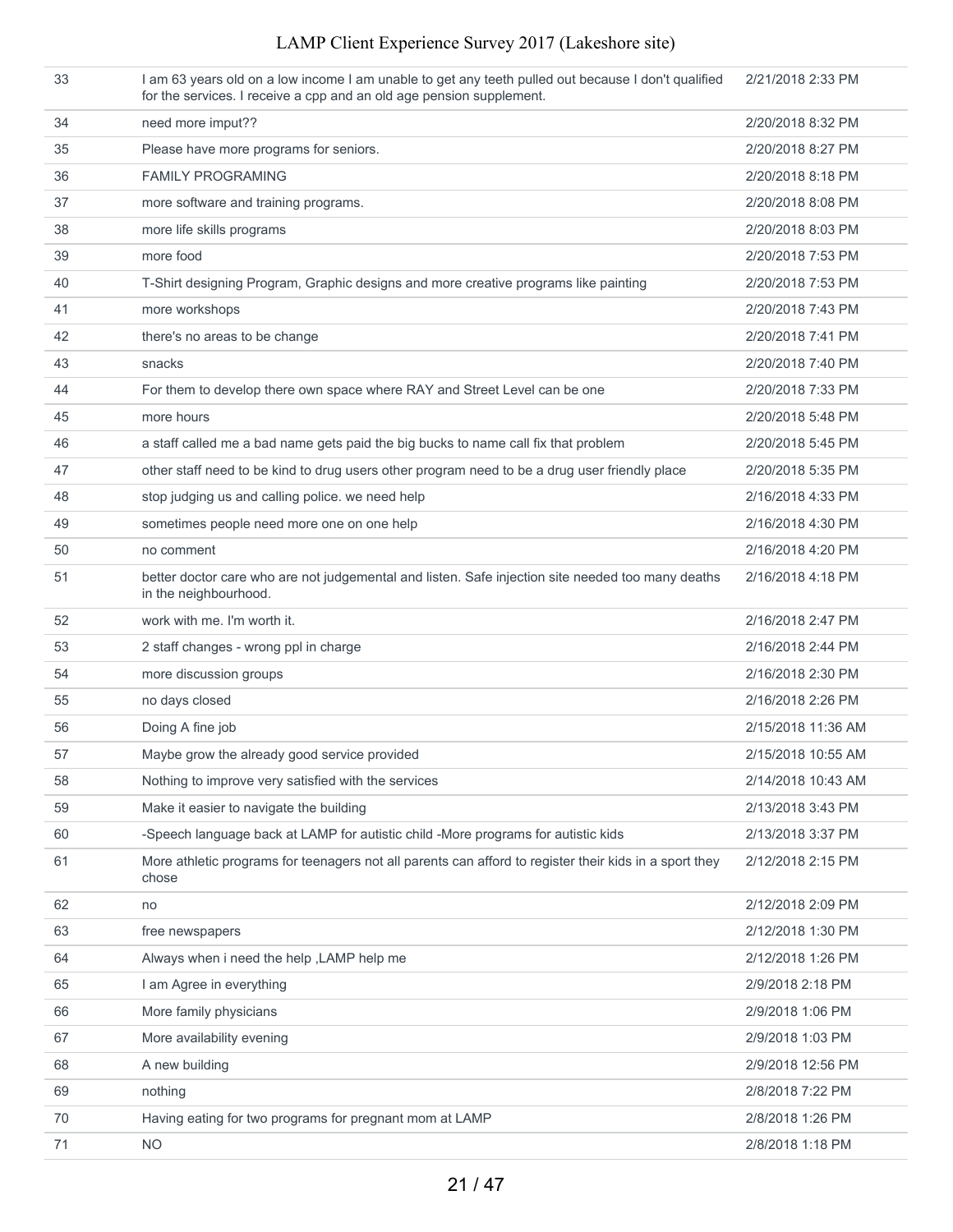| 72  | Wishes the hours were later and longer                                                                                                                                                                                                                   | 2/7/2018 4:44 PM   |
|-----|----------------------------------------------------------------------------------------------------------------------------------------------------------------------------------------------------------------------------------------------------------|--------------------|
| 73  | I think pretty much everything is in good order at LAMP.                                                                                                                                                                                                 | 2/7/2018 3:01 PM   |
| 74  | Evening hours for drop-in More tokens Phone back for people to use in reception Free coffee from<br>coffee machine                                                                                                                                       | 2/7/2018 2:29 PM   |
| 75  | everything is perfect                                                                                                                                                                                                                                    | 2/6/2018 7:21 PM   |
| 76  | nothing                                                                                                                                                                                                                                                  | 2/6/2018 7:17 PM   |
| 77  | Knowledgable person for care for special needs individual Wishes there was a program for special<br>needs(developmental disabilities)                                                                                                                    | 2/6/2018 5:14 PM   |
| 78  | Allow my son and I to participate in programs                                                                                                                                                                                                            | 2/6/2018 2:35 PM   |
| 79  | More follow up on Mental health.                                                                                                                                                                                                                         | 2/6/2018 11:58 AM  |
| 80  | Programs for kids with special needs                                                                                                                                                                                                                     | 2/6/2018 11:14 AM  |
| 81  | I saw last 6 years.                                                                                                                                                                                                                                      | 2/5/2018 1:48 PM   |
| 82  | Everything i like, but sometimes we don't have any idea at that time.                                                                                                                                                                                    | 2/5/2018 1:38 PM   |
| 83  | I believe there would be mores health practitioners. I always have to wait at my appointment time.<br>Extender health care services would be intiduced (massage, physio) Foot care Clinic is impossible<br>to take an appointment, no time available for | 2/2/2018 1:39 PM   |
| 84  | Can't think of anything                                                                                                                                                                                                                                  | 2/1/2018 2:37 PM   |
| 85  | Better food                                                                                                                                                                                                                                              | 2/1/2018 2:33 PM   |
| 86  | I went every Monday                                                                                                                                                                                                                                      | 2/1/2018 2:26 PM   |
| 87  | Few more appointments                                                                                                                                                                                                                                    | 1/30/2018 4:54 PM  |
| 88  | nothing and nothing                                                                                                                                                                                                                                      | 1/30/2018 4:31 PM  |
| 89  | Safe injection site and should inform community about it. Found needles around the area.                                                                                                                                                                 | 1/29/2018 3:06 PM  |
| 90  | More mental health services at this location                                                                                                                                                                                                             | 1/29/2018 2:55 PM  |
| 91  | Today January 29 Should have Calendar for Feb out                                                                                                                                                                                                        | 1/29/2018 1:07 PM  |
| 92  | Nothing                                                                                                                                                                                                                                                  | 1/29/2018 11:39 AM |
| 93  | Once you get in as a patient the service is excellent                                                                                                                                                                                                    | 1/26/2018 12:51 PM |
| 94  | Everything is ok to me                                                                                                                                                                                                                                   | 1/26/2018 12:47 PM |
| 95  | more trips, more sports[ football/basketball games]                                                                                                                                                                                                      | 1/25/2018 7:09 PM  |
| 96  | I think that more people should fund us more, so that we can go to different places with the youth<br>more often.                                                                                                                                        | 1/25/2018 6:24 PM  |
| 97  | maybe do more stuff                                                                                                                                                                                                                                      | 1/25/2018 4:43 PM  |
| 98  | Extended hours in some of the services, such as drop-in                                                                                                                                                                                                  | 1/25/2018 3:36 PM  |
| 99  | <b>NOTHING</b>                                                                                                                                                                                                                                           | 1/25/2018 3:30 PM  |
| 100 | PA days both lamp & 2nd street open to help with traffic                                                                                                                                                                                                 | 1/25/2018 3:27 PM  |
| 101 | More gross motor activities. Organized outdoors. Activities at ALL centres                                                                                                                                                                               | 1/25/2018 3:20 PM  |
| 102 | <b>LGBT PARENTING GROUPS</b>                                                                                                                                                                                                                             | 1/25/2018 3:12 PM  |
| 103 | I'm happy with what I see                                                                                                                                                                                                                                | 1/25/2018 3:10 PM  |
| 104 | Not sure                                                                                                                                                                                                                                                 | 1/25/2018 1:13 PM  |
| 105 | Free dental for everyone and healt care                                                                                                                                                                                                                  | 1/24/2018 5:07 PM  |
| 106 | Wishes Lamp was open Saturday's and Sunday's Also help members to find a job and have job<br>training Wishes Lamp had an art program for kids and adults                                                                                                 | 1/24/2018 4:27 PM  |
| 107 | More if adult drop in breakfast or lunch                                                                                                                                                                                                                 | 1/24/2018 3:58 PM  |
| 108 | More times for bloodwork Saturdays services walk-in                                                                                                                                                                                                      | 1/24/2018 3:49 PM  |
|     |                                                                                                                                                                                                                                                          |                    |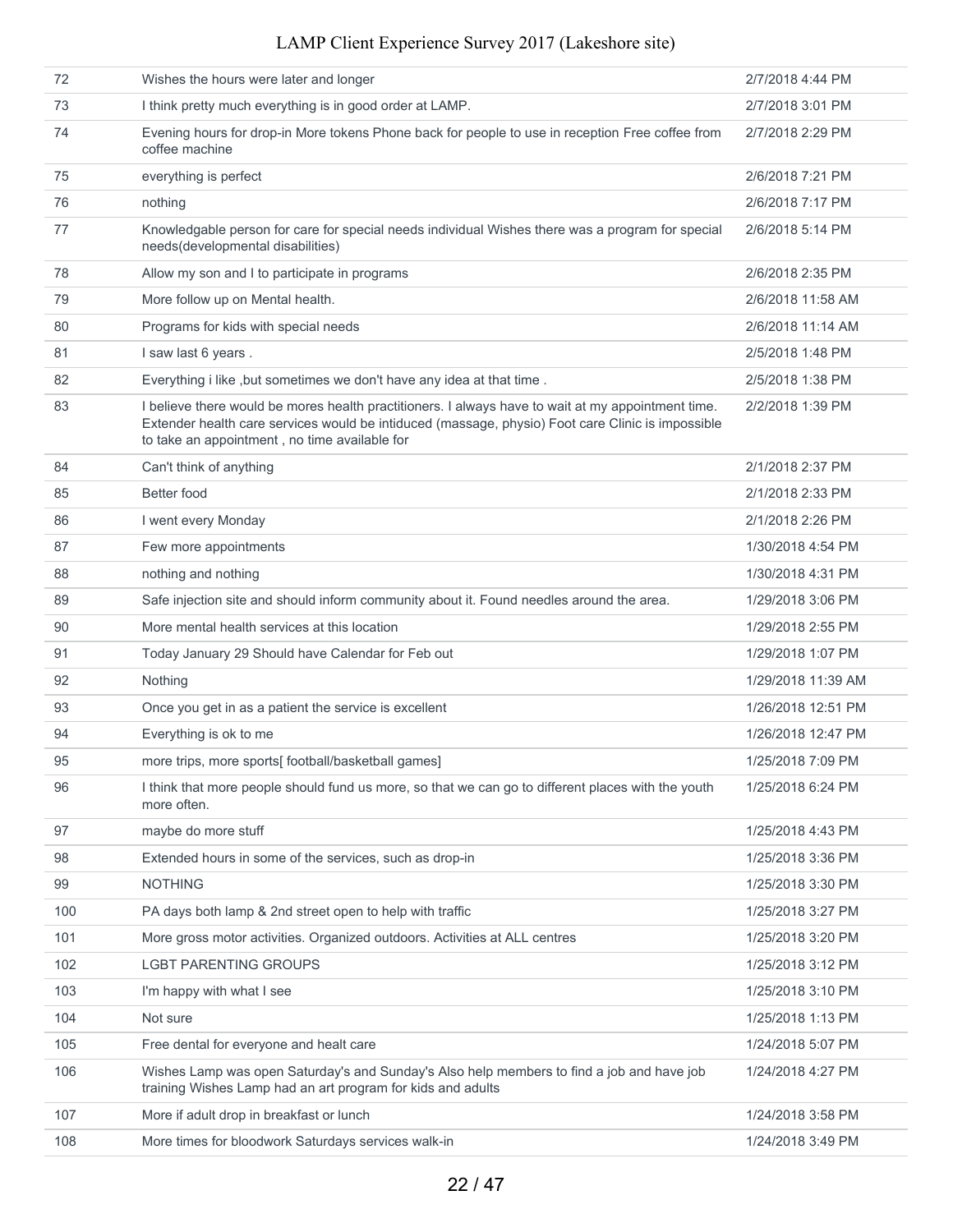| 109 | It's the best                                                                                                                                                                                                                                    | 1/23/2018 11:00 AM |
|-----|--------------------------------------------------------------------------------------------------------------------------------------------------------------------------------------------------------------------------------------------------|--------------------|
| 110 | Availability of doctors and nurses                                                                                                                                                                                                               | 1/23/2018 10:57 AM |
| 111 | More programs for people with addictions/housing                                                                                                                                                                                                 | 1/23/2018 10:51 AM |
| 112 | I'm glad you are in the community                                                                                                                                                                                                                | 1/23/2018 10:48 AM |
| 113 | -Tokens-For Drop-in -Hours of operations for Friday and Saturdays                                                                                                                                                                                | 1/23/2018 10:44 AM |
| 114 | A website or email. after knowing our preference to receive info portaging to our requirements.                                                                                                                                                  | 1/19/2018 1:04 PM  |
| 115 | I think you are doing a great job                                                                                                                                                                                                                | 1/19/2018 12:54 PM |
| 116 | N/A                                                                                                                                                                                                                                              | 1/19/2018 11:46 AM |
| 117 | You Can't !!                                                                                                                                                                                                                                     | 1/19/2018 10:40 AM |
| 118 | Later hours and more funding for programs                                                                                                                                                                                                        | 1/17/2018 2:24 PM  |
| 119 | Better funded and not services disappearing                                                                                                                                                                                                      | 1/17/2018 12:08 PM |
| 120 | Harm Reduction a nurse or staff. Anger management groups back up running                                                                                                                                                                         | 1/17/2018 11:36 AM |
| 121 | New building for super workers                                                                                                                                                                                                                   | 1/17/2018 11:27 AM |
| 122 | Stop judgemental comments on clients' size, clothing, hygiene and personal life/life choices, staff<br>shouldn't be making such comments in front of other clients. Stop picking on or letting aggressive<br>clients pick on people around them. | 1/16/2018 3:28 PM  |
| 123 | Update answering machine :)                                                                                                                                                                                                                      | 1/16/2018 3:14 PM  |
| 124 | Longer hours of operation (Street Health & Harm Reduction)                                                                                                                                                                                       | 1/16/2018 3:10 PM  |
| 125 | Better program advertising.                                                                                                                                                                                                                      | 1/16/2018 3:02 PM  |
| 126 | Needs to have more LAMPs in our city.                                                                                                                                                                                                            | 1/16/2018 2:57 PM  |
| 127 | No                                                                                                                                                                                                                                               | 1/16/2018 2:50 PM  |
| 128 | I use the drop-in with my granddaughter and at times its to crowded need more or larger facility                                                                                                                                                 | 1/16/2018 2:49 PM  |
| 129 | Refill Program for older single moms                                                                                                                                                                                                             | 1/16/2018 2:12 PM  |
| 130 | N/A                                                                                                                                                                                                                                              | 1/16/2018 1:30 PM  |
| 131 | More time for circle time/singing bec kids likes it:)                                                                                                                                                                                            | 1/16/2018 11:00 AM |
| 132 | More classes in spanish. The schedule is not clear, I don't understand it                                                                                                                                                                        | 1/15/2018 11:23 PM |
| 133 | Nothing                                                                                                                                                                                                                                          | 1/15/2018 4:40 PM  |
| 134 | better accessibility (esp at Royal York Rd location)                                                                                                                                                                                             | 1/15/2018 1:43 PM  |
| 135 | Toddler club.                                                                                                                                                                                                                                    | 1/15/2018 1:27 PM  |
| 136 | more services to support child development, including speech or any other services                                                                                                                                                               | 1/15/2018 1:06 PM  |
| 137 | single dad with teenager workshop                                                                                                                                                                                                                | 1/15/2018 1:05 PM  |
| 138 | make time for book story                                                                                                                                                                                                                         | 1/15/2018 1:01 PM  |
| 139 | Baby club is fabulous - the morning timeslot is difficult with nap time though. It would be great if it<br>started at 11 instead.                                                                                                                | 1/15/2018 11:29 AM |
| 140 | Some of the leaders of the Baby Club appear to be too shy or don't know children's songs and<br>don't really "lead" the class. It makes for awkward silences.                                                                                    | 1/15/2018 10:56 AM |
| 141 | They are always helpful at all times                                                                                                                                                                                                             | 1/11/2018 10:44 AM |
| 142 | The healthy sex clinic come back. Physiotherapy on the site.                                                                                                                                                                                     | 1/10/2018 1:32 PM  |
| 143 | longer hours for wall in cave.                                                                                                                                                                                                                   | 1/10/2018 12:47 PM |
| 144 | I am completely satisfy with lamp's services                                                                                                                                                                                                     | 1/10/2018 12:38 PM |
| 145 | Nothing at this time.                                                                                                                                                                                                                            | 1/9/2018 4:15 PM   |
| 146 | Renovations more programs for families with children who have special needs                                                                                                                                                                      | 1/8/2018 2:24 PM   |
|     |                                                                                                                                                                                                                                                  |                    |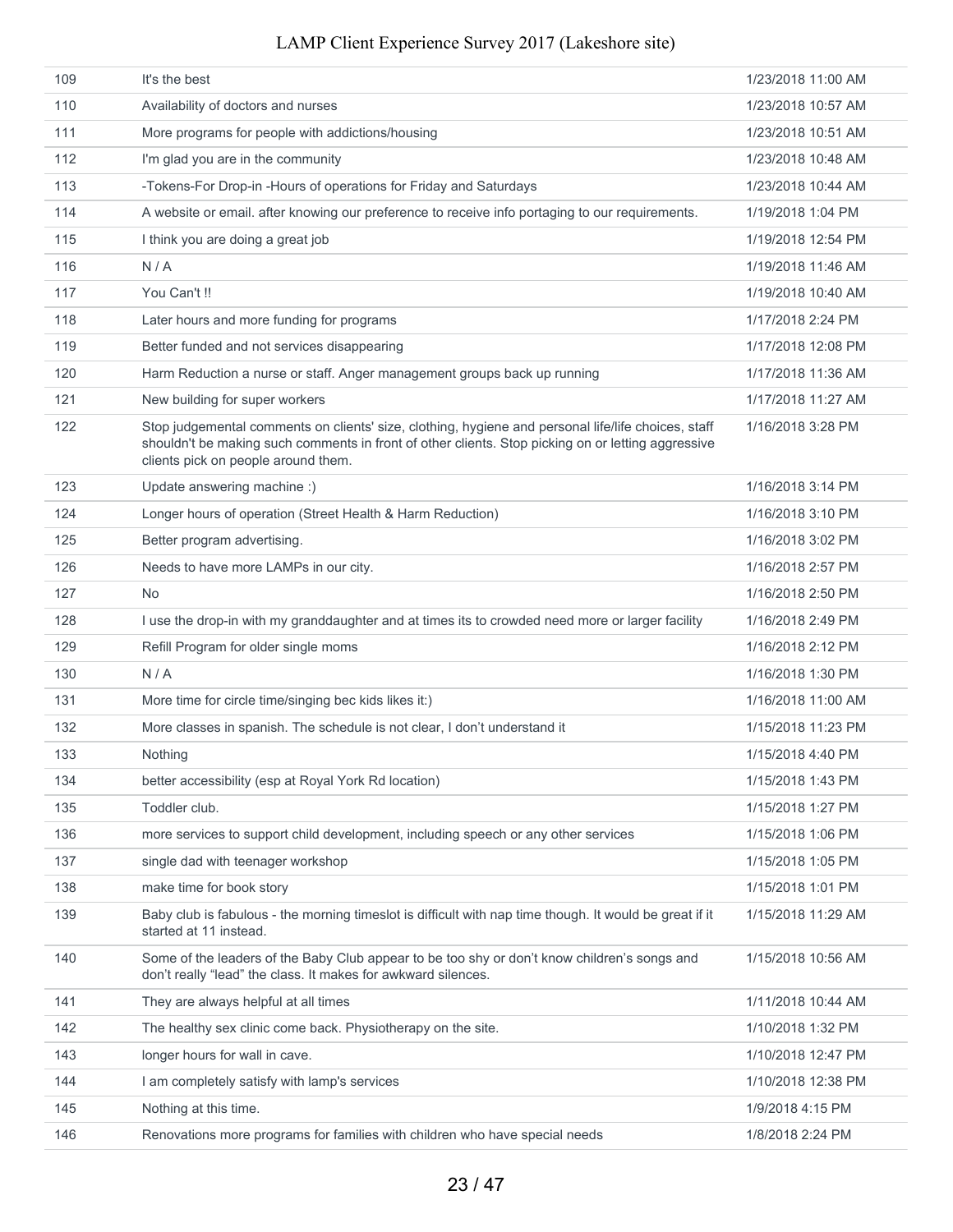| 147 | I am completely satisfy with lamp's services                                                                                                                                                                                                       | 1/8/2018 2:20 PM    |
|-----|----------------------------------------------------------------------------------------------------------------------------------------------------------------------------------------------------------------------------------------------------|---------------------|
| 148 | i would like to see more art programs for kids 7 years and older                                                                                                                                                                                   | 1/8/2018 2:11 PM    |
| 149 | A newer, more attractive, more accessible renovation to the building.                                                                                                                                                                              | 12/19/2017 5:08 PM  |
| 150 | 1. Having a dentist. 2. Ask every member what he/she can contribute to the services like I can<br>teach photography.                                                                                                                               | 12/19/2017 5:04 PM  |
| 151 | In my opinion, you guys are all doing absolutely fine.                                                                                                                                                                                             | 12/19/2017 4:54 PM  |
| 152 | More allergy-friendly, healthy food.                                                                                                                                                                                                               | 12/19/2017 4:47 PM  |
| 153 | Yoga classes for seniors.                                                                                                                                                                                                                          | 12/16/2017 1:15 AM  |
| 154 | Swimming pool's passes to other fitness facilities.                                                                                                                                                                                                | 12/16/2017 1:05 AM  |
| 155 | Swimming pool and yoga classes or free passes to fitness facilities (gyms).                                                                                                                                                                        | 12/16/2017 1:00 AM  |
| 156 | Is there some notification or email list for special events?                                                                                                                                                                                       | 12/16/2017 12:55 AM |
| 157 | i dont see an area for improvement for an amazing experience                                                                                                                                                                                       | 12/15/2017 8:27 PM  |
| 158 | food                                                                                                                                                                                                                                               | 12/15/2017 8:04 PM  |
| 159 | fun!!!!                                                                                                                                                                                                                                            | 12/15/2017 8:00 PM  |
| 160 | <i>i</i> quess more workshops                                                                                                                                                                                                                      | 12/15/2017 7:59 PM  |
| 161 | NO.                                                                                                                                                                                                                                                | 12/15/2017 7:27 PM  |
| 162 | JUUUI                                                                                                                                                                                                                                              | 12/15/2017 7:25 PM  |
| 163 | <b>IM NOT SURE</b>                                                                                                                                                                                                                                 | 12/15/2017 7:05 PM  |
| 164 | more kids                                                                                                                                                                                                                                          | 12/15/2017 6:44 PM  |
| 165 | stay the same                                                                                                                                                                                                                                      | 12/15/2017 6:36 PM  |
| 166 | Everything is OK                                                                                                                                                                                                                                   | 12/11/2017 3:12 PM  |
| 167 | Never thought of that                                                                                                                                                                                                                              | 12/11/2017 3:08 PM  |
| 168 | cleanliness of lamp CHC                                                                                                                                                                                                                            | 12/11/2017 1:42 PM  |
| 169 | The renovation of the foot clinic is not good for the wheel chair                                                                                                                                                                                  | 12/11/2017 1:12 PM  |
| 170 | I was looking for if they can help me learn to drive a car, That would be very helpful to me because<br>I have 3 kids but i need to learn to drive before they all out grow.                                                                       | 12/11/2017 11:05 AM |
| 171 | short hours day care at drop in programs                                                                                                                                                                                                           | 12/4/2017 11:30 AM  |
| 172 | it's very helpful, especially for a new immigrant. I find many services very helpful. As of now can't<br>think of any improvement.                                                                                                                 | 12/4/2017 11:23 AM  |
| 173 | PS4                                                                                                                                                                                                                                                | 11/29/2017 5:32 PM  |
| 174 | PS4                                                                                                                                                                                                                                                | 11/29/2017 5:32 PM  |
| 175 | Yoga & classes                                                                                                                                                                                                                                     | 11/28/2017 12:40 PM |
| 176 | Yoga for seniors can be a great workout.                                                                                                                                                                                                           | 11/28/2017 12:11 PM |
| 177 | More information advertising events: flyers, brouchures                                                                                                                                                                                            | 11/28/2017 12:07 PM |
| 178 | Asking people to leave when they are threatening others. No Favortism.                                                                                                                                                                             | 11/25/2017 7:13 PM  |
| 179 | my financial situation is not needy like many others but I like being around people. I suffer from<br>loneliness and depression and I feel I don't belong sometimes. But I try to come anyways because<br>socially i need it for my mental health. | 11/25/2017 4:08 PM  |
| 180 | some security staff in case someone gets violent                                                                                                                                                                                                   | 11/25/2017 3:44 PM  |
| 181 | More mental health info and help. More social workers                                                                                                                                                                                              | 11/21/2017 7:52 PM  |
| 182 | More stimulating workbooks                                                                                                                                                                                                                         | 11/21/2017 7:48 PM  |
| 183 | Nothing                                                                                                                                                                                                                                            | 11/21/2017 7:39 PM  |
|     |                                                                                                                                                                                                                                                    |                     |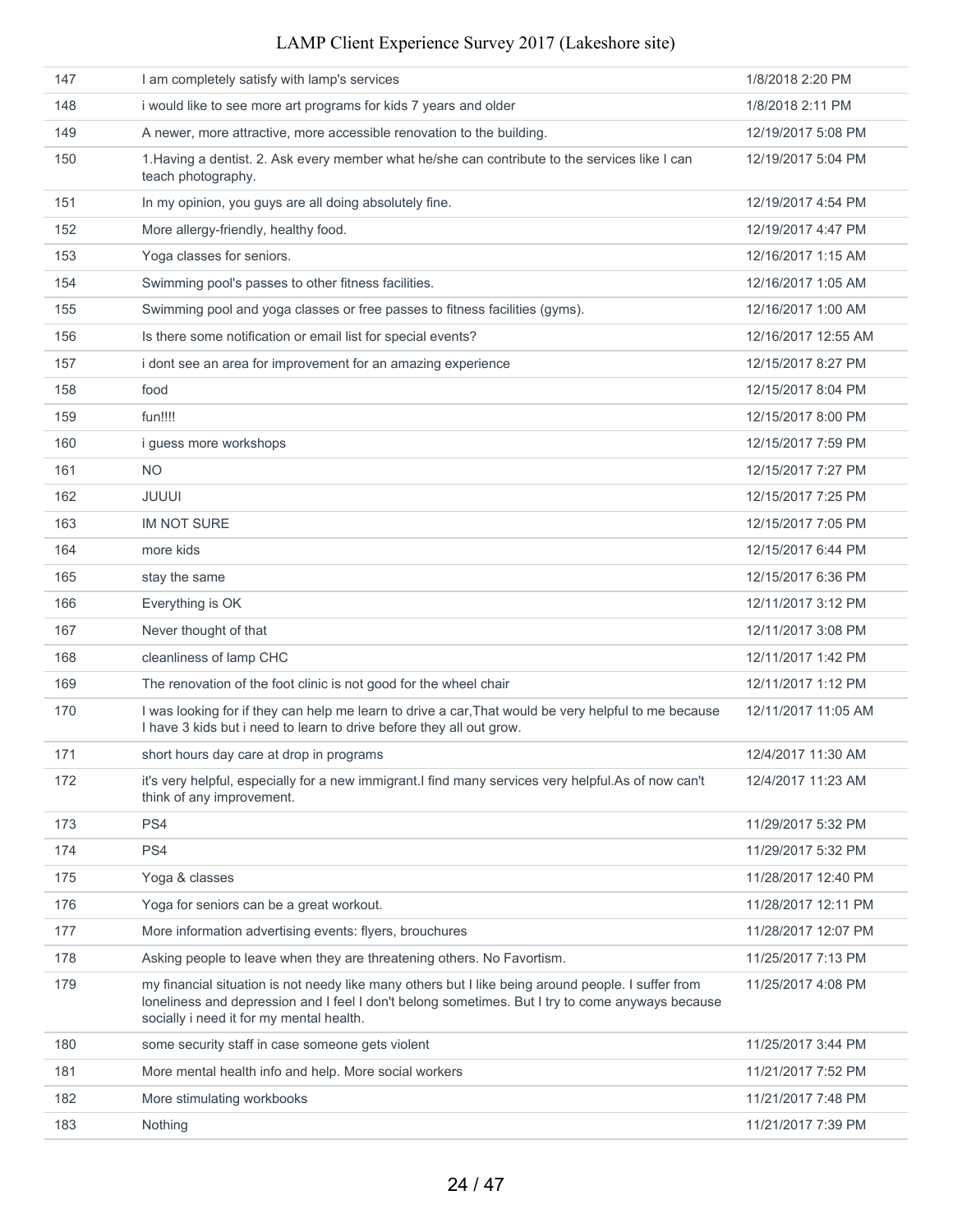| 184 | I would like to have yoga classes                      | 11/21/2017 7:35 PM |
|-----|--------------------------------------------------------|--------------------|
| 185 | Do more fitness for young moms and have healthy snacks | 11/21/2017 7:19 PM |
| 186 | Have a math class.                                     | 11/21/2017 7:16 PM |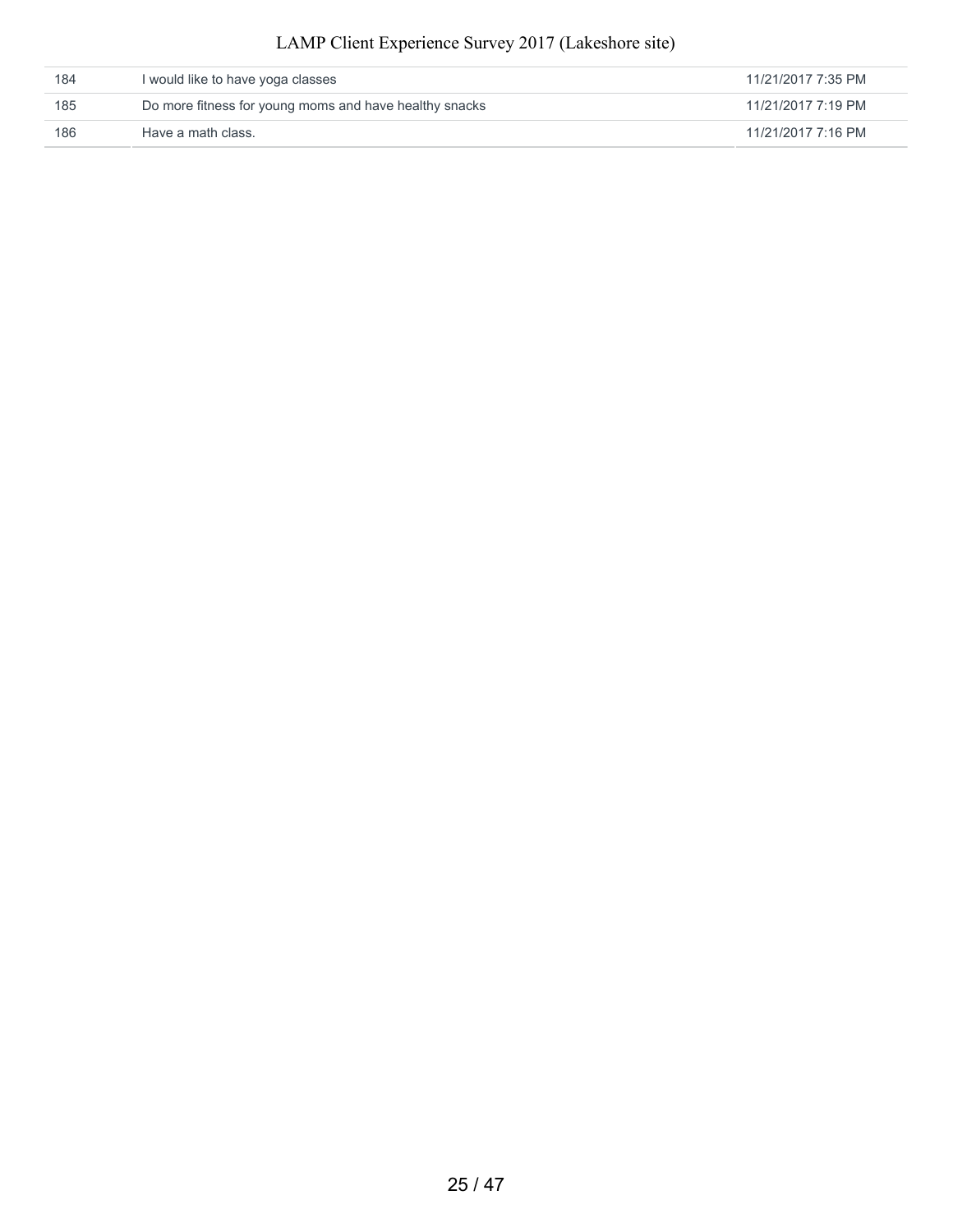# Q13 Is there anything else you would like to say?

Answered: 146 Skipped: 332

| #                 | <b>RESPONSES</b>                                                                                                                                                                                                                                                   | <b>DATE</b>        |
|-------------------|--------------------------------------------------------------------------------------------------------------------------------------------------------------------------------------------------------------------------------------------------------------------|--------------------|
| 1                 | Thankyou                                                                                                                                                                                                                                                           | 4/6/2018 2:45 PM   |
| 2                 | <b>NO</b>                                                                                                                                                                                                                                                          | 4/6/2018 2:38 PM   |
| 3                 | I have been coming to Lamp for years and I am well satisfied                                                                                                                                                                                                       | 4/6/2018 2:26 PM   |
| 4                 | I have come to Lamp for years and I am well satisfied                                                                                                                                                                                                              | 4/6/2018 2:16 PM   |
| 5                 | I appreciate that I can see the foot doctor every 10wks                                                                                                                                                                                                            | 4/6/2018 2:11 PM   |
| 6                 | no                                                                                                                                                                                                                                                                 | 4/6/2018 2:03 PM   |
| 7                 | Yes! Remove obsolete notices from your bulletin boards!!!                                                                                                                                                                                                          | 4/6/2018 12:41 PM  |
| 8                 | <b>NO</b>                                                                                                                                                                                                                                                          | 4/6/2018 12:09 PM  |
| 9                 | no                                                                                                                                                                                                                                                                 | 4/6/2018 12:02 PM  |
| 10                | Good service                                                                                                                                                                                                                                                       | 4/6/2018 11:41 AM  |
| 11                | no                                                                                                                                                                                                                                                                 | 4/6/2018 11:36 AM  |
| $12 \overline{ }$ | This can be done on in page                                                                                                                                                                                                                                        | 4/6/2018 11:23 AM  |
| 13                | no                                                                                                                                                                                                                                                                 | 4/6/2018 11:08 AM  |
| 14                | I'm there to have my toes looked after. They do a great job and they are all very nice people.<br>Thank you for them. Hard to Answer a lot of your questions because I just go for my feet. Still is a<br>great place. I am very grateful. God bless               | 4/6/2018 10:54 AM  |
| 15                | NIL                                                                                                                                                                                                                                                                | 4/3/2018 9:13 AM   |
| 16                | thanks                                                                                                                                                                                                                                                             | 3/26/2018 11:02 AM |
| 17                | if people don't want to interact with community members then they should not work at a community<br>health center                                                                                                                                                  | 3/26/2018 10:58 AM |
| 18                | Everything has been good for me                                                                                                                                                                                                                                    | 3/15/2018 9:35 AM  |
| 19                | LAMP is doing well All clinic should be like this                                                                                                                                                                                                                  | 3/13/2018 9:42 AM  |
| 20                | Fantastic to have Lamp in our community                                                                                                                                                                                                                            | 3/12/2018 11:21 AM |
| 21                | I love LAMP                                                                                                                                                                                                                                                        | 3/12/2018 10:15 AM |
| 22                | Happy with the service and people. Member of LAMP attending school meeting and happy with<br>the programs                                                                                                                                                          | 3/6/2018 5:13 PM   |
| 23                | Always been there for us when we need anything has a daughter with mental health issues and<br>LAMP has helped a lot and really likes what they do with the community. If they don't provide a<br>service always finds a place where you can go to get the service | 3/6/2018 4:14 PM   |
| 24                | Coming here is easy.                                                                                                                                                                                                                                               | 3/6/2018 3:53 PM   |
| 25                | I miss the leadership! Dot was great, Bill was great, Pat was a laugh! They welcomed me here. --<br>Comment on 13. a) I have lots more to say!                                                                                                                     | 3/5/2018 5:48 PM   |
| 26                | This place used to be nice to me. Now it hates addicts. It needs to change.                                                                                                                                                                                        | 3/5/2018 5:48 PM   |
| 27                | no                                                                                                                                                                                                                                                                 | 2/28/2018 12:13 PM |
| 28                | Thank you very much                                                                                                                                                                                                                                                | 2/28/2018 12:02 PM |
| 29                | Not at the moment but keep up the good work!                                                                                                                                                                                                                       | 2/28/2018 11:02 AM |
| 30                | I agree                                                                                                                                                                                                                                                            | 2/27/2018 11:21 AM |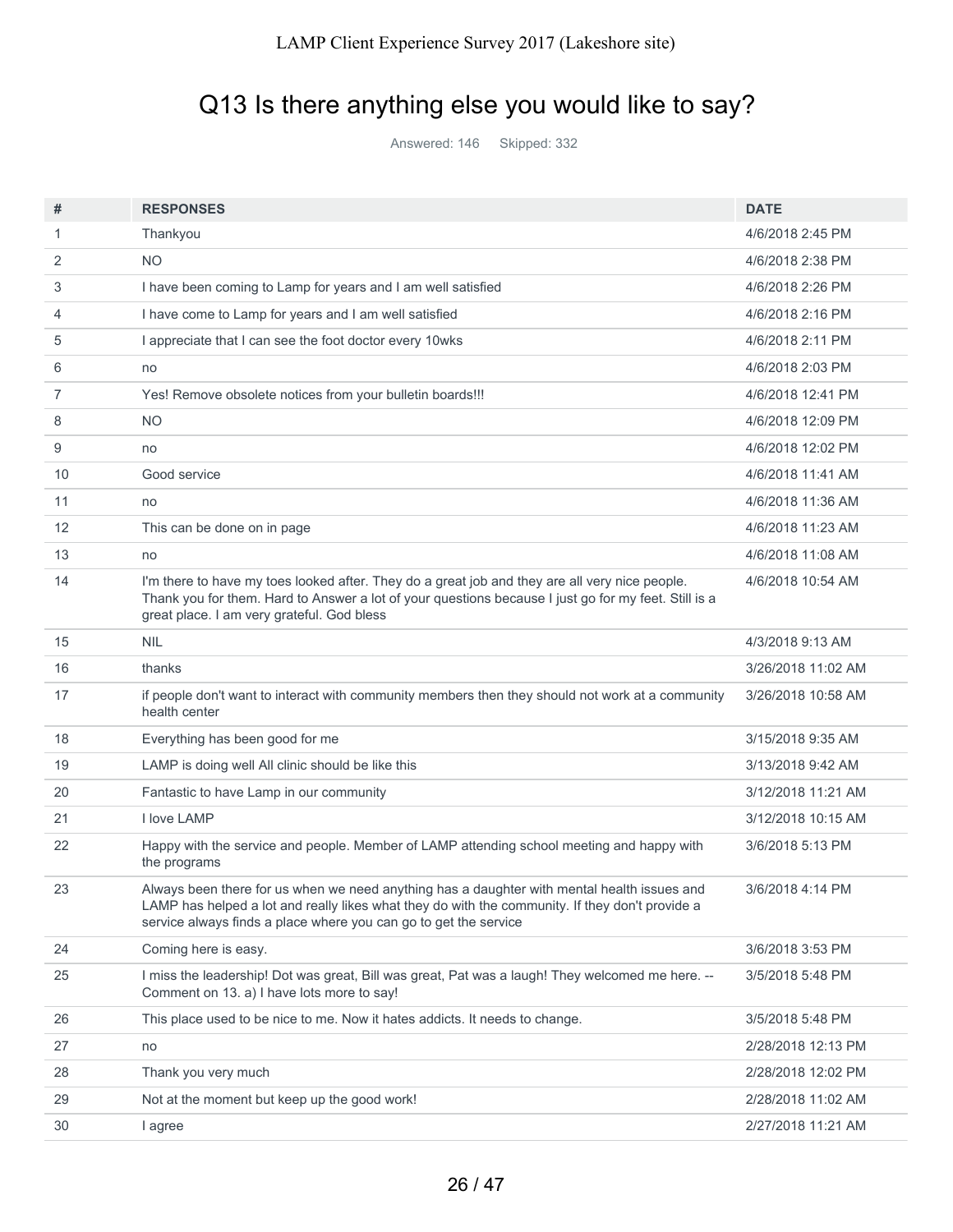|  |  |  |  |  |  | LAMP Client Experience Survey 2017 (Lakeshore site) |  |
|--|--|--|--|--|--|-----------------------------------------------------|--|
|--|--|--|--|--|--|-----------------------------------------------------|--|

| 31 | Evenings appointment                                                                                                                                    | 2/21/2018 4:10 PM  |
|----|---------------------------------------------------------------------------------------------------------------------------------------------------------|--------------------|
| 32 | well not sure if this survey was useful for meonly because I just walked into a meeting and told<br>to do a surveyn???based on my experiences with LAMP | 2/20/2018 8:32 PM  |
| 33 | Yes Thank you for being there when you are needed.                                                                                                      | 2/20/2018 8:27 PM  |
| 34 | MATURE & SENIOR PROGRAMS SO THAT WE CAN BRIDGE THE GAP WITH YOUTHS                                                                                      | 2/20/2018 8:18 PM  |
| 35 | no                                                                                                                                                      | 2/20/2018 8:08 PM  |
| 36 | more food                                                                                                                                               | 2/20/2018 7:53 PM  |
| 37 | Need better Promotion in the area.                                                                                                                      | 2/20/2018 7:53 PM  |
| 38 | not really                                                                                                                                              | 2/20/2018 7:43 PM  |
| 39 | I love that my kids have a safe place to be after school                                                                                                | 2/20/2018 7:41 PM  |
| 40 | no                                                                                                                                                      | 2/20/2018 7:33 PM  |
| 41 | thanks                                                                                                                                                  | 2/20/2018 5:48 PM  |
| 42 | I have been mistreated by staff because I use drugs and treated like a kid it is not fair to me or to<br>my friends                                     | 2/20/2018 5:35 PM  |
| 43 | Great place to come to when feeling isolated                                                                                                            | 2/20/2018 4:28 PM  |
| 44 | I'd love to thank everyone at Lamp                                                                                                                      | 2/16/2018 4:35 PM  |
| 45 | Judy and Sarah are nice                                                                                                                                 | 2/16/2018 4:33 PM  |
| 46 | don't judge me                                                                                                                                          | 2/16/2018 2:47 PM  |
| 47 | its not the same now. people are getting hurt                                                                                                           | 2/16/2018 2:44 PM  |
| 48 | Continue to provide excellent service for the community of Lakeshore                                                                                    | 2/15/2018 11:43 AM |
| 49 | Just thank you all                                                                                                                                      | 2/15/2018 10:55 AM |
| 50 | -Wishes speech therapy back at LAMP for kids                                                                                                            | 2/13/2018 3:37 PM  |
| 51 | -When asked to speak to a manager/always told and said individual in a meeting -Off sick -<br>emergency/always has an excuse                            | 2/13/2018 3:25 PM  |
| 52 | So far i'am happy with the service that i'm receiving                                                                                                   | 2/12/2018 2:15 PM  |
| 53 | no                                                                                                                                                      | 2/12/2018 2:09 PM  |
| 54 | N <sub>o</sub>                                                                                                                                          | 2/9/2018 1:06 PM   |
| 55 | You provide comprehensive care                                                                                                                          | 2/9/2018 1:03 PM   |
| 56 | no                                                                                                                                                      | 2/8/2018 7:22 PM   |
| 57 | <b>NO</b>                                                                                                                                               | 2/8/2018 1:18 PM   |
| 58 | All the staff are very nice and sweet people. Always nice to come in and see smiling faces                                                              | 2/7/2018 4:44 PM   |
| 59 | Drop-in downstairs is great very useful                                                                                                                 | 2/7/2018 2:29 PM   |
| 60 | no                                                                                                                                                      | 2/6/2018 7:21 PM   |
| 61 | no                                                                                                                                                      | 2/6/2018 7:17 PM   |
| 62 | LAMP is a positive space                                                                                                                                | 2/6/2018 7:08 PM   |
| 63 | Programs for more severe disabilities to have a safe place                                                                                              | 2/6/2018 5:14 PM   |
| 64 | Family support for drug users                                                                                                                           | 2/6/2018 11:58 AM  |
| 65 | All the programs for special need kids are far away and would like a program for special needs<br>kids                                                  | 2/6/2018 11:14 AM  |
| 66 | no                                                                                                                                                      | 2/5/2018 1:48 PM   |
| 67 | no                                                                                                                                                      | 2/5/2018 1:38 PM   |
| 68 | Chiropody needs improvement for creatiny time for new patients                                                                                          | 2/2/2018 1:39 PM   |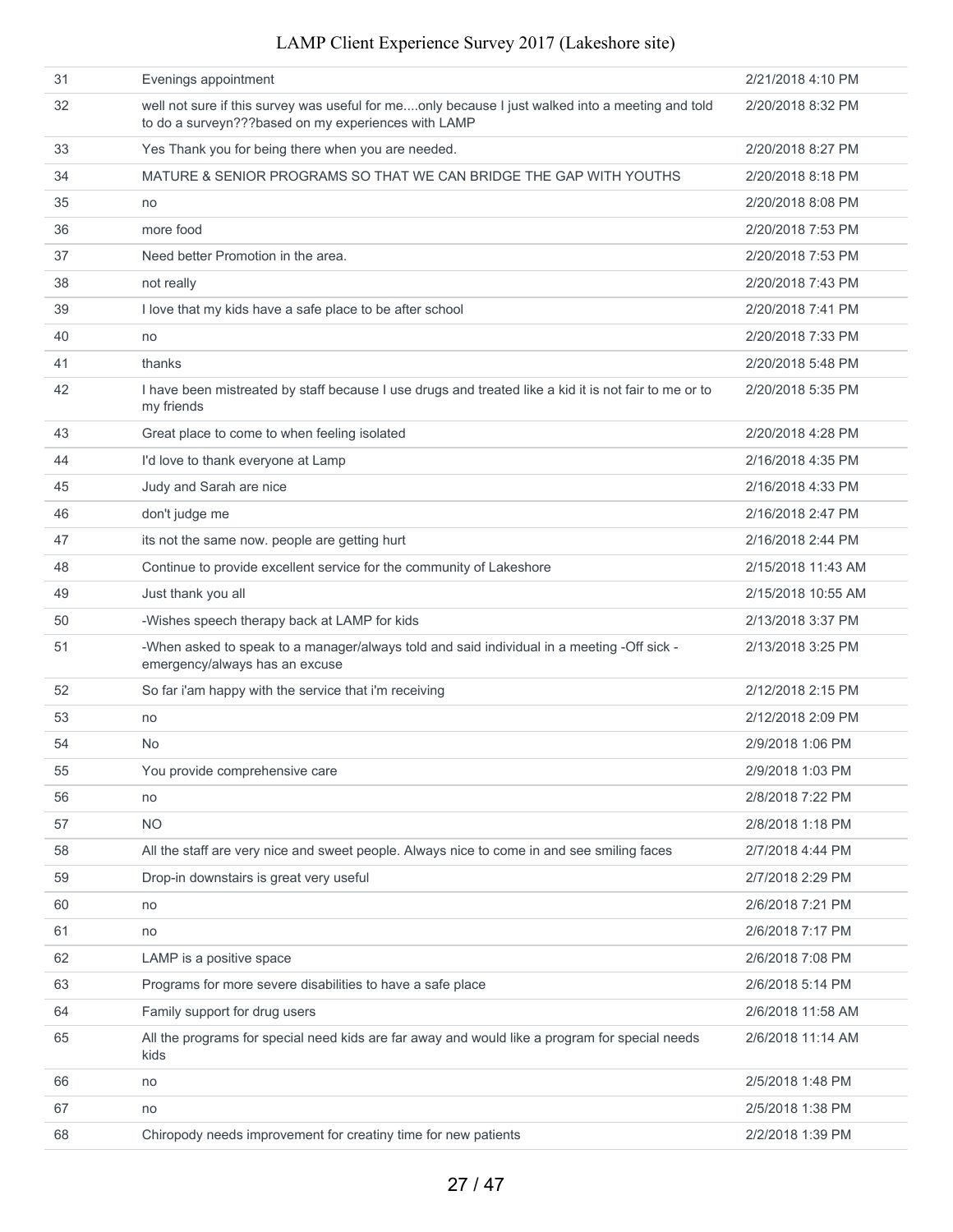| 69  | N <sub>o</sub>                                                                                                                                                 | 2/1/2018 2:33 PM   |
|-----|----------------------------------------------------------------------------------------------------------------------------------------------------------------|--------------------|
| 70  | I am happy                                                                                                                                                     | 2/1/2018 2:26 PM   |
| 71  | Always feels good when leaving LAMP                                                                                                                            | 1/30/2018 4:54 PM  |
| 72  | no                                                                                                                                                             | 1/30/2018 4:31 PM  |
| 73  | Happy with the services especially getting foot care                                                                                                           | 1/30/2018 3:50 PM  |
| 74  | Very happy with the services                                                                                                                                   | 1/30/2018 3:14 PM  |
| 75  | Appreciate the service                                                                                                                                         | 1/29/2018 3:13 PM  |
| 76  | no                                                                                                                                                             | 1/29/2018 2:55 PM  |
| 77  | I think there is an opportunity to "LINK" with others CHC or health care organization in evening<br>and weekend. healthy access to primary care.               | 1/29/2018 2:46 PM  |
| 78  | LAMP does an excellent job for everyone within the community.                                                                                                  | 1/29/2018 1:38 PM  |
| 79  | No                                                                                                                                                             | 1/29/2018 11:39 AM |
| 80  | I have been waiting for a Doctor for 8 month. Services for my spouse is excellent                                                                              | 1/26/2018 12:51 PM |
| 81  | <b>NO</b>                                                                                                                                                      | 1/26/2018 10:43 AM |
| 82  | no                                                                                                                                                             | 1/25/2018 7:09 PM  |
| 83  | Nope, everything is as I would ever want it to be!                                                                                                             | 1/25/2018 6:24 PM  |
| 84  | nope                                                                                                                                                           | 1/25/2018 4:43 PM  |
| 85  | <b>No</b>                                                                                                                                                      | 1/25/2018 3:30 PM  |
| 86  | Amazing job!                                                                                                                                                   | 1/25/2018 3:27 PM  |
| 87  | Staff are amazing                                                                                                                                              | 1/25/2018 3:20 PM  |
| 88  | Thank you for the great work                                                                                                                                   | 1/25/2018 3:12 PM  |
| 89  | <b>No</b>                                                                                                                                                      | 1/25/2018 3:10 PM  |
| 90  | No                                                                                                                                                             | 1/25/2018 1:13 PM  |
| 91  | <b>No</b>                                                                                                                                                      | 1/24/2018 5:07 PM  |
| 92  | It's a wonderful place was in need                                                                                                                             | 1/24/2018 3:58 PM  |
| 93  | LAMP has enriched my life and made me healthier person/emotionally and physically LAMP is an<br>incredible place and it has helped me a great deal and my cats | 1/24/2018 3:55 PM  |
| 94  | Hard to make a doctor appt sometimes Have to wait 2 weeks for an appt                                                                                          | 1/24/2018 3:49 PM  |
| 95  | Nope                                                                                                                                                           | 1/23/2018 11:00 AM |
| 96  | Very happy to find LAMP                                                                                                                                        | 1/23/2018 10:37 AM |
| 97  | An email group, to receive information about things that will help me for e.g. child care,<br>counselling, hobby / activity, classes, etc.                     | 1/19/2018 1:04 PM  |
| 98  | I love LAMP, Friendly, warm, caring, excellent service                                                                                                         | 1/19/2018 10:40 AM |
| 99  | Great program that lamp is here                                                                                                                                | 1/17/2018 3:34 PM  |
| 100 | Dr Quigley and Suzzan they do an amazing job                                                                                                                   | 1/17/2018 2:54 PM  |
| 101 | Very greatful for the support                                                                                                                                  | 1/17/2018 12:08 PM |
| 102 | Judy needs to work on her social skills and self discipline                                                                                                    | 1/17/2018 11:36 AM |
| 103 | LAMP and Among Friends has been very helpful with my health recovery and well-being, Thank<br>you for keep up the good work!                                   | 1/16/2018 3:14 PM  |
| 104 | No                                                                                                                                                             | 1/16/2018 2:50 PM  |
| 105 | The staff are the best. Thank you                                                                                                                              | 1/16/2018 2:49 PM  |
| 106 | Thank You!                                                                                                                                                     | 1/16/2018 2:12 PM  |
|     |                                                                                                                                                                |                    |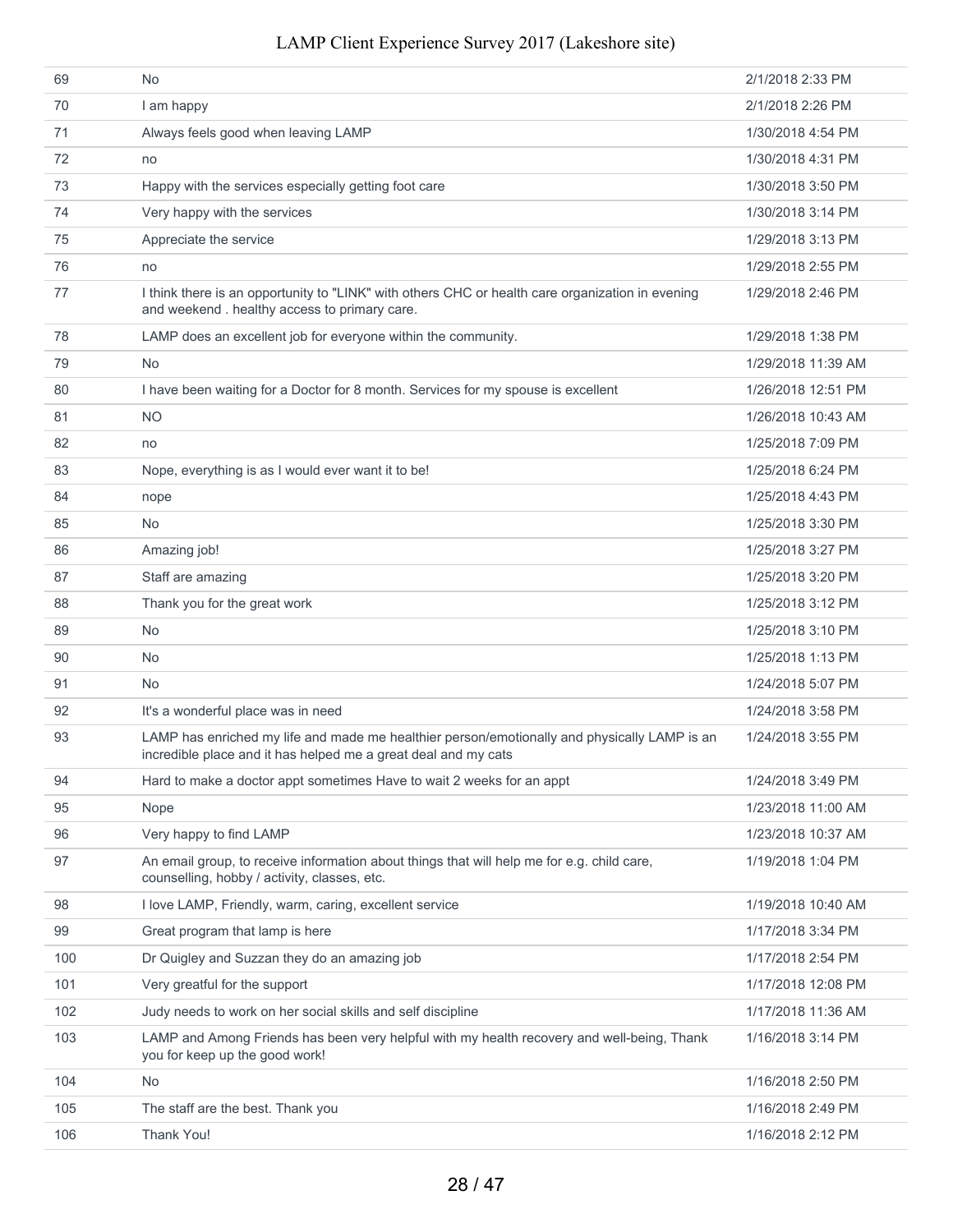| 107 | Easy access to services no hoops to jump thru                                                                                                                                                | 1/16/2018 2:08 PM   |
|-----|----------------------------------------------------------------------------------------------------------------------------------------------------------------------------------------------|---------------------|
| 108 | NO.                                                                                                                                                                                          | 1/16/2018 1:30 PM   |
| 109 | Thank you for this community you help many families:)                                                                                                                                        | 1/16/2018 11:00 AM  |
| 110 | Thank you and keep up the good work.                                                                                                                                                         | 1/15/2018 6:12 PM   |
| 111 | <b>No</b>                                                                                                                                                                                    | 1/15/2018 4:40 PM   |
| 112 | The lady at housing Josephine Onuka was rude and not professional. I didn't like the way she<br>treated me. She was very upset at me. Thank You. Everyone else at lamp very nice. Thank You. | 1/15/2018 4:36 PM   |
| 113 | Thank you!                                                                                                                                                                                   | 1/15/2018 1:05 PM   |
| 114 | nothing else                                                                                                                                                                                 | 1/11/2018 10:44 AM  |
| 115 | Thank you Lamp!                                                                                                                                                                              | 1/10/2018 12:38 PM  |
| 116 | Not at this time.                                                                                                                                                                            | 1/9/2018 4:15 PM    |
| 117 | Keep it up!                                                                                                                                                                                  | 1/9/2018 3:57 PM    |
| 118 | workshops on civic engagement                                                                                                                                                                | 1/8/2018 2:24 PM    |
| 119 | Thank you Lamp!                                                                                                                                                                              | 1/8/2018 2:20 PM    |
| 120 | i would love to see more art around the building, creating a more arty community.                                                                                                            | 1/8/2018 2:11 PM    |
| 121 | I love LAMP! I think the CHC model is the best way to deliver primary care and coordinated<br>services.                                                                                      | 12/19/2017 5:08 PM  |
| 122 | I like to thank to the personal from lamp specially to Ingrid Mouno for been always there to help and<br>do always the best or more to full-fill all needs.                                  | 12/18/2017 10:39 AM |
| 123 | Swimming pool passes would be a great benefit for my health! Kindergarten from 3 pm to 6 pm for<br>kids 3-4 year-old.                                                                        | 12/16/2017 1:15 AM  |
| 124 | Would be great to have a playing room for preschool kids (from 3 year-old and up) under a teacher<br>supervision.                                                                            | 12/16/2017 1:05 AM  |
| 125 | Thanks for being a part of the community                                                                                                                                                     | 12/16/2017 12:55 AM |
| 126 | no                                                                                                                                                                                           | 12/15/2017 8:27 PM  |
| 127 | no                                                                                                                                                                                           | 12/15/2017 8:04 PM  |
| 128 | no                                                                                                                                                                                           | 12/15/2017 7:59 PM  |
| 129 | <b>NO</b>                                                                                                                                                                                    | 12/15/2017 7:27 PM  |
| 130 | IKJNUJNNKNKJ                                                                                                                                                                                 | 12/15/2017 7:25 PM  |
| 131 | <b>NOPE</b>                                                                                                                                                                                  | 12/15/2017 7:05 PM  |
| 132 | no                                                                                                                                                                                           | 12/15/2017 6:47 PM  |
| 133 | $\cdots$                                                                                                                                                                                     | 12/15/2017 6:44 PM  |
| 134 | nah fam                                                                                                                                                                                      | 12/15/2017 6:36 PM  |
| 135 | Close to home, My doctor is here, I like it                                                                                                                                                  | 12/11/2017 3:12 PM  |
| 136 | Thank you for all the work your doing Keep it up It is gracefully appreciated                                                                                                                | 12/11/2017 2:31 PM  |
| 137 | Thank you                                                                                                                                                                                    | 12/11/2017 1:19 PM  |
| 138 | I also am looking for jobs which is not possible to get here at lamp. I have friends like me looking for<br>good job opportunity.                                                            | 12/11/2017 11:05 AM |
| 139 | <b>NOTHING</b>                                                                                                                                                                               | 11/29/2017 5:32 PM  |
| 140 | I love it here!                                                                                                                                                                              | 11/28/2017 12:40 PM |
| 141 | It would be good to have light aerobics or yoga for seniors                                                                                                                                  | 11/28/2017 12:07 PM |
| 142 | everything is running just right                                                                                                                                                             | 11/25/2017 7:17 PM  |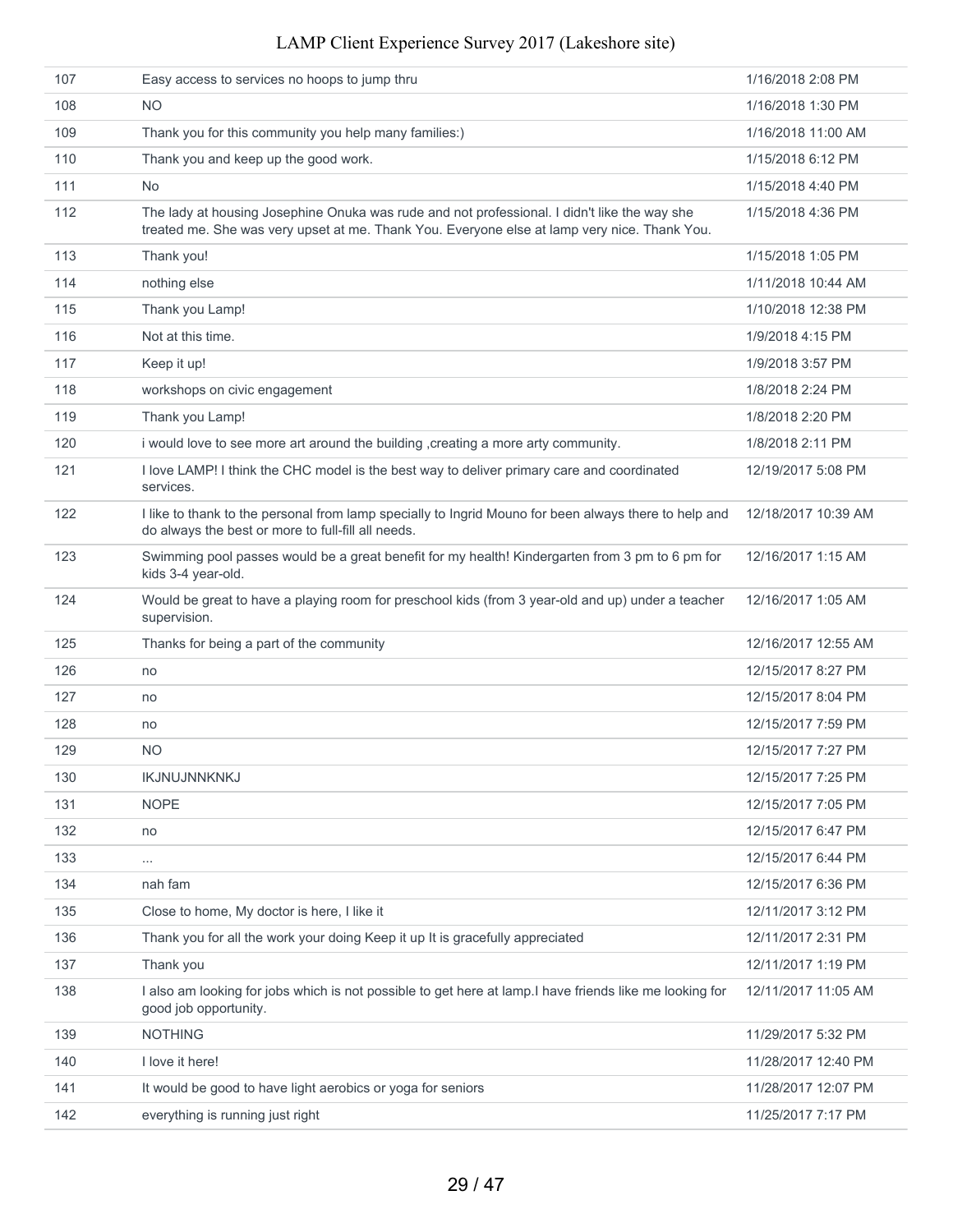| 143 | Overall, they do lots of good work but need to support quiet and shy clients more and ask more<br>violent clients to stop. Really enforce rules. Don't avoid standing up to sexist and violent<br>individuals. | 11/25/2017 7:13 PM |
|-----|----------------------------------------------------------------------------------------------------------------------------------------------------------------------------------------------------------------|--------------------|
| 144 | Lamp help me a lot                                                                                                                                                                                             | 11/21/2017 7:41 PM |
| 145 | No.                                                                                                                                                                                                            | 11/21/2017 7:39 PM |
| 146 | Have more evening groups and gift cards                                                                                                                                                                        | 11/21/2017 7:19 PM |
|     |                                                                                                                                                                                                                |                    |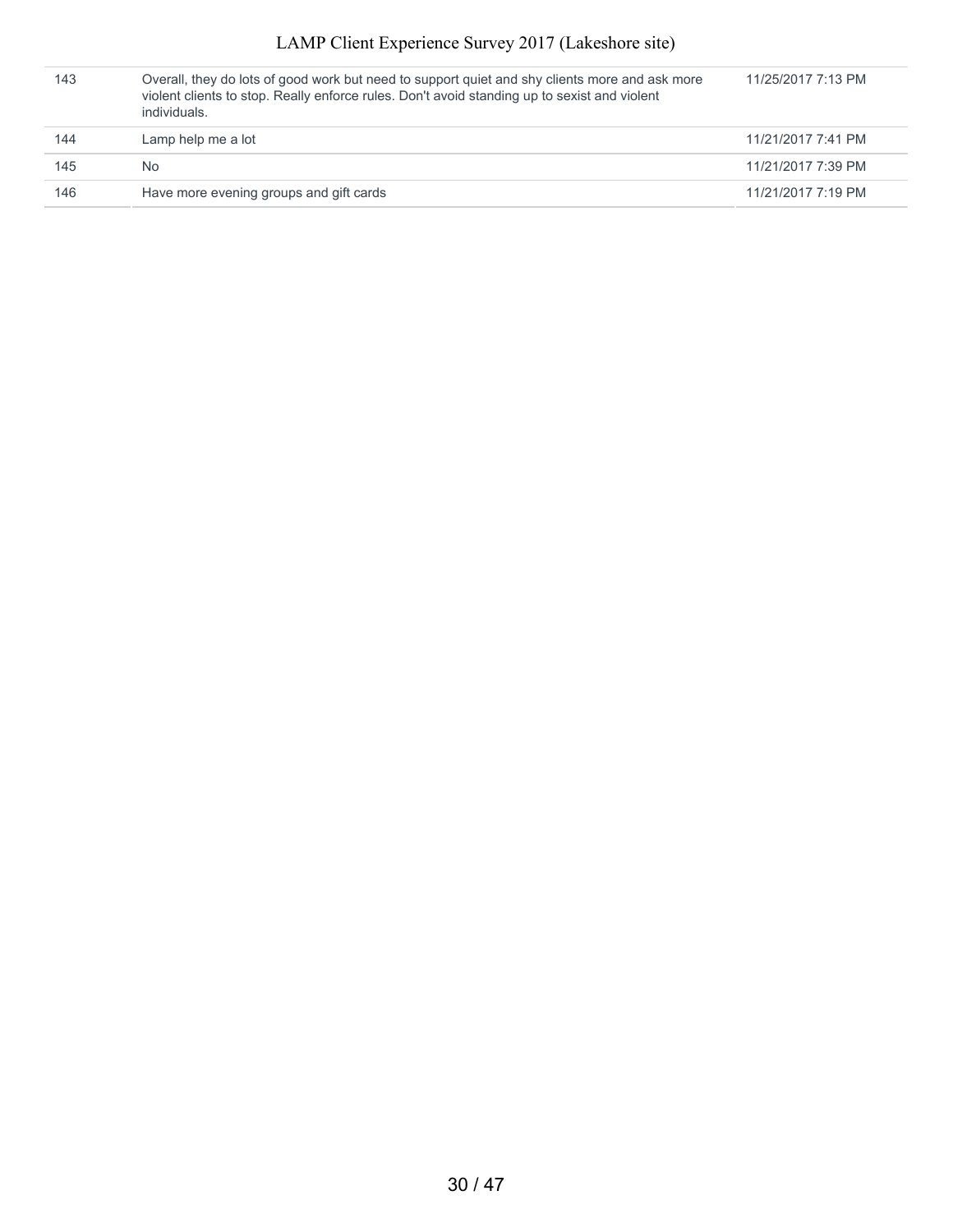

|                                                                            | <b>STRONGLY</b><br><b>AGREE</b> | <b>AGREE</b>  | <b>NEITHER</b><br><b>AGREE NOR</b><br><b>DISAGREE</b> | <b>DISAGREE</b> | <b>STRONGLY</b><br><b>DISAGREE</b> | <b>TOTAL</b> | <b>WEIGHTED</b><br><b>AVERAGE</b> |
|----------------------------------------------------------------------------|---------------------------------|---------------|-------------------------------------------------------|-----------------|------------------------------------|--------------|-----------------------------------|
| a) This survey gave me the<br>chance to express my opinions<br>about LAMP. | 52.86%<br>231                   | 40.96%<br>179 | 5.03%<br>22                                           | 0.92%<br>4      | 0.23%                              | 437          | 4.45                              |
| b) The survey was about the right<br>length.                               | 48.14%<br>207                   | 43.26%<br>186 | 5.81%<br>25                                           | 2.33%<br>10     | $0.47\%$                           | 430          | 4.36                              |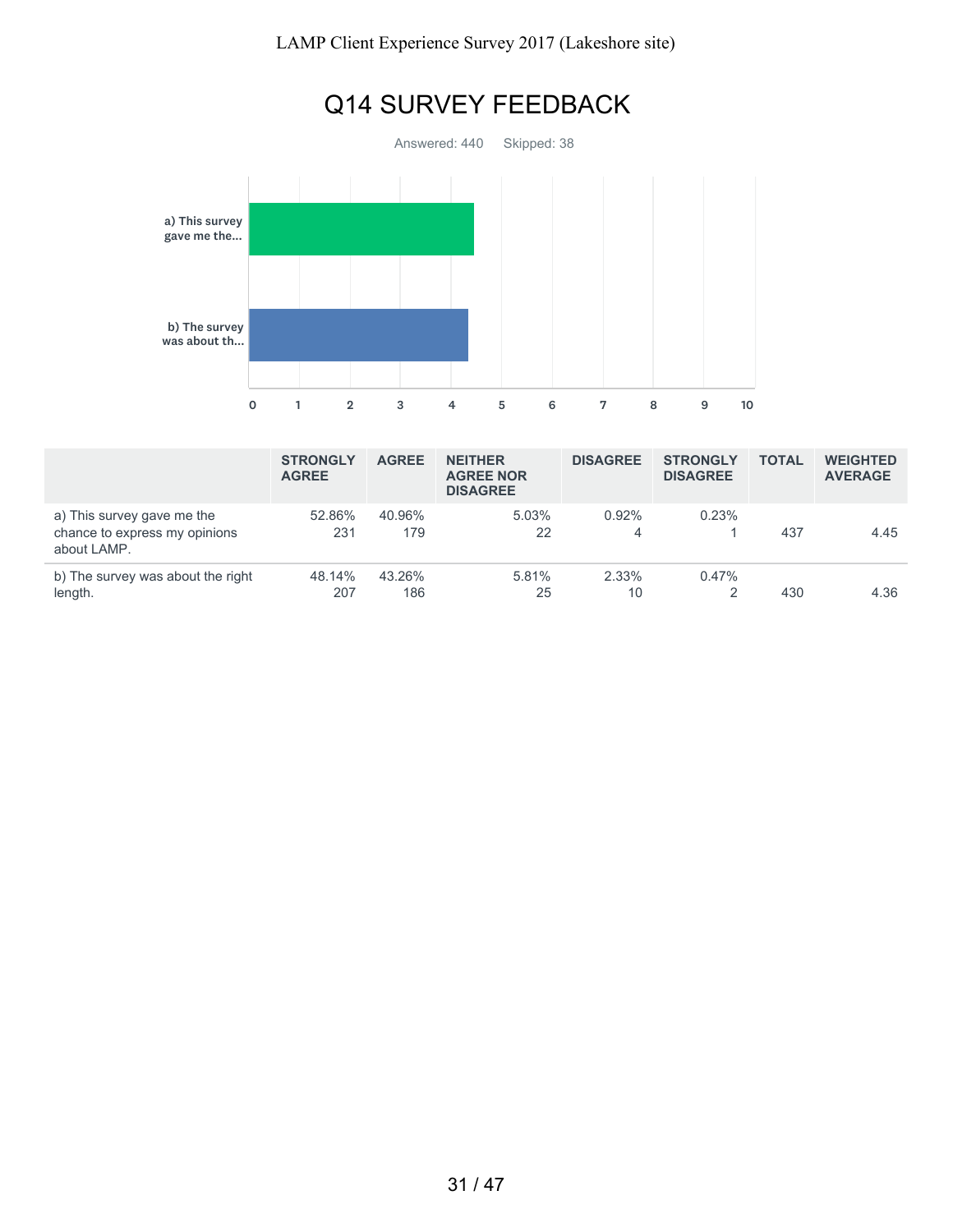### Q15 How long have you been using programs and services at LAMP?



| <b>ANSWER CHOICES</b>     | <b>RESPONSES</b> |     |
|---------------------------|------------------|-----|
| Less than 3 months        | 6.91%            | 30  |
| 3 to 6 months             | 5.53%            | 24  |
| 6 to 12 months            | 7.83%            | 34  |
| 12 to 24 months (2 years) | 9.45%            | 41  |
| 2 to 5 years              | 25.35%           | 110 |
| 5 to 10 years             | 20.28%           | 88  |
| 10 or more years          | 24.65%           | 107 |
| <b>TOTAL</b>              |                  | 434 |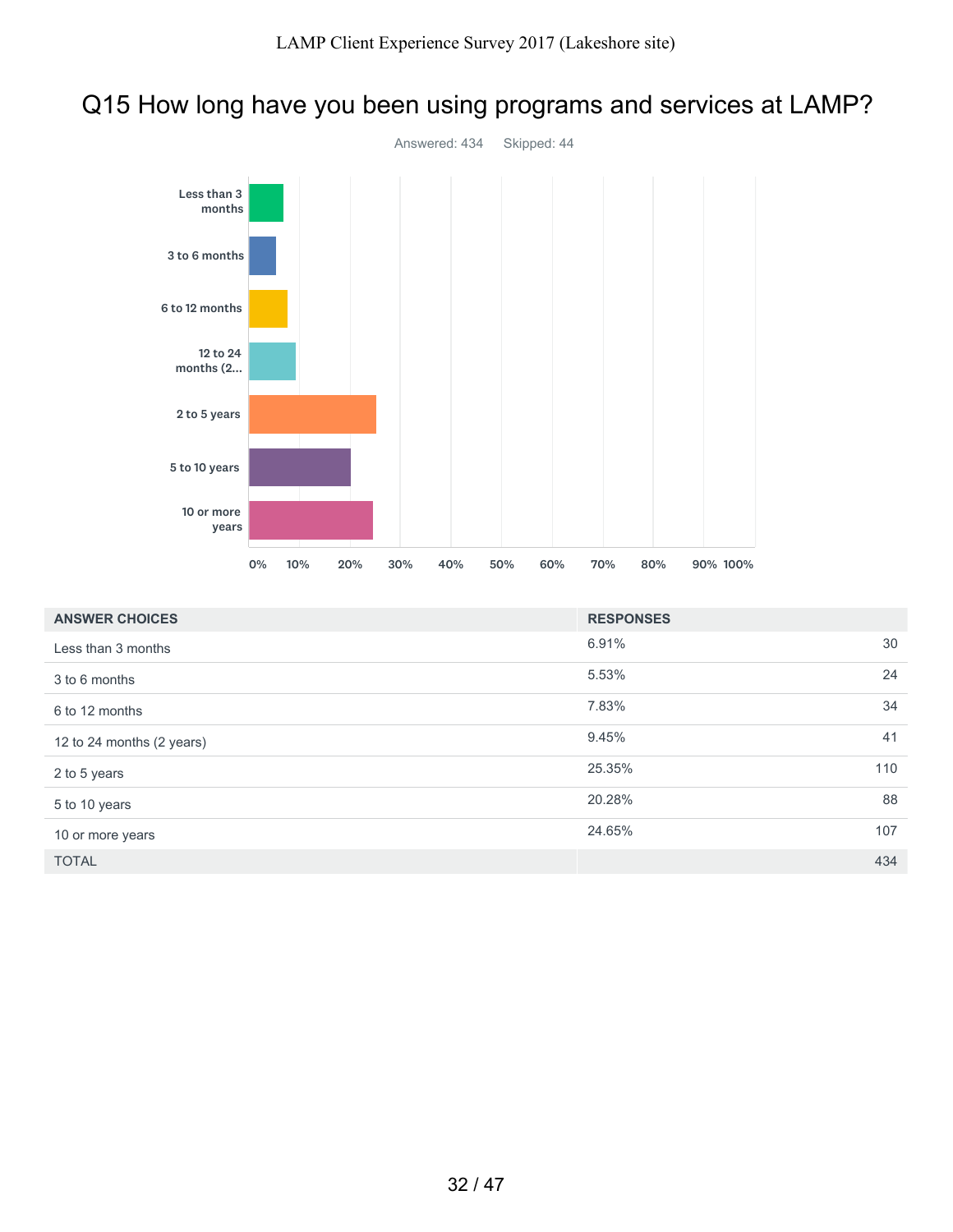## Q16 Which services or programs offered by LAMP (Etobicoke-Lakeshore) have you used within the past year?

Answered: 418 Skipped: 60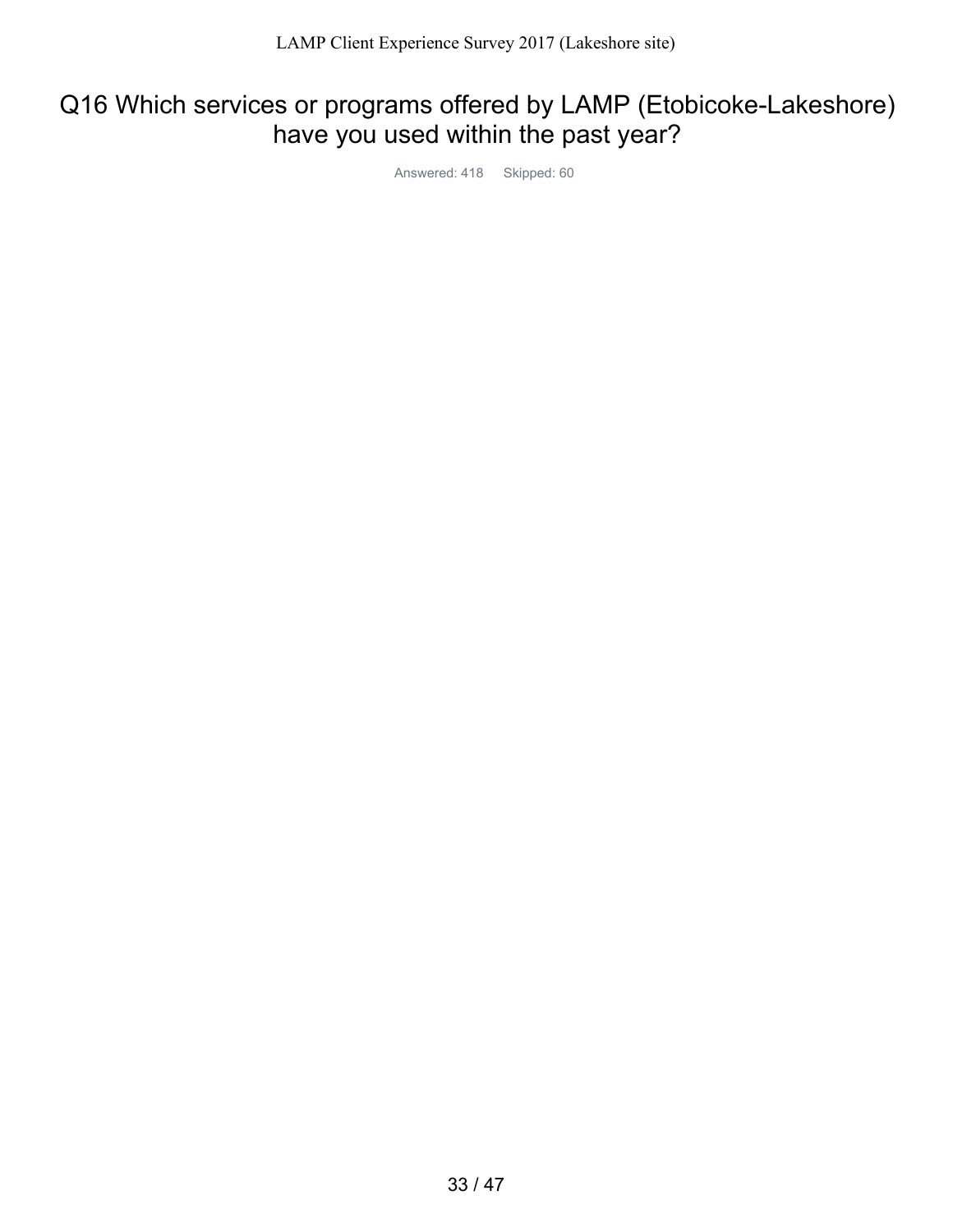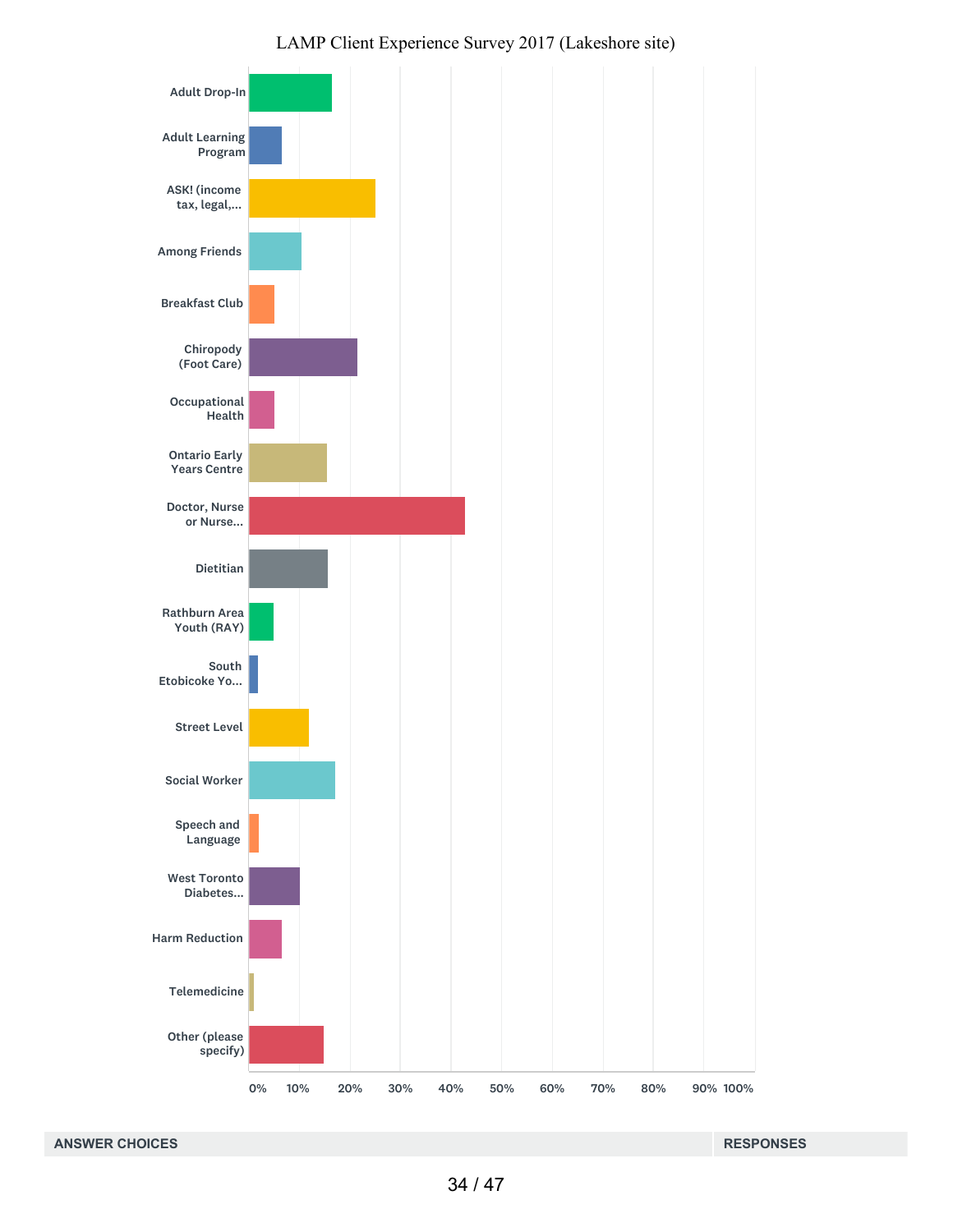| Adult Drop-In          |                                                           | 16.51%             | 69             |
|------------------------|-----------------------------------------------------------|--------------------|----------------|
|                        | <b>Adult Learning Program</b>                             | 6.70%              | 28             |
|                        | ASK! (income tax, legal, form filling, etc.)              | 25.12%             | 105            |
| Among Friends          |                                                           | 10.53%             | 44             |
| <b>Breakfast Club</b>  |                                                           | 5.26%              | 22             |
| Chiropody (Foot Care)  |                                                           | 21.53%             | 90             |
| Occupational Health    |                                                           | 5.26%              | 22             |
|                        | <b>Ontario Early Years Centre</b>                         | 15.55%             | 65             |
|                        | Doctor, Nurse or Nurse Practitioner (Primary Health Care) | 42.82%             | 179            |
| <b>Dietitian</b>       |                                                           | 15.79%             | 66             |
|                        | Rathburn Area Youth (RAY)                                 | 5.02%              | 21             |
|                        |                                                           | 1.91%              | $\,8\,$        |
|                        | South Etobicoke Youth Assembly (SEYA)                     |                    |                |
| <b>Street Level</b>    |                                                           | 11.96%             | 50             |
| Social Worker          |                                                           | 17.22%             | 72             |
| Speech and Language    |                                                           | 2.15%              | 9              |
|                        | West Toronto Diabetes Education Program (WTDEP)           | 10.29%             | 43             |
| Harm Reduction         |                                                           | 6.70%              | 28             |
| Telemedicine           |                                                           | 0.96%              | $\overline{4}$ |
| Other (please specify) |                                                           | 14.83%             | 62             |
|                        | <b>Total Respondents: 418</b>                             |                    |                |
|                        |                                                           |                    |                |
| #                      | <b>OTHER (PLEASE SPECIFY)</b>                             | <b>DATE</b>        |                |
| 1                      | Just for my feet                                          | 4/6/2018 11:37 AM  |                |
| 2                      | Foor Dr                                                   | 4/6/2018 11:13 AM  |                |
| 3                      | dont want to say because i dont want to be identified     | 3/26/2018 10:58 AM |                |
| 4                      | Dental/stop smoking program                               | 3/13/2018 1:13 PM  |                |
| 5                      | Dental                                                    | 3/12/2018 10:42 AM |                |
| 6                      | Dental                                                    | 3/12/2018 10:15 AM |                |
| 7                      | Natural path                                              | 3/6/2018 5:15 PM   |                |
| 8                      | Admin                                                     | 3/5/2018 5:48 PM   |                |
| 9                      | psychiatry                                                | 2/28/2018 12:03 PM |                |
| $10$                   | dental                                                    | 2/28/2018 11:41 AM |                |
| 11                     | Volunteer                                                 | 2/27/2018 11:09 AM |                |
| 12                     | Dental                                                    | 2/21/2018 2:54 PM  |                |
| 13                     | Dental                                                    | 2/15/2018 11:59 AM |                |
| 14                     | All health tips provided                                  | 2/15/2018 10:56 AM |                |
| 15                     | Dental                                                    | 2/14/2018 10:44 AM |                |
| 16                     | Dental                                                    | 2/13/2018 3:40 PM  |                |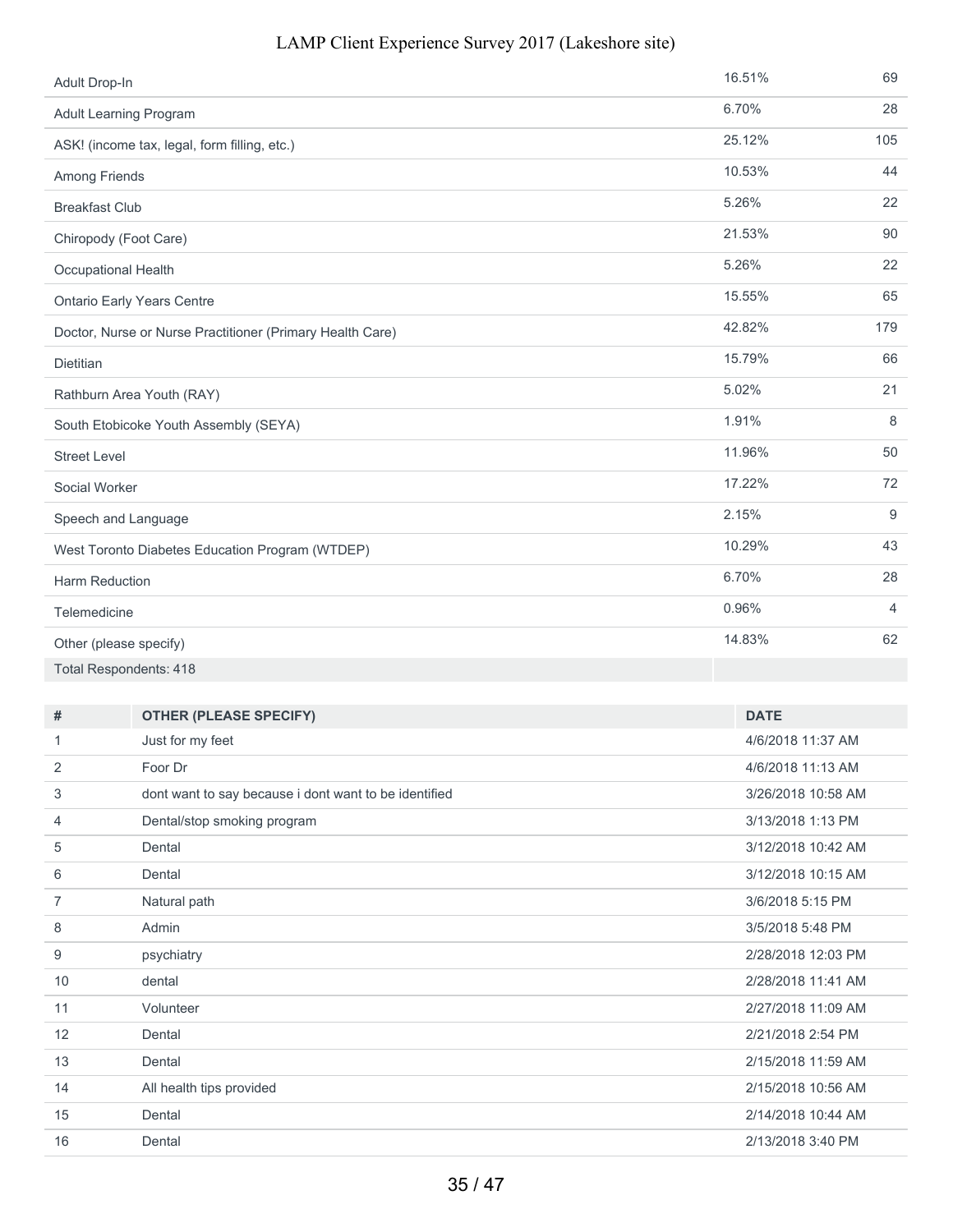| 17 | Speech and language(3 years ago) Dental                                         | 2/13/2018 3:38 PM   |
|----|---------------------------------------------------------------------------------|---------------------|
| 18 | Drop in for toddlers                                                            | 2/8/2018 1:27 PM    |
| 19 | I have connected a refugee family to few of the programs.                       | 2/8/2018 1:19 PM    |
| 20 | Dental                                                                          | 2/7/2018 2:48 PM    |
| 21 | Yoga                                                                            | 2/6/2018 12:26 PM   |
| 22 | PHN-infant hearing test                                                         | 2/5/2018 1:30 PM    |
| 23 | Dental                                                                          | 1/31/2018 3:45 PM   |
| 24 | Dental                                                                          | 1/26/2018 11:27 AM  |
| 25 | Programs - Kinderstart & Bugs outdoor summer program                            | 1/25/2018 3:28 PM   |
| 26 | Dental screening                                                                | 1/25/2018 3:21 PM   |
| 27 | Called Among Friends 3 times never got back to me.                              | 1/25/2018 1:14 PM   |
| 28 | Dental                                                                          | 1/24/2018 4:28 PM   |
| 29 | Veterinarian                                                                    | 1/24/2018 3:56 PM   |
| 30 | yoga                                                                            | 1/24/2018 3:49 PM   |
| 31 | Dental                                                                          | 1/23/2018 10:42 AM  |
| 32 | Health (doctors & nurses)                                                       | 1/19/2018 11:45 AM  |
| 33 | Housing adviser                                                                 | 1/19/2018 10:40 AM  |
| 34 | Dental/immigration                                                              | 1/17/2018 12:46 PM  |
| 35 | Caretlling                                                                      | 1/17/2018 11:37 AM  |
| 36 | English                                                                         | 1/17/2018 11:27 AM  |
| 37 | Legal services and Income program                                               | 1/17/2018 11:24 AM  |
| 38 | Angel Management                                                                | 1/16/2018 3:15 PM   |
| 39 | Dental                                                                          | 1/16/2018 2:10 PM   |
| 40 | Dentist (dentures) / Computer Class                                             | 1/16/2018 2:09 PM   |
| 41 | Housing.                                                                        | 1/15/2018 4:37 PM   |
| 42 | not yet                                                                         | 1/15/2018 1:02 PM   |
| 43 | <b>Baby Club</b>                                                                | 1/15/2018 10:57 AM  |
| 44 | application for Toronto Housing                                                 | 1/11/2018 10:45 AM  |
| 45 | I am a Community Case manager .I refer clients to your Services                 | 1/10/2018 1:08 PM   |
| 46 | Baby deop in                                                                    | 1/9/2018 4:21 PM    |
| 47 | Dental service                                                                  | 1/9/2018 4:01 PM    |
| 48 | <b>LAMP YMCA</b>                                                                | 1/9/2018 3:58 PM    |
| 49 | My daugher and her child come to the LAMP and very happy with offered services! | 1/9/2018 3:52 PM    |
| 50 | physiotherapy                                                                   | 1/8/2018 2:12 PM    |
| 51 | Lawyer, Notary                                                                  | 12/18/2017 10:40 AM |
| 52 | I am really satisfied with health services: doctors are wonderful.              | 12/16/2017 1:06 AM  |
| 53 | B12 shot                                                                        | 12/16/2017 1:01 AM  |
| 54 | events                                                                          | 12/15/2017 8:28 PM  |
| 55 | sports                                                                          | 12/15/2017 8:05 PM  |
| 56 | IKOUIUI9J89J89                                                                  | 12/15/2017 7:25 PM  |
| 57 |                                                                                 | 12/15/2017 6:45 PM  |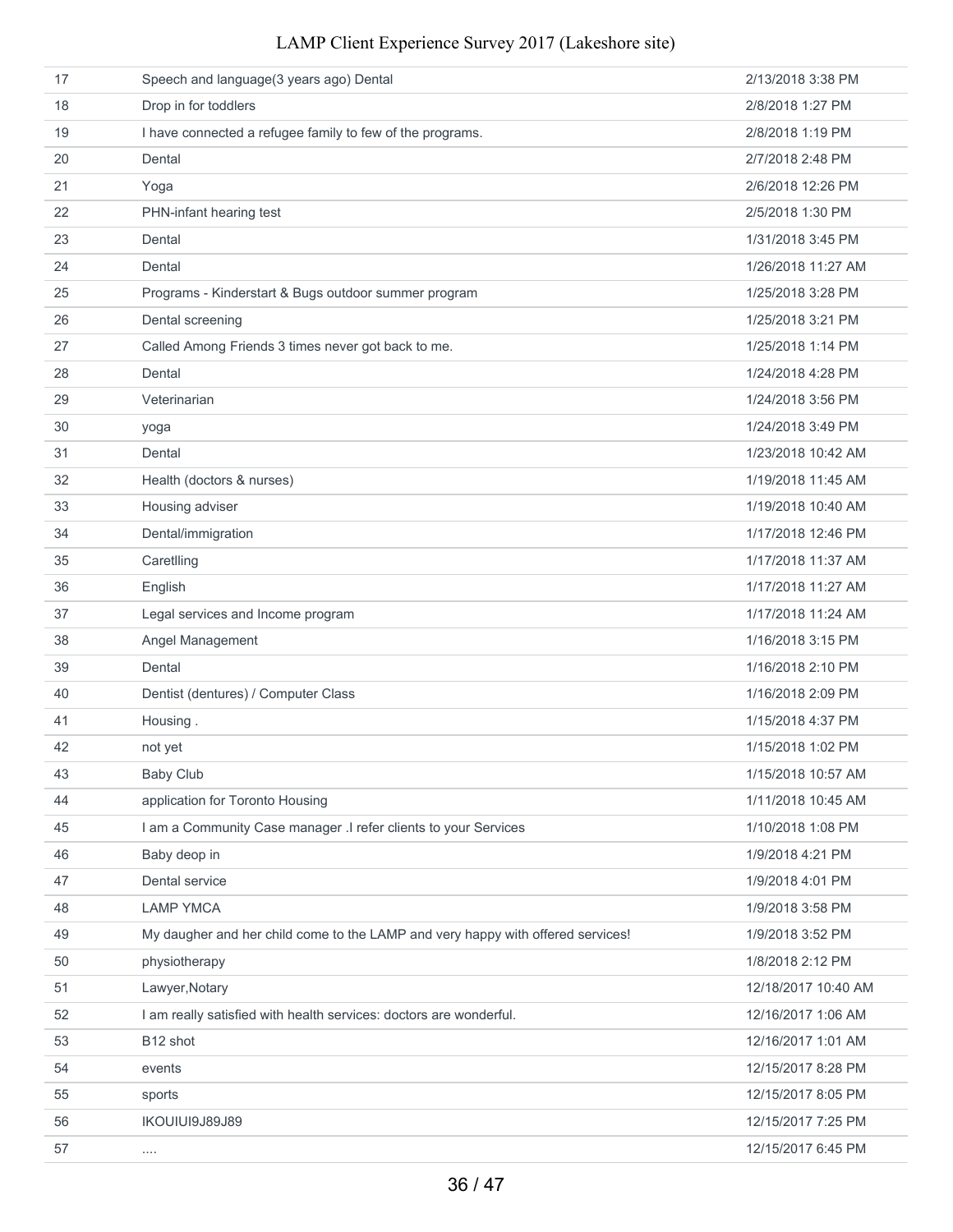| 62 | Naturopathic clinic       | 11/25/2017 3:44 PM  |
|----|---------------------------|---------------------|
| 61 | Blood test                | 11/28/2017 12:50 PM |
| 60 | dental clinic             | 12/4/2017 11:13 AM  |
| 59 | dad's drop -in            | 12/4/2017 11:27 AM  |
| 58 | legal aid + Social Worker | 12/11/2017 2:08 PM  |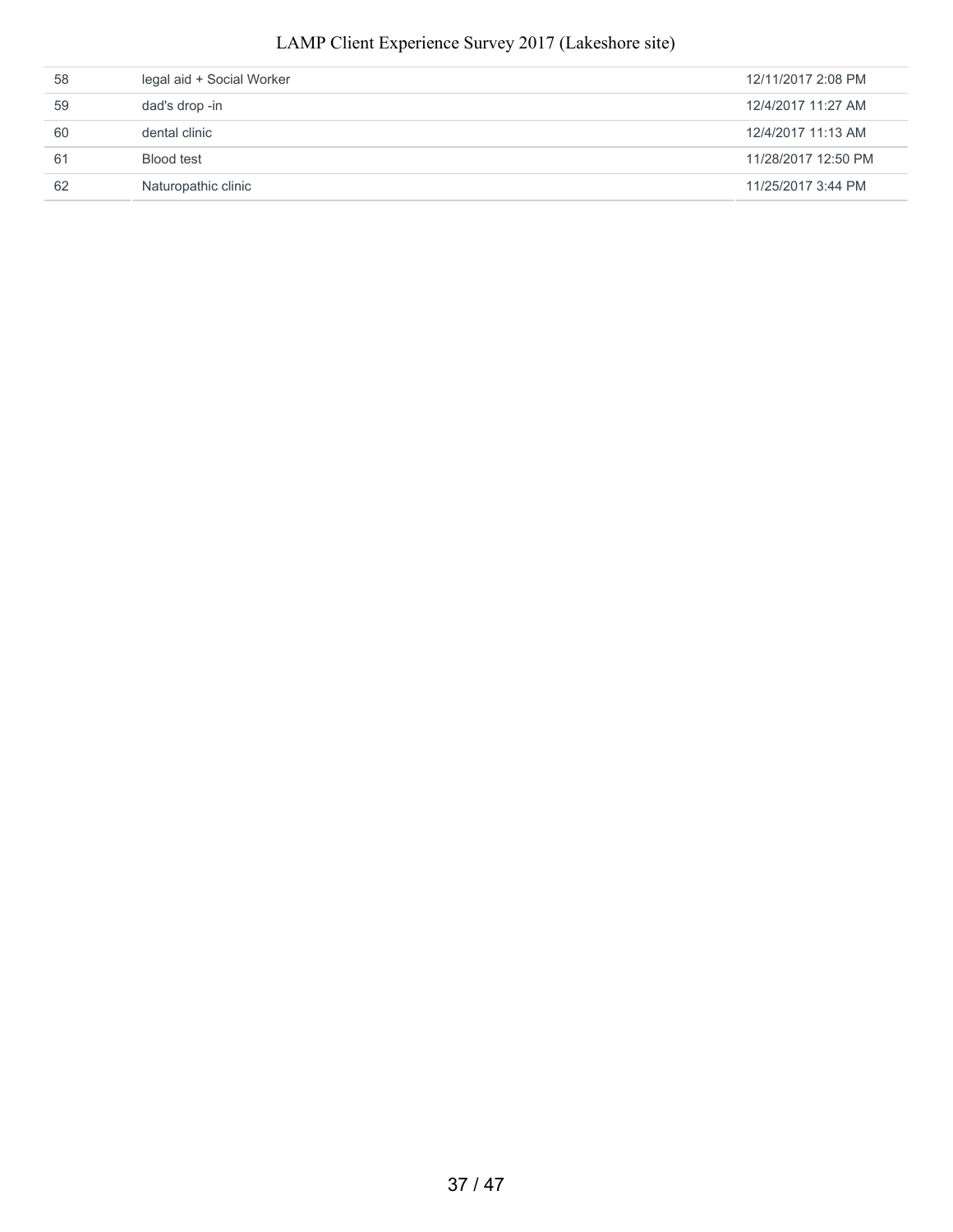

| <b>ANSWER CHOICES</b> | <b>RESPONSES</b> |     |
|-----------------------|------------------|-----|
| $1 - 17$              | 11.81%           | 51  |
| 18-24                 | 3.94%            | 17  |
| 25-34                 | 10.88%           | 47  |
| 35-49                 | 21.06%           | 91  |
| 50-64                 | 23.38%           | 101 |
| $65+$                 | 27.08%           | 117 |
| Prefer Not to Answer  | 1.85%            | 8   |
| <b>TOTAL</b>          |                  | 432 |

# Q17 What is your age?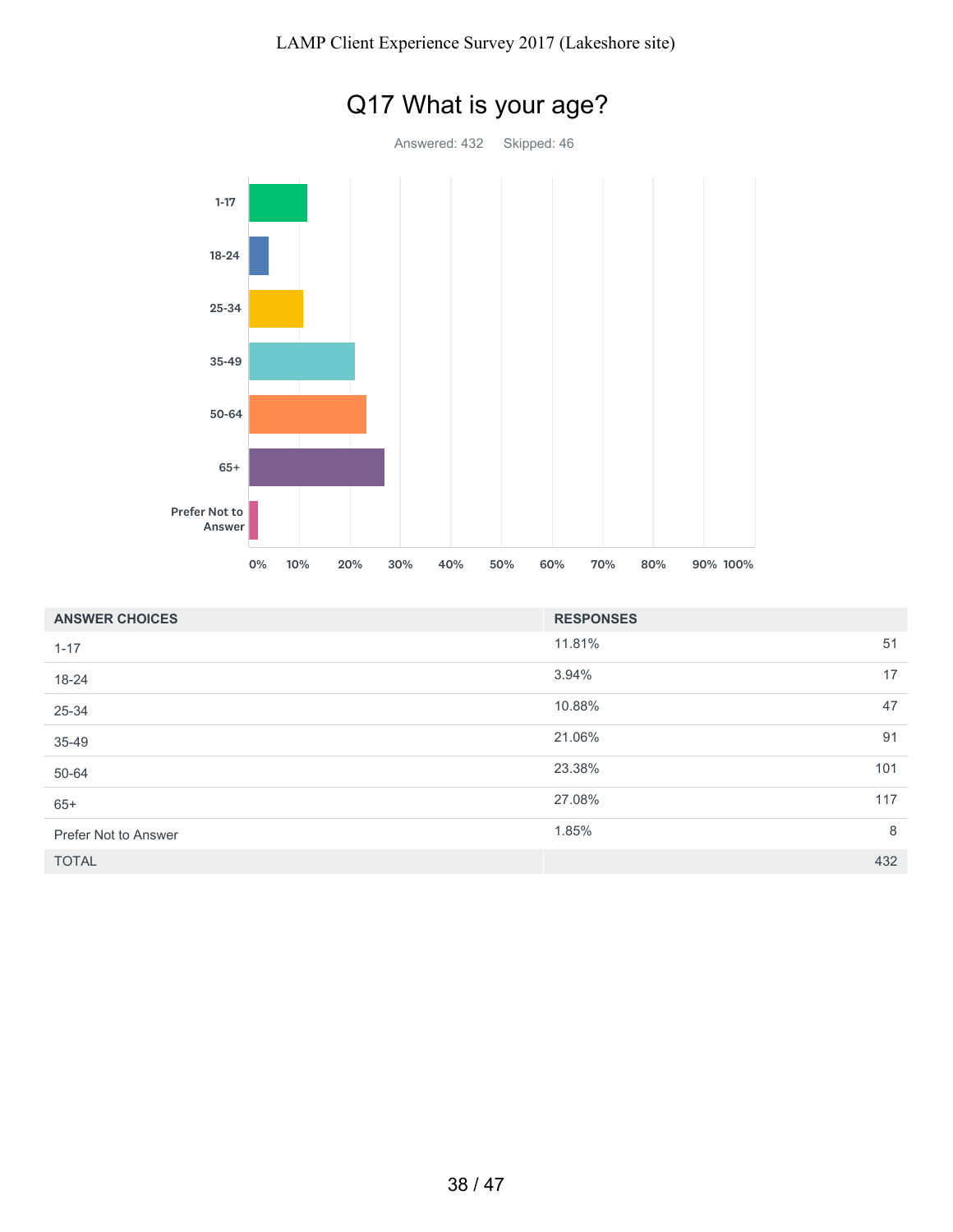### Q18 In terms of your sex/gender how do you identify? (Please select all that apply):



| <b>ANSWER CHOICES</b>  |                                  | <b>RESPONSES</b> |                  |
|------------------------|----------------------------------|------------------|------------------|
| Male                   |                                  | 36.36%           | 156              |
| Female                 |                                  | 62.00%           | 266              |
| Transgender            |                                  | $0.00\%$         | $\mathbf 0$      |
| Transsexual            |                                  | $0.00\%$         | $\mathbf 0$      |
| Intersex               |                                  | $0.00\%$         | $\mathbf 0$      |
| Two-Spirit             |                                  | $0.00\%$         | $\mathbf 0$      |
| Prefer Not to Answer   |                                  | 1.63%            | $\overline{7}$   |
| Do not Know            |                                  | 0.70%            | 3                |
| Other (please specify) |                                  | 0.23%            | 1                |
| Total Respondents: 429 |                                  |                  |                  |
|                        |                                  |                  |                  |
| #                      | <b>OTHER (PLEASE SPECIFY)</b>    |                  | <b>DATE</b>      |
| 1                      | The other options are ridiculous |                  | 2/9/2018 1:08 PM |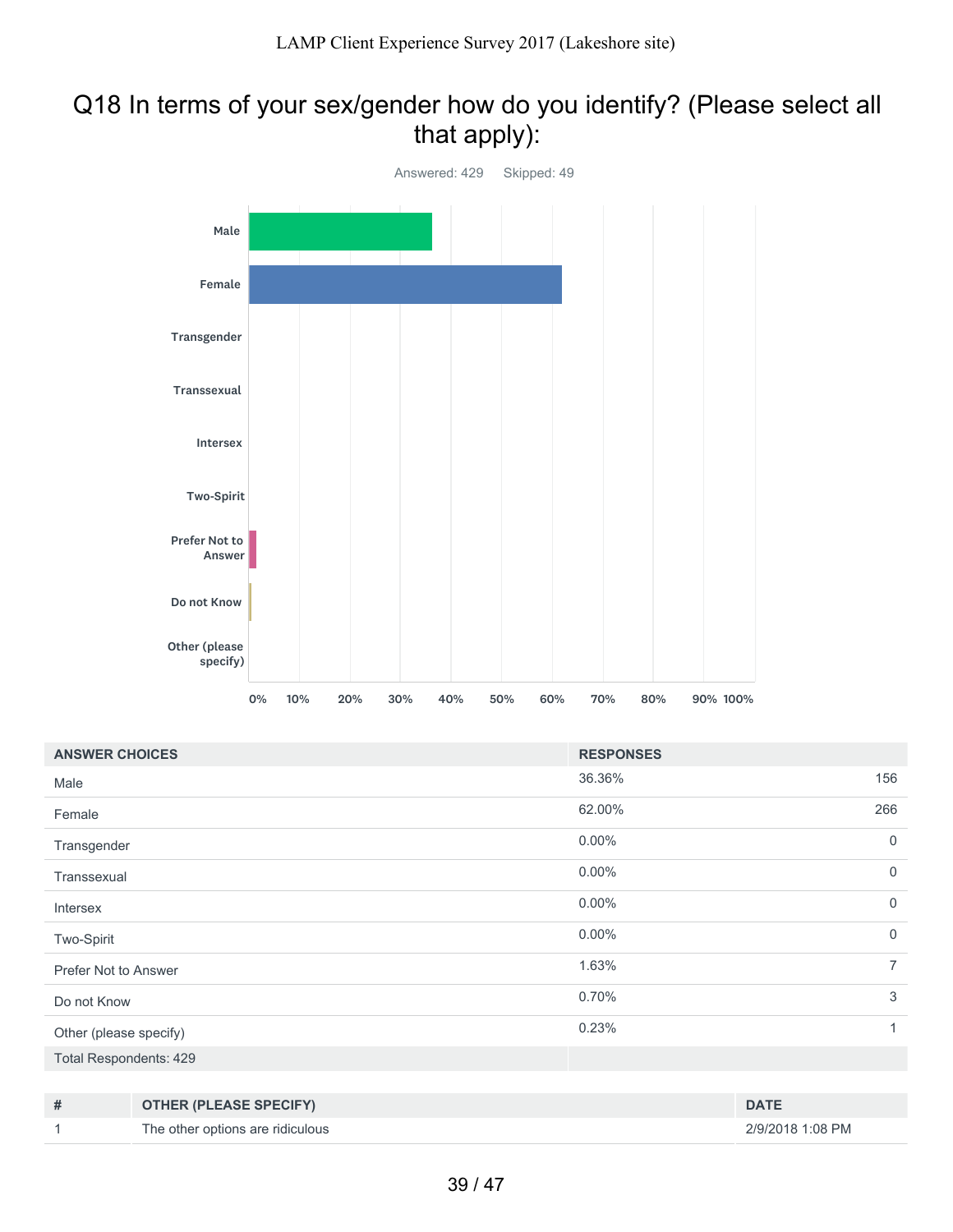### Q19 What is the highest grade or level of school that you have completed? Please select one.



| <b>ANSWER CHOICES</b>                           | <b>RESPONSES</b> |     |
|-------------------------------------------------|------------------|-----|
| 8th grade or less                               | 9.26%            | 39  |
| Some high school, but did not graduate          | 16.63%           | 70  |
| High school graduate                            | 15.68%           | 66  |
| Some post-secondary education (2 years or less) | 10.69%           | 45  |
| College/University diploma or degree            | 39.90%           | 168 |
| Trade apprenticeship or certificate             | 2.38%            | 10  |
| Prefer Not to Answer                            | 2.85%            | 12  |
| Do Not Know                                     | 2.61%            | 11  |
| <b>TOTAL</b>                                    |                  | 421 |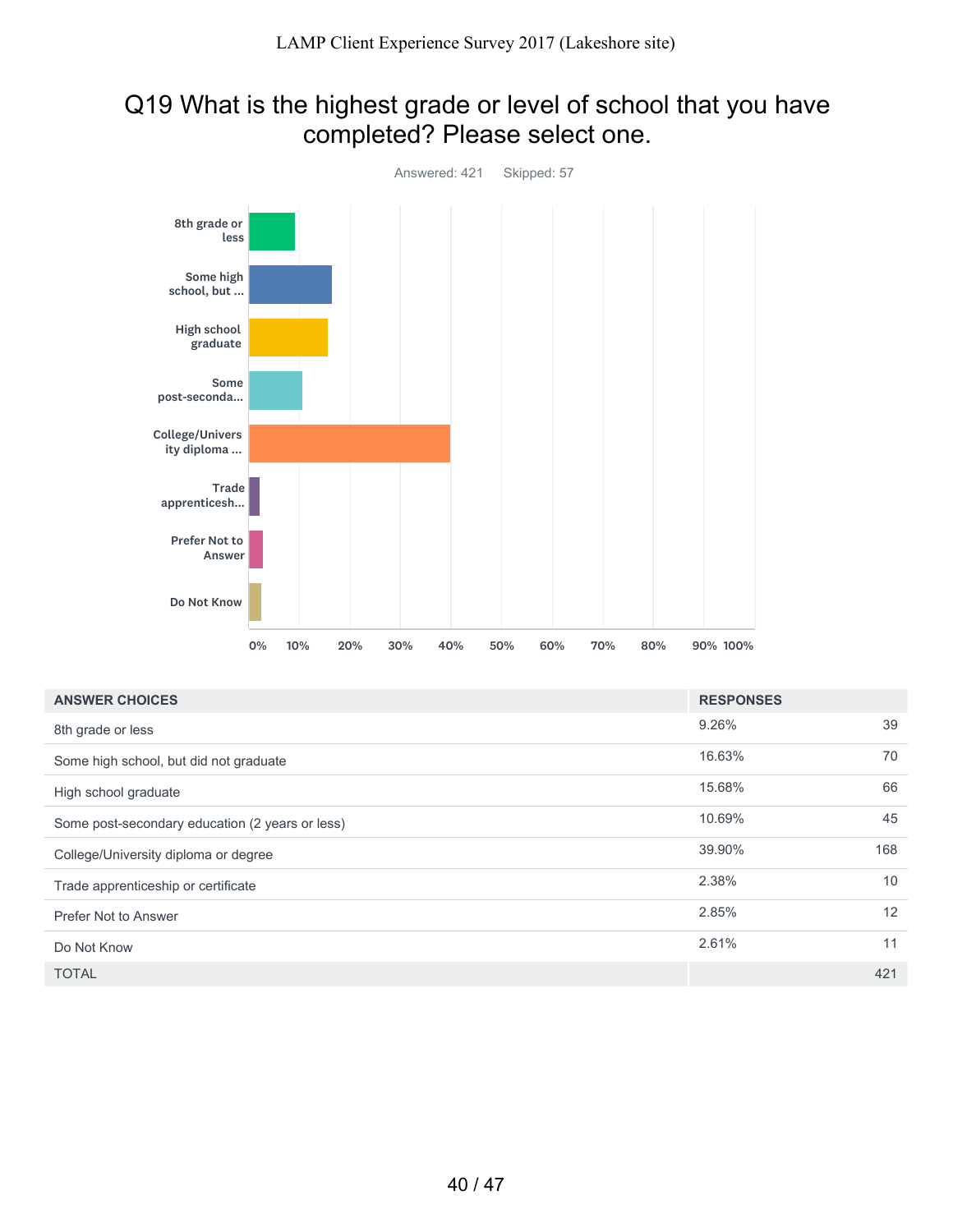## Q20 What are the sources of income in your household? Please select all that apply.



| <b>ANSWER CHOICES</b> | <b>RESPONSES</b> |     |
|-----------------------|------------------|-----|
| No income             | 2.37%            | 10  |
| Social assistance     | 9.24%            | 39  |
| <b>ODSP</b>           | 13.27%           | 56  |
| Retirement pension    | 23.46%           | 99  |
| Other pension         | 3.55%            | 15  |
| Employment income     | 26.07%           | 110 |
| Other income          | 5.21%            | 22  |
| Prefer not to Answer  | 12.56%           | 53  |
| Do not Know           | 7.82%            | 33  |
| Please specify:       | 6.40%            | 27  |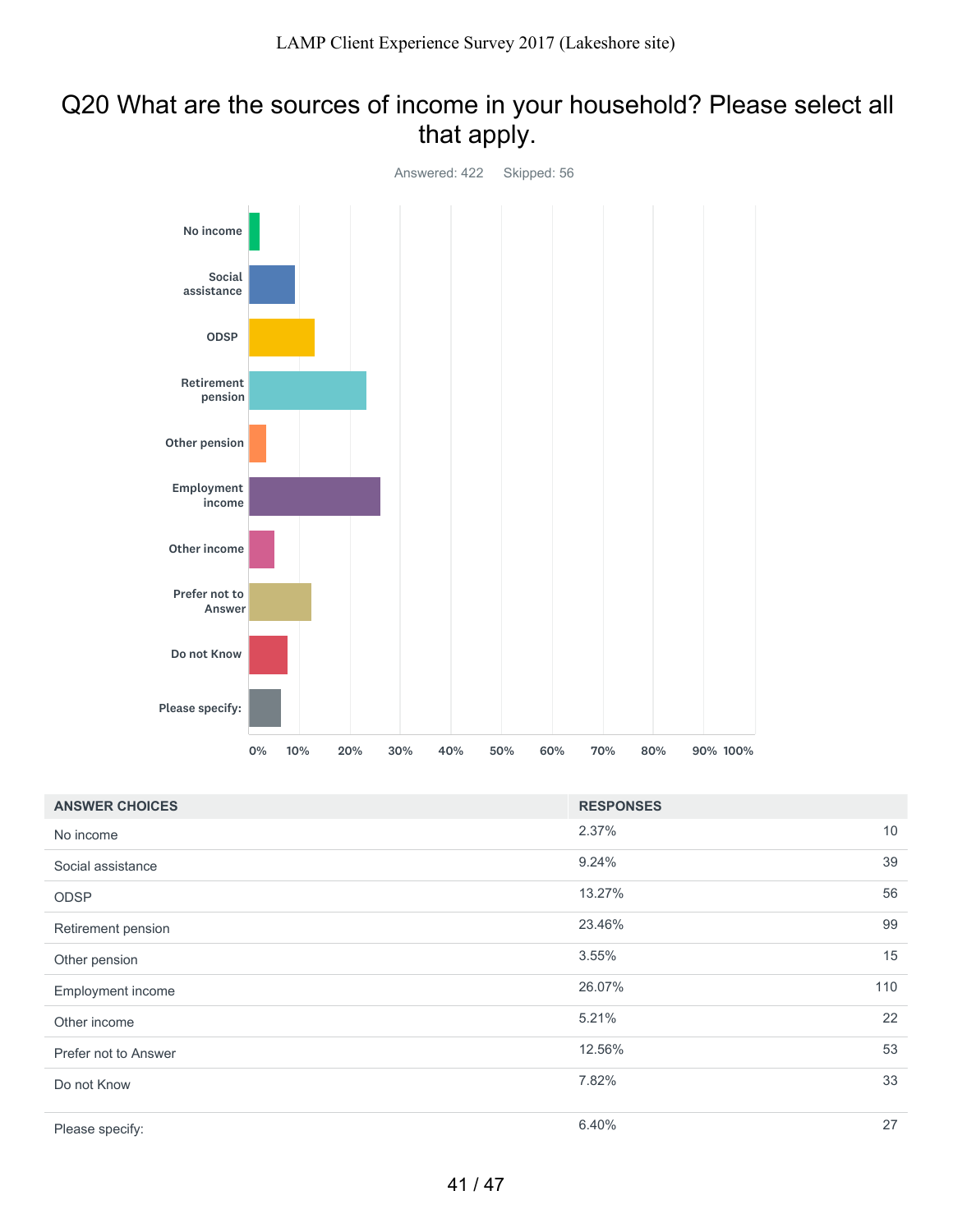Total Respondents: 422

| #              | <b>PLEASE SPECIFY:</b>                                           | <b>DATE</b>        |
|----------------|------------------------------------------------------------------|--------------------|
| 1              | Part-time employment                                             | 4/6/2018 12:42 PM  |
| 2              | Self employed                                                    | 4/6/2018 12:35 PM  |
| 3              | CPP and O.A.S                                                    | 4/6/2018 12:00 PM  |
| 4              | CPP O.A.S                                                        | 4/6/2018 11:28 AM  |
| 5              | CPP & OA                                                         | 4/3/2018 9:14 AM   |
| 6              | Comment on 24. - I cannot write.                                 | 3/5/2018 5:48 PM   |
| $\overline{7}$ | Self employed                                                    | 2/28/2018 10:48 AM |
| 8              | CPP-D                                                            | 2/27/2018 11:15 AM |
| 9              | Supported by parents                                             | 2/20/2018 4:30 PM  |
| 10             | Self-employed                                                    | 2/2/2018 1:39 PM   |
| 11             | <b>OAS \$615</b>                                                 | 2/1/2018 2:38 PM   |
| 12             | Cpp                                                              | 1/29/2018 10:46 AM |
| 13             | C.P.P. old ago pension                                           | 1/26/2018 12:52 PM |
| 14             | Investments                                                      | 1/26/2018 10:44 AM |
| 15             | Both parents work                                                | 1/25/2018 3:13 PM  |
| 16             | CPP old age                                                      | 1/25/2018 1:07 PM  |
| 17             | personal support worker                                          | 1/19/2018 10:34 AM |
| 18             | Self prostitution                                                | 1/17/2018 11:37 AM |
| 19             | Part time                                                        | 1/16/2018 4:58 PM  |
| 20             | Parents                                                          | 1/15/2018 4:41 PM  |
| 21             | Husband                                                          | 1/15/2018 11:39 AM |
| 22             | El - parental leave                                              | 1/15/2018 11:30 AM |
| 23             | Full time work                                                   | 1/9/2018 3:59 PM   |
| 24             | Disability work                                                  | 12/19/2017 4:57 PM |
| 25             | I am on maternity vacation. My husband has an employment income. | 12/16/2017 1:08 AM |
| 26             | own recycling buisness                                           | 12/15/2017 8:29 PM |
| 27             | L, [[, P]L                                                       | 12/15/2017 7:28 PM |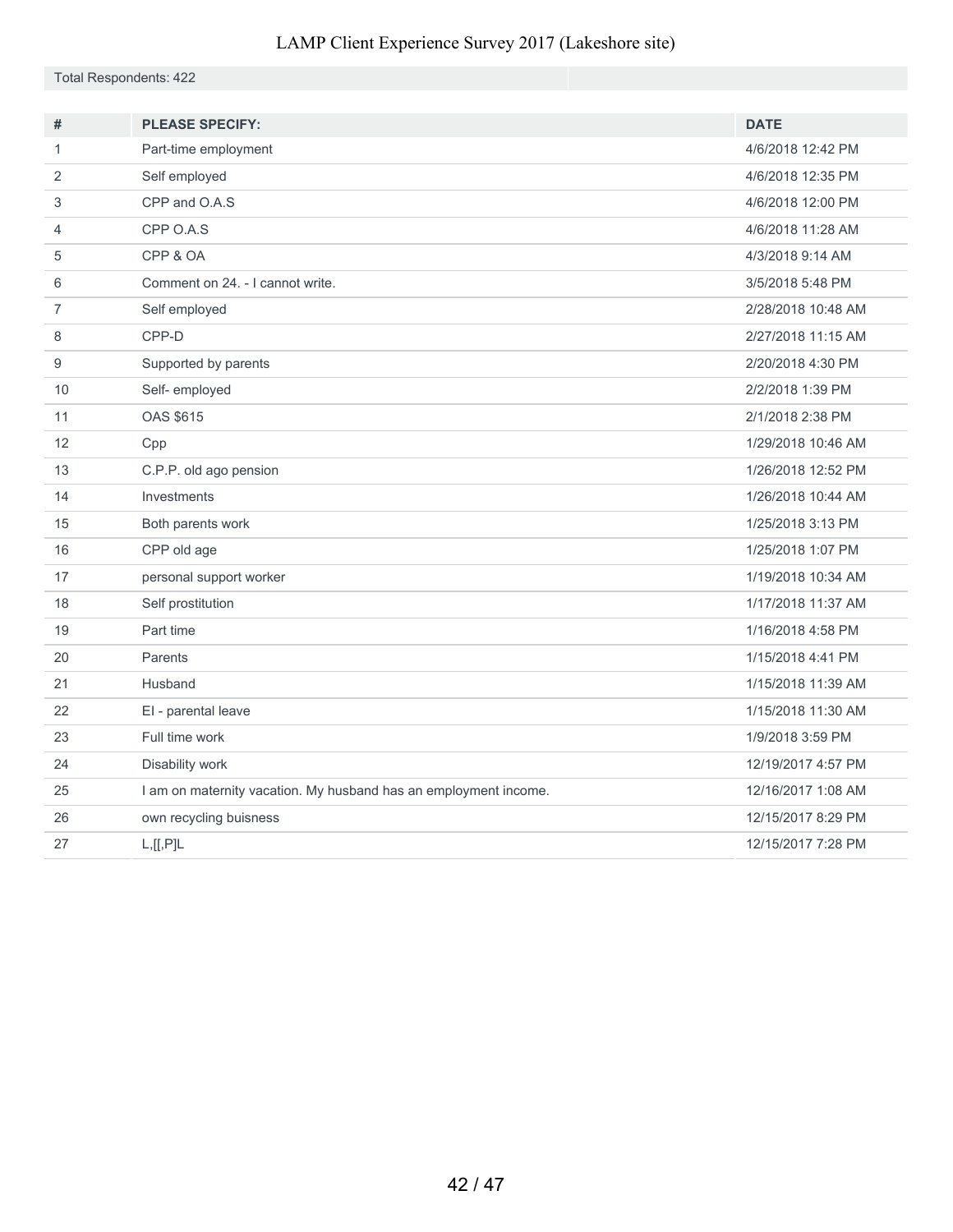### Q21 What was your total household income in 2016 before taxes (select one)?



| <b>ANSWER CHOICES</b> | <b>RESPONSES</b> |     |
|-----------------------|------------------|-----|
| Less than \$15,000    | 16.94%           | 72  |
| \$15,000 to \$19,999  | 11.06%           | 47  |
| \$20,000 to \$29,999  | 11.06%           | 47  |
| \$30,000 to \$39, 999 | 5.88%            | 25  |
| \$40,000 to \$49,999  | 4.47%            | 19  |
| \$50,000 to \$59,999  | 3.29%            | 14  |
| \$60,000 and over     | 10.35%           | 44  |
| Prefer not to answer  | 16.24%           | 69  |
| Do not know           | 20.71%           | 88  |
| <b>TOTAL</b>          |                  | 425 |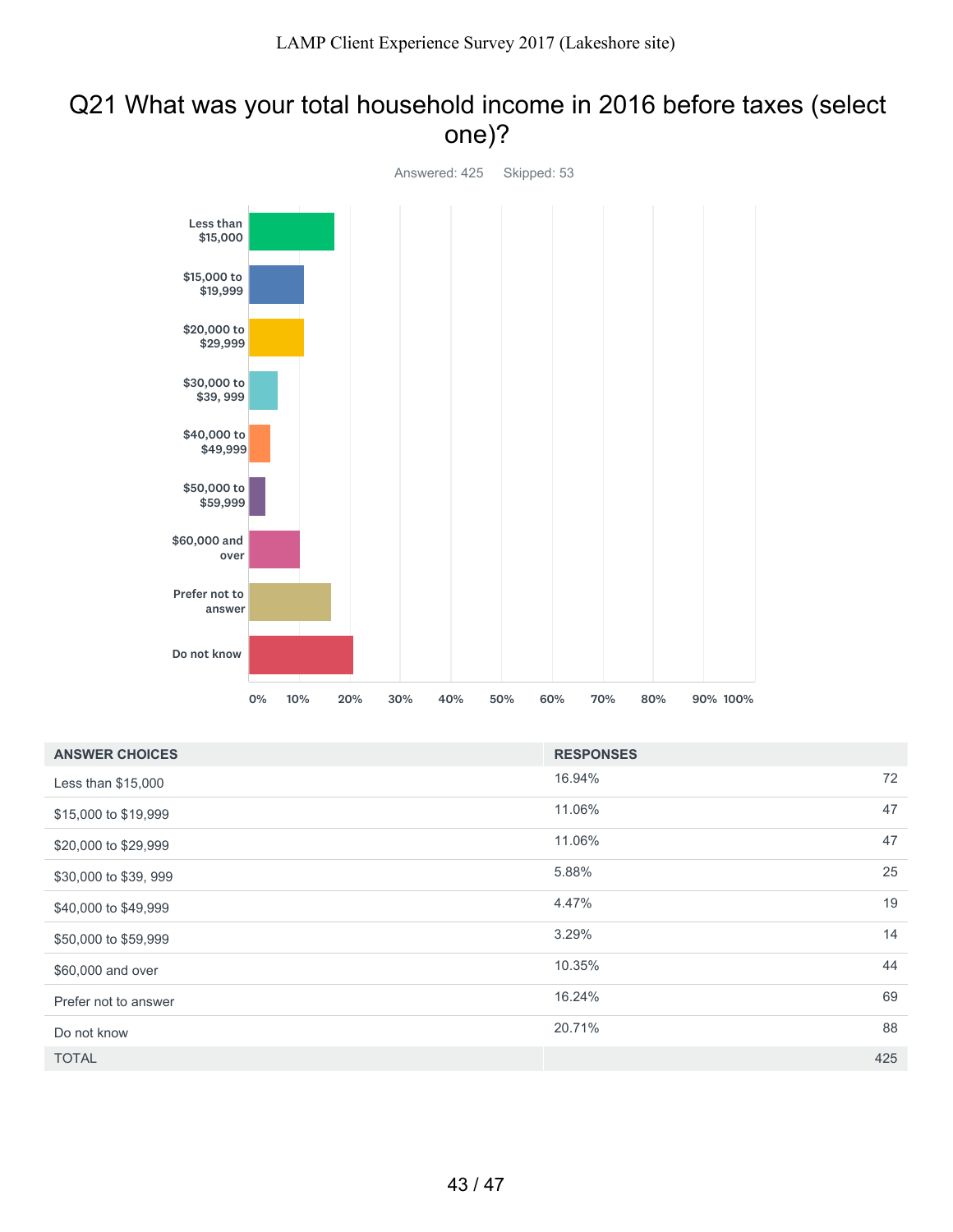## Q22 How many people in your household (including yourself) are supported by this income? Please select one.



| <b>ANSWER CHOICES</b> | <b>RESPONSES</b> |     |
|-----------------------|------------------|-----|
| 1                     | 30.52%           | 130 |
| 2                     | 23.47%           | 100 |
| 3                     | 17.37%           | 74  |
| $\overline{4}$        | 10.56%           | 45  |
| 5                     | 6.81%            | 29  |
| 6                     | 2.35%            | 10  |
| $\overline{7}$        | 0.47%            | 2   |
| 8                     | 0.70%            | 3   |
| 9                     | 0.23%            | 1   |
|                       |                  |     |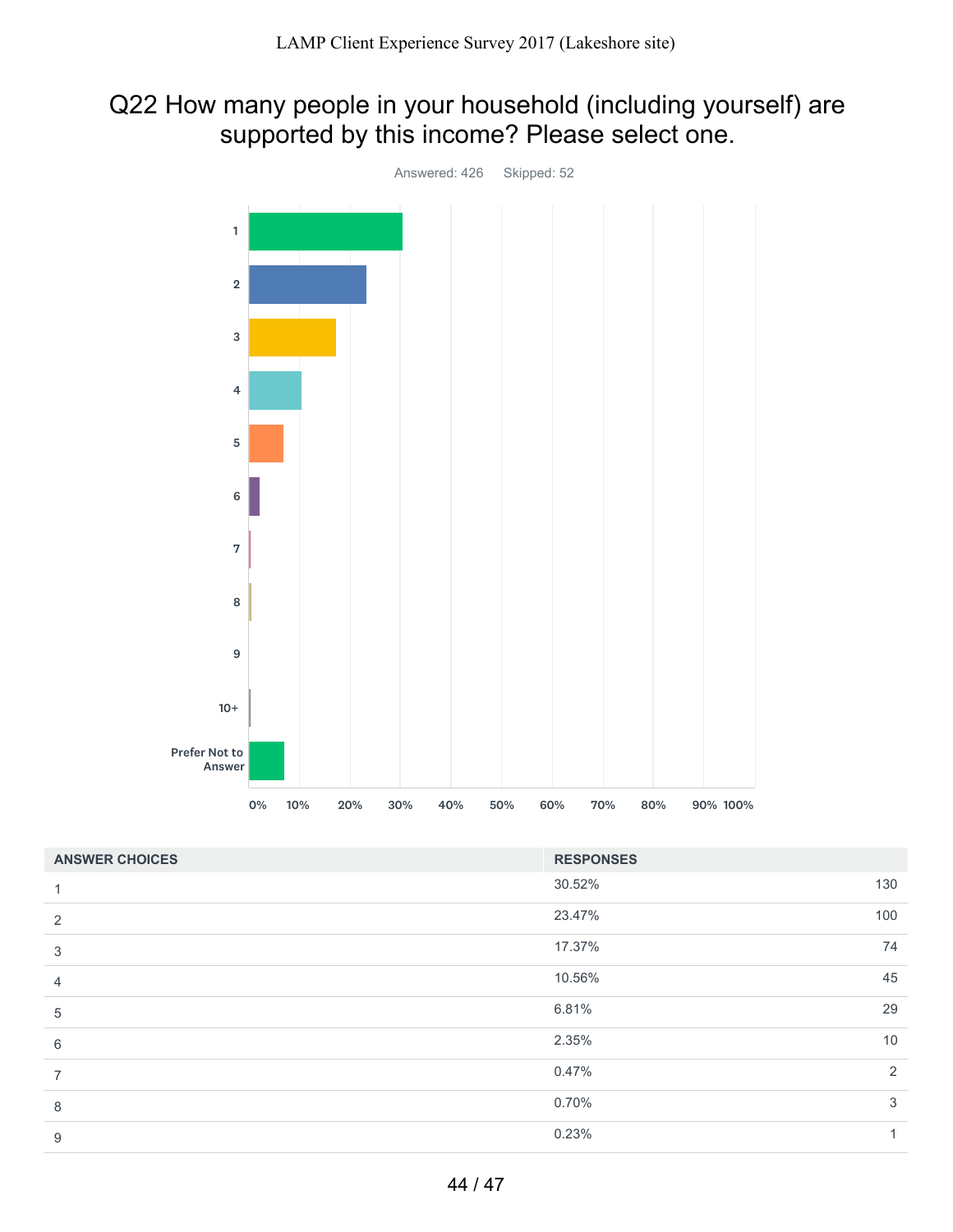#### 0.47% 2 7.04% 30 TOTAL 426 10+ Prefer Not to Answer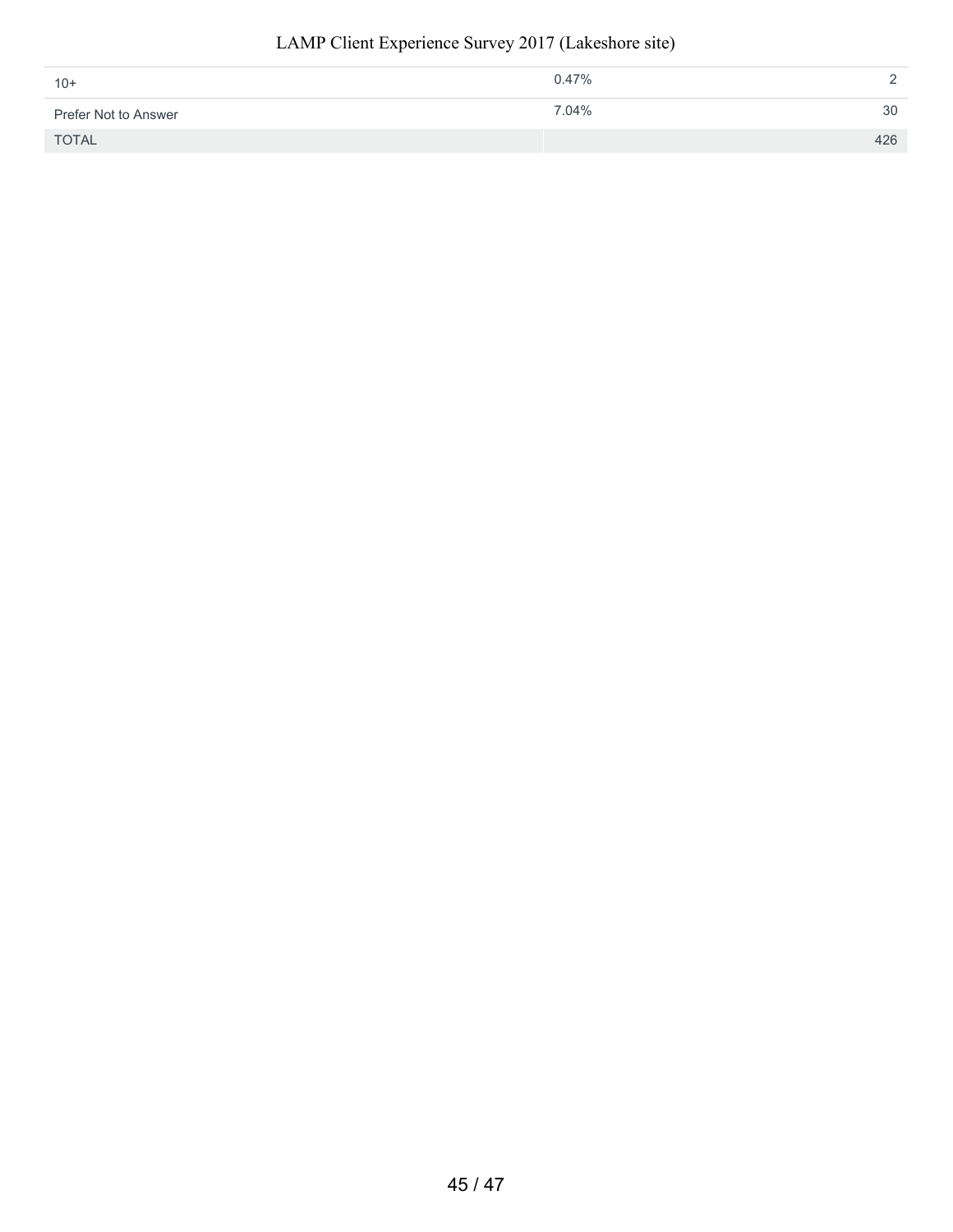## Q23 In general, how would you describe your own health?



|            | <b>EXCELLENT</b> | <b>VERY GOOD</b> | <b>GOOD</b> | <b>FAIR</b> | <b>POOR</b> | <b>TOTAL</b> | <b>WEIGHTED AVERAGE</b> |      |
|------------|------------------|------------------|-------------|-------------|-------------|--------------|-------------------------|------|
| (no label) | 15.51%           | 25.54%           | 32.94%      | 20.29%      | 5.73%       |              |                         |      |
|            | 65               | 107              | 138         | 85          |             | 419          |                         | 3.25 |